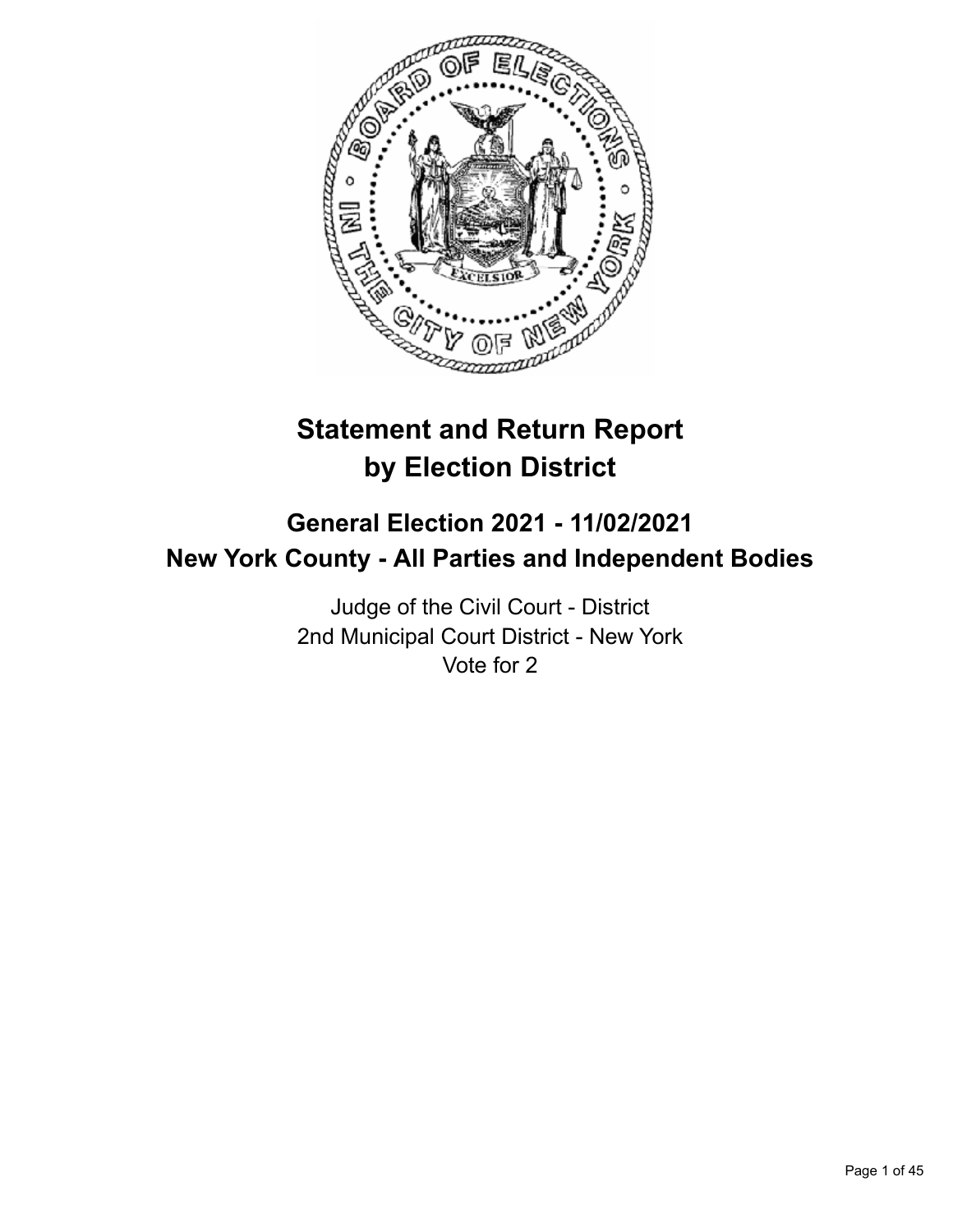

| <b>PUBLIC COUNTER</b>                                    | 236 |
|----------------------------------------------------------|-----|
| MANUALLY COUNTED EMERGENCY                               | 0   |
| ABSENTEE / MILITARY                                      | 17  |
| AFFIDAVIT                                                | 0   |
| <b>Total Ballots</b>                                     | 253 |
| Less - Inapplicable Federal/Special Presidential Ballots | 0   |
| <b>Total Applicable Ballots</b>                          | 253 |
|                                                          |     |
| BETTY LUGO (DEMOCRATIC)                                  | 110 |
| CHRISTOPHER CHIN (DEMOCRATIC)                            | 194 |
| TIFFANY CABAN (WRITE-IN)                                 |     |
| <b>Total Votes</b>                                       | 305 |

#### **031/65**

| <b>PUBLIC COUNTER</b>                                    | 300      |
|----------------------------------------------------------|----------|
| <b>MANUALLY COUNTED EMERGENCY</b>                        | 0        |
| <b>ABSENTEE / MILITARY</b>                               | 12       |
| <b>AFFIDAVIT</b>                                         | $\Omega$ |
| <b>Total Ballots</b>                                     | 312      |
| Less - Inapplicable Federal/Special Presidential Ballots | $\Omega$ |
| <b>Total Applicable Ballots</b>                          | 312      |
| <b>BETTY LUGO (DEMOCRATIC)</b>                           | 112      |
| CHRISTOPHER CHIN (DEMOCRATIC)                            | 227      |
| UNATTRIBUTABLE WRITE-IN (WRITE-IN)                       | 2        |
| <b>Total Votes</b>                                       | 341      |
| Unrecorded                                               | 283      |

| <b>PUBLIC COUNTER</b>                                    | 149      |
|----------------------------------------------------------|----------|
| <b>MANUALLY COUNTED EMERGENCY</b>                        | $\Omega$ |
| ABSENTEE / MILITARY                                      | 8        |
| AFFIDAVIT                                                | $\Omega$ |
| <b>Total Ballots</b>                                     | 157      |
| Less - Inapplicable Federal/Special Presidential Ballots | 0        |
| <b>Total Applicable Ballots</b>                          | 157      |
| BETTY LUGO (DEMOCRATIC)                                  | 77       |
| CHRISTOPHER CHIN (DEMOCRATIC)                            | 117      |
| <b>Total Votes</b>                                       | 194      |
| Unrecorded                                               | 120      |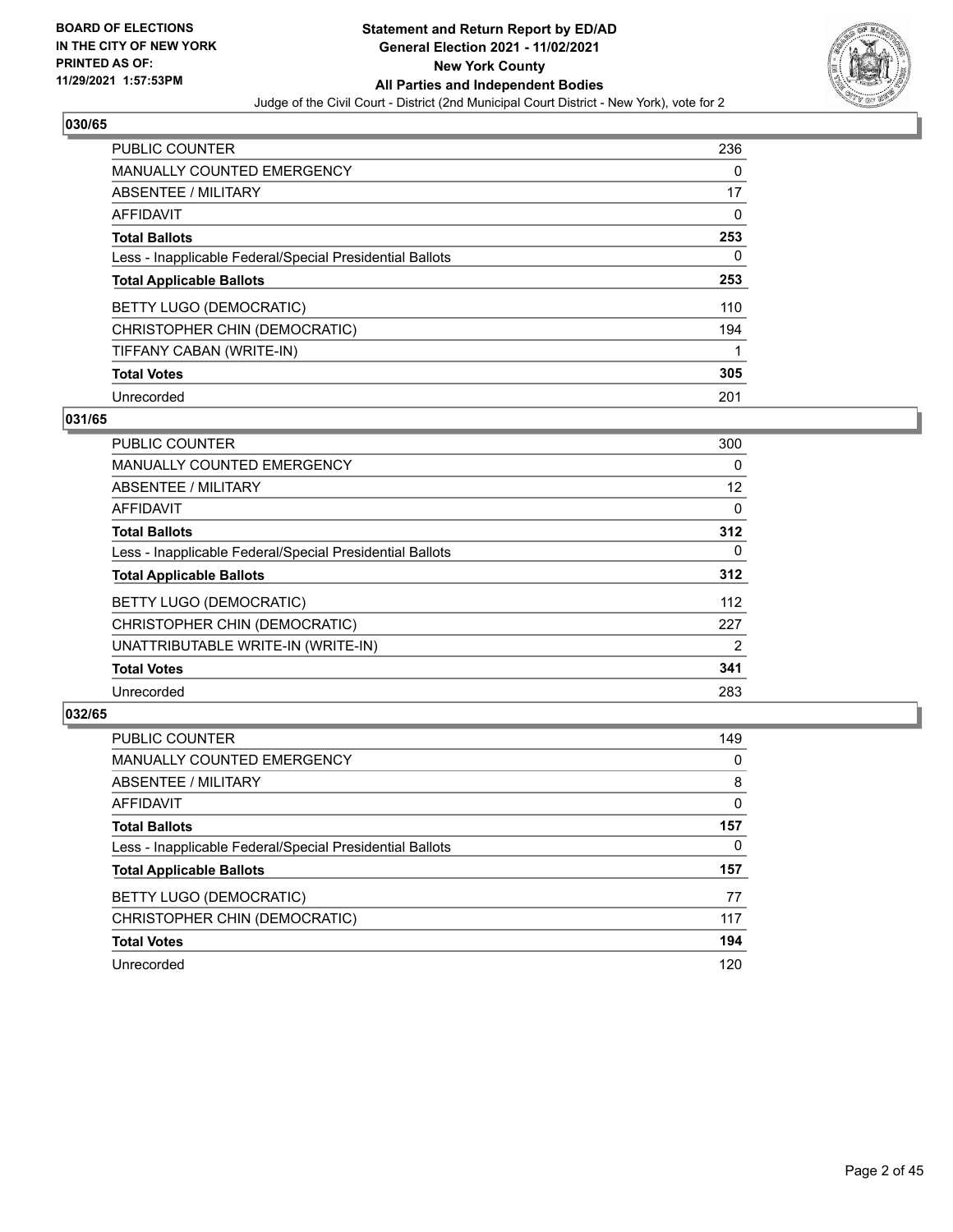

| <b>PUBLIC COUNTER</b>                                    | 179 |
|----------------------------------------------------------|-----|
| <b>MANUALLY COUNTED EMERGENCY</b>                        | 0   |
| ABSENTEE / MILITARY                                      | 21  |
| AFFIDAVIT                                                | 0   |
| <b>Total Ballots</b>                                     | 200 |
| Less - Inapplicable Federal/Special Presidential Ballots | 0   |
|                                                          |     |
| <b>Total Applicable Ballots</b>                          | 200 |
| BETTY LUGO (DEMOCRATIC)                                  | 98  |
| CHRISTOPHER CHIN (DEMOCRATIC)                            | 99  |
| UNATTRIBUTABLE WRITE-IN (WRITE-IN)                       |     |
| <b>Total Votes</b>                                       | 198 |

#### **038/65**

| <b>PUBLIC COUNTER</b>                                    | 179      |
|----------------------------------------------------------|----------|
| MANUALLY COUNTED EMERGENCY                               | 0        |
| ABSENTEE / MILITARY                                      | 9        |
| <b>AFFIDAVIT</b>                                         |          |
| <b>Total Ballots</b>                                     | 189      |
| Less - Inapplicable Federal/Special Presidential Ballots | $\Omega$ |
| <b>Total Applicable Ballots</b>                          | 189      |
| BETTY LUGO (DEMOCRATIC)                                  | 102      |
| CHRISTOPHER CHIN (DEMOCRATIC)                            | 100      |
| UNATTRIBUTABLE WRITE-IN (WRITE-IN)                       | 3        |
| <b>Total Votes</b>                                       | 205      |
| Unrecorded                                               | 173      |

| <b>PUBLIC COUNTER</b>                                    | 259 |
|----------------------------------------------------------|-----|
| <b>MANUALLY COUNTED EMERGENCY</b>                        | 0   |
| ABSENTEE / MILITARY                                      | 20  |
| AFFIDAVIT                                                | 0   |
| <b>Total Ballots</b>                                     | 279 |
| Less - Inapplicable Federal/Special Presidential Ballots | 0   |
| <b>Total Applicable Ballots</b>                          | 279 |
| BETTY LUGO (DEMOCRATIC)                                  | 153 |
| CHRISTOPHER CHIN (DEMOCRATIC)                            | 139 |
| MARK A. STEELE (WRITE-IN)                                |     |
| PETE DEHAZYA (WRITE-IN)                                  |     |
| UNATTRIBUTABLE WRITE-IN (WRITE-IN)                       | 2   |
| <b>Total Votes</b>                                       | 296 |
| Unrecorded                                               | 262 |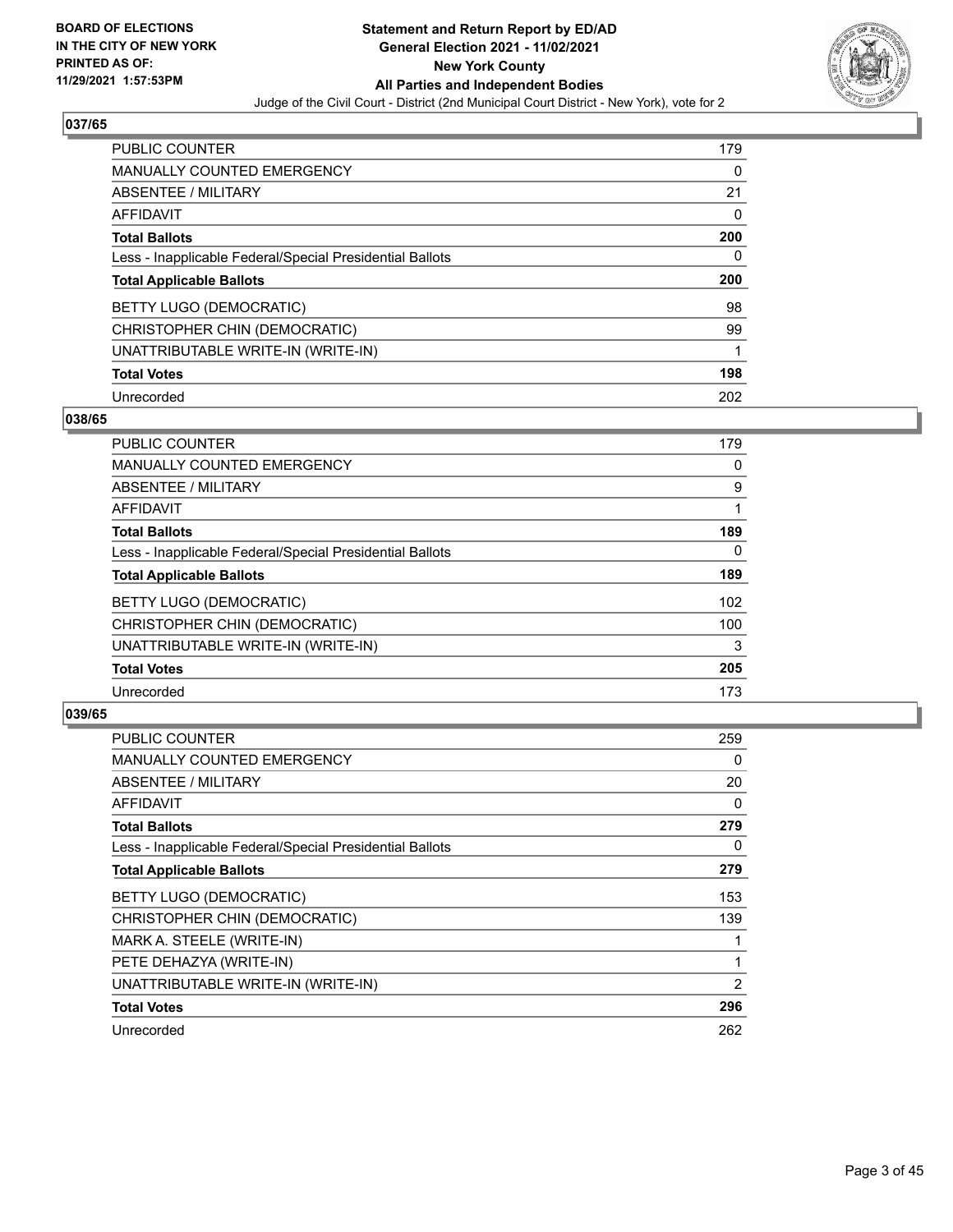

| <b>PUBLIC COUNTER</b>                                    | 151 |
|----------------------------------------------------------|-----|
| <b>MANUALLY COUNTED EMERGENCY</b>                        | 0   |
| ABSENTEE / MILITARY                                      | 4   |
| <b>AFFIDAVIT</b>                                         | 5   |
| <b>Total Ballots</b>                                     | 160 |
| Less - Inapplicable Federal/Special Presidential Ballots | 0   |
| <b>Total Applicable Ballots</b>                          | 160 |
| BETTY LUGO (DEMOCRATIC)                                  | 112 |
| CHRISTOPHER CHIN (DEMOCRATIC)                            | 60  |
| UNATTRIBUTABLE WRITE-IN (WRITE-IN)                       |     |
| <b>Total Votes</b>                                       | 173 |
| Unrecorded                                               | 147 |

## **041/65**

| PUBLIC COUNTER                                           | 159      |
|----------------------------------------------------------|----------|
| MANUALLY COUNTED EMERGENCY                               | 0        |
| ABSENTEE / MILITARY                                      | 9        |
| AFFIDAVIT                                                | 2        |
| <b>Total Ballots</b>                                     | 170      |
| Less - Inapplicable Federal/Special Presidential Ballots | $\Omega$ |
| <b>Total Applicable Ballots</b>                          | 170      |
| BETTY LUGO (DEMOCRATIC)                                  | 99       |
| CHRISTOPHER CHIN (DEMOCRATIC)                            | 117      |
| PAUL A. RODRIGUEZ (WRITE-IN)                             |          |
| UNATTRIBUTABLE WRITE-IN (WRITE-IN)                       | 2        |
| <b>Total Votes</b>                                       | 219      |
| Unrecorded                                               | 121      |

| PUBLIC COUNTER                                           | 152            |
|----------------------------------------------------------|----------------|
| <b>MANUALLY COUNTED EMERGENCY</b>                        | 0              |
| ABSENTEE / MILITARY                                      | 13             |
| AFFIDAVIT                                                | $\Omega$       |
| <b>Total Ballots</b>                                     | 165            |
| Less - Inapplicable Federal/Special Presidential Ballots | 0              |
| <b>Total Applicable Ballots</b>                          | 165            |
| BETTY LUGO (DEMOCRATIC)                                  | 120            |
| CHRISTOPHER CHIN (DEMOCRATIC)                            | 79             |
| UNATTRIBUTABLE WRITE-IN (WRITE-IN)                       | $\overline{2}$ |
| UNCOUNTED WRITE-IN PER STATUTE (WRITE-IN)                | $\overline{2}$ |
| VAYLATEENA JONES (WRITE-IN)                              | 1              |
| <b>Total Votes</b>                                       | 204            |
| Unrecorded                                               | 126            |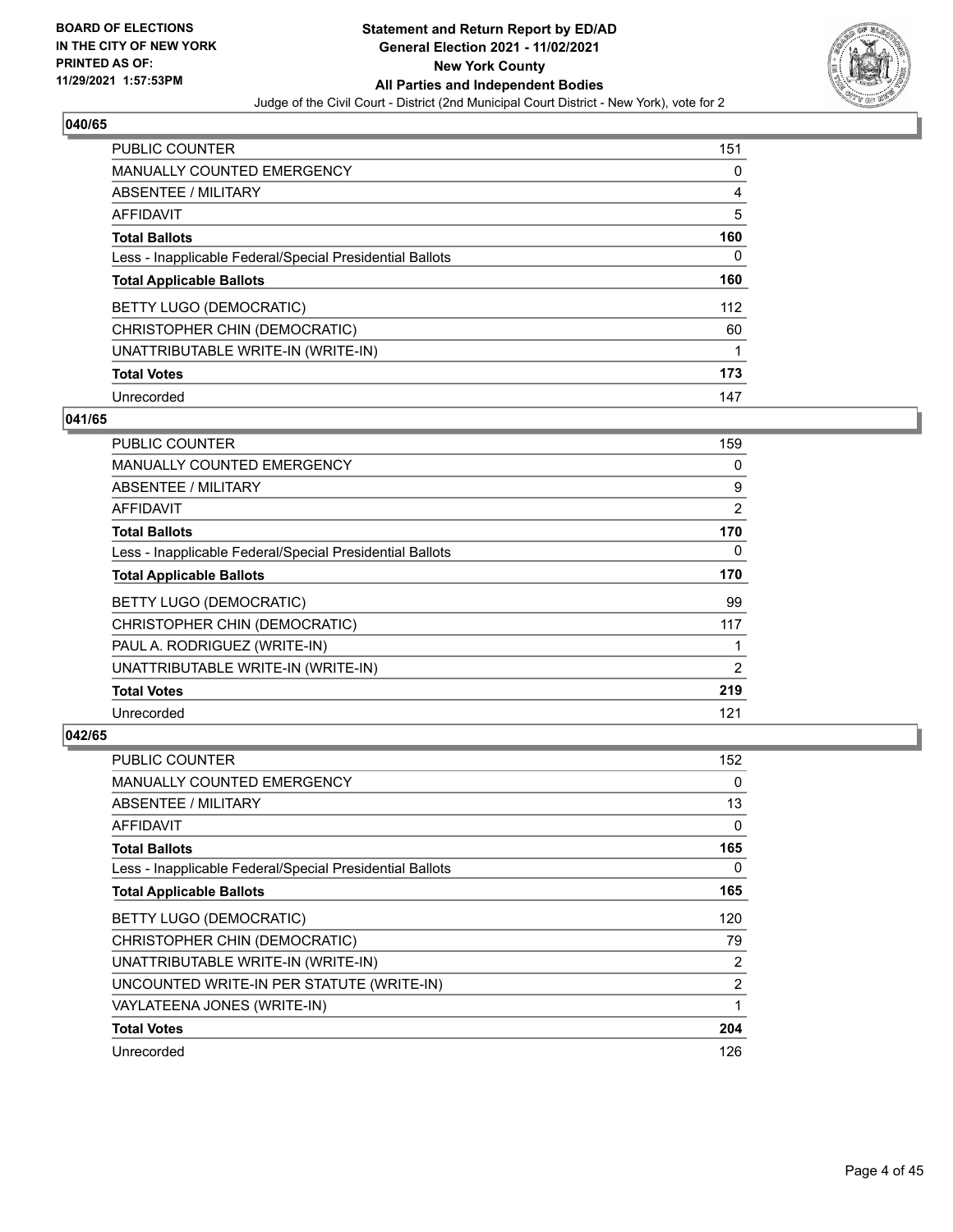

| PUBLIC COUNTER                                           | 165 |
|----------------------------------------------------------|-----|
| <b>MANUALLY COUNTED EMERGENCY</b>                        | 0   |
| ABSENTEE / MILITARY                                      | 19  |
| <b>AFFIDAVIT</b>                                         | 0   |
| <b>Total Ballots</b>                                     | 184 |
| Less - Inapplicable Federal/Special Presidential Ballots | 0   |
| <b>Total Applicable Ballots</b>                          | 184 |
| BETTY LUGO (DEMOCRATIC)                                  | 122 |
| CHRISTOPHER CHIN (DEMOCRATIC)                            | 79  |
| LYDIA BOAZ (WRITE-IN)                                    |     |
| SHA'CARRI RICHARDSON (WRITE-IN)                          | 1   |
| <b>Total Votes</b>                                       | 203 |
| Unrecorded                                               | 165 |

## **044/65**

| PUBLIC COUNTER                                           | 297            |
|----------------------------------------------------------|----------------|
| <b>MANUALLY COUNTED EMERGENCY</b>                        | 0              |
| <b>ABSENTEE / MILITARY</b>                               | 35             |
| <b>AFFIDAVIT</b>                                         |                |
| <b>Total Ballots</b>                                     | 333            |
| Less - Inapplicable Federal/Special Presidential Ballots | 0              |
| <b>Total Applicable Ballots</b>                          | 333            |
| <b>BETTY LUGO (DEMOCRATIC)</b>                           | 223            |
| CHRISTOPHER CHIN (DEMOCRATIC)                            | 177            |
| DAVID CHIN (WRITE-IN)                                    |                |
| DEBORAH BETH MEDOWS (WRITE-IN)                           | $\overline{2}$ |
| DONALD TRUMP (WRITE-IN)                                  | 1              |
| MARK AHADEFF (WRITE-IN)                                  | 1              |
| UNATTRIBUTABLE WRITE-IN (WRITE-IN)                       | 4              |
| <b>Total Votes</b>                                       | 409            |
| Unrecorded                                               | 257            |

| <b>PUBLIC COUNTER</b>                                    | 296      |
|----------------------------------------------------------|----------|
| MANUALLY COUNTED EMERGENCY                               | 0        |
| ABSENTEE / MILITARY                                      | 21       |
| <b>AFFIDAVIT</b>                                         | 4        |
| <b>Total Ballots</b>                                     | 321      |
| Less - Inapplicable Federal/Special Presidential Ballots | $\Omega$ |
| <b>Total Applicable Ballots</b>                          | 321      |
| BETTY LUGO (DEMOCRATIC)                                  | 223      |
| CHRISTOPHER CHIN (DEMOCRATIC)                            | 190      |
| EDWARD IRIZARRY (WRITE-IN)                               | 2        |
| ROB PATTERSON (WRITE-IN)                                 | 1        |
| SAL MARCIANTE (WRITE-IN)                                 | 1        |
| <b>Total Votes</b>                                       | 417      |
| Unrecorded                                               | 225      |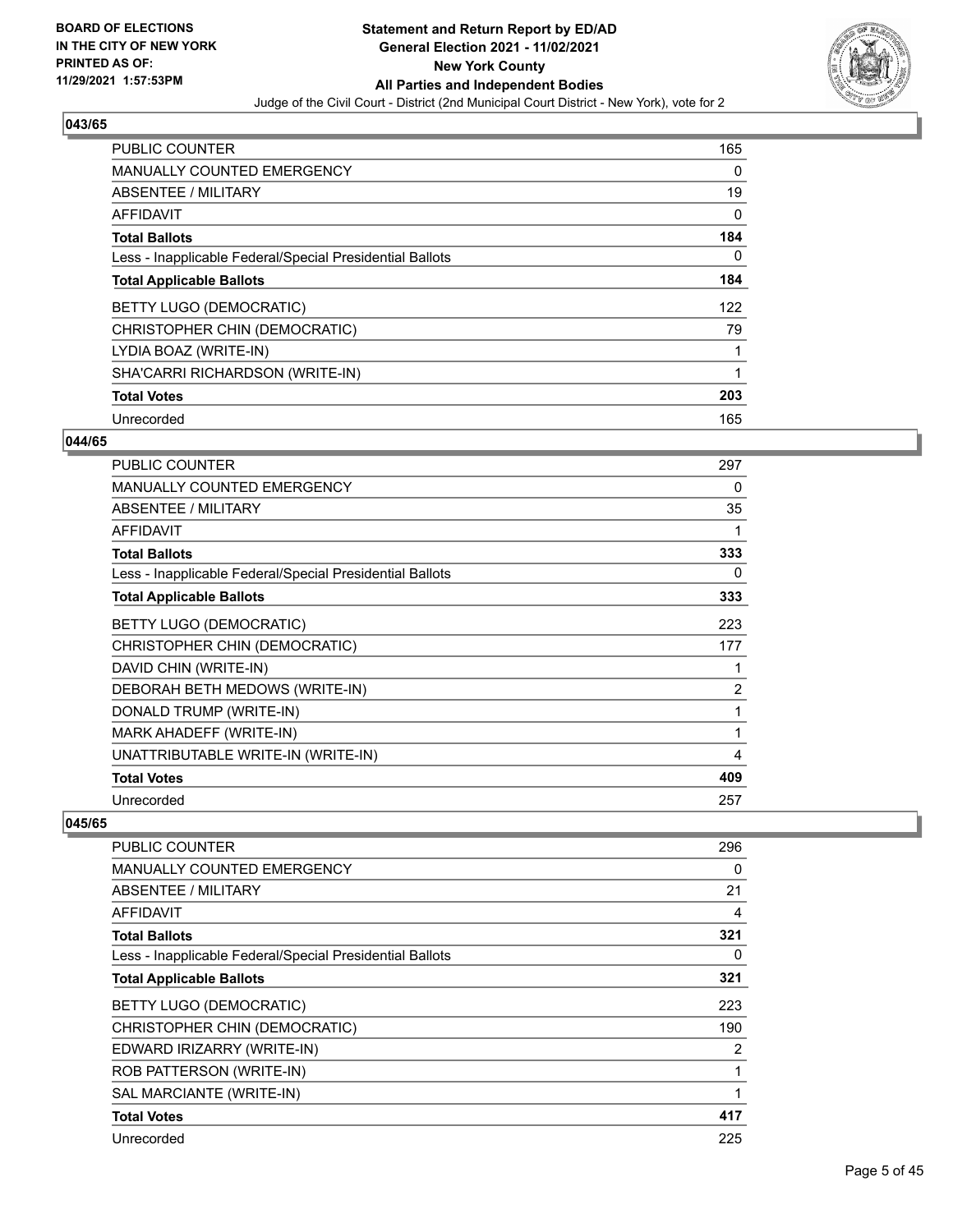

| PUBLIC COUNTER                                           | 291 |
|----------------------------------------------------------|-----|
| <b>MANUALLY COUNTED EMERGENCY</b>                        | 0   |
| <b>ABSENTEE / MILITARY</b>                               | 17  |
| <b>AFFIDAVIT</b>                                         | 2   |
| <b>Total Ballots</b>                                     | 310 |
| Less - Inapplicable Federal/Special Presidential Ballots | 0   |
| <b>Total Applicable Ballots</b>                          | 310 |
| <b>BETTY LUGO (DEMOCRATIC)</b>                           | 208 |
| CHRISTOPHER CHIN (DEMOCRATIC)                            | 184 |
| ED KOCH (WRITE-IN)                                       | 1   |
| <b>JONATHAN TARN (WRITE-IN)</b>                          | 1   |
| <b>KERRY GOTLIB (WRITE-IN)</b>                           | 1   |
| UNATTRIBUTABLE WRITE-IN (WRITE-IN)                       | 3   |
| WILMA CANDICE (WRITE-IN)                                 | 1   |
| <b>Total Votes</b>                                       | 399 |
| Unrecorded                                               | 221 |

| <b>PUBLIC COUNTER</b>                                    | 221 |
|----------------------------------------------------------|-----|
| MANUALLY COUNTED EMERGENCY                               | 0   |
| ABSENTEE / MILITARY                                      | 18  |
| AFFIDAVIT                                                |     |
| <b>Total Ballots</b>                                     | 240 |
| Less - Inapplicable Federal/Special Presidential Ballots | 0   |
| <b>Total Applicable Ballots</b>                          | 240 |
| <b>BETTY LUGO (DEMOCRATIC)</b>                           | 176 |
| CHRISTOPHER CHIN (DEMOCRATIC)                            | 144 |
| DIANE MILLER (WRITE-IN)                                  |     |
| DONALD TRUMP (WRITE-IN)                                  |     |
| NATHAN SCHWARTZBERG (WRITE-IN)                           |     |
| SANDY SCHWARTZBERG (WRITE-IN)                            | 1   |
| UNATTRIBUTABLE WRITE-IN (WRITE-IN)                       | 1   |
| <b>Total Votes</b>                                       | 325 |
| Unrecorded                                               | 155 |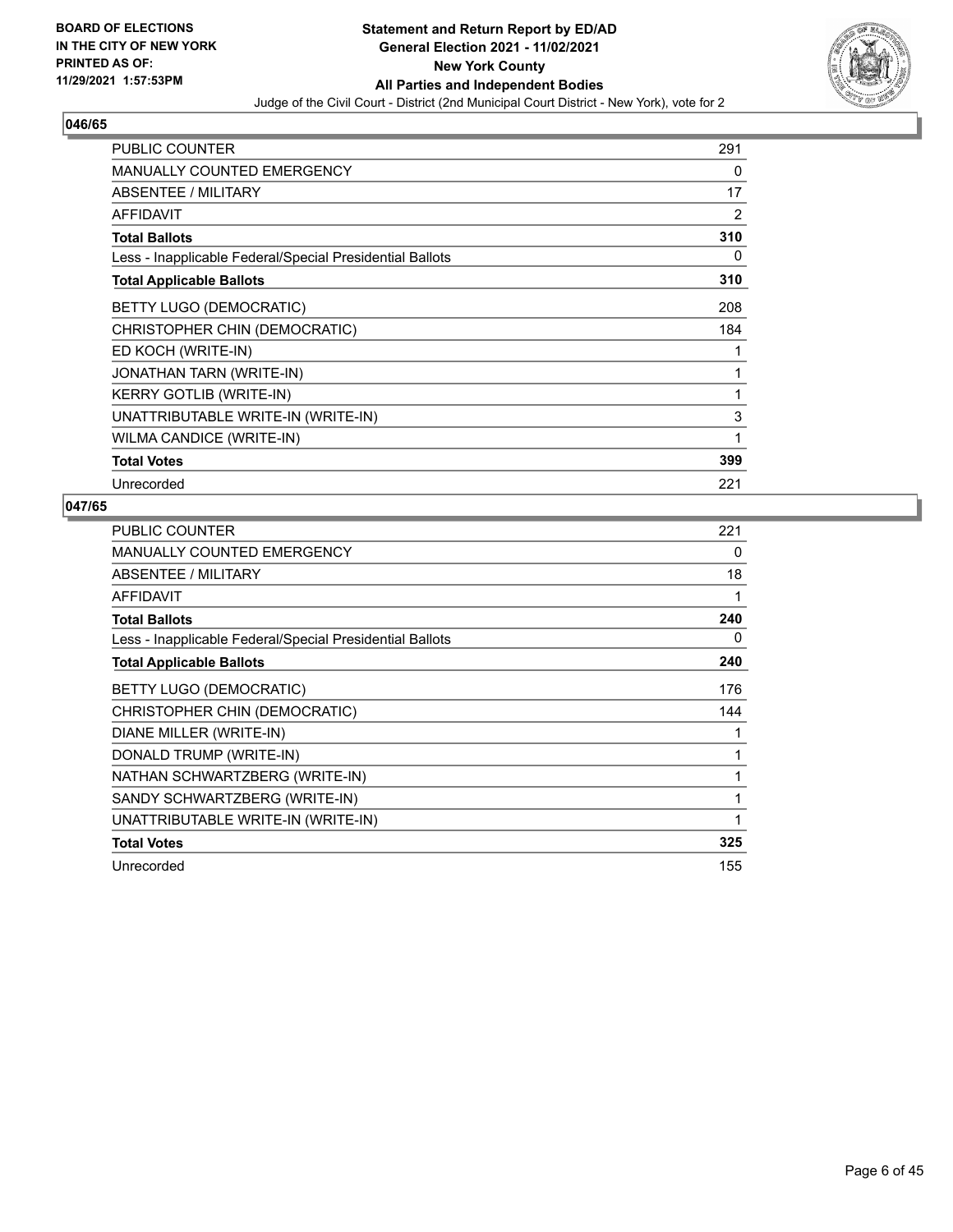

| <b>PUBLIC COUNTER</b>                                    | 311 |
|----------------------------------------------------------|-----|
| <b>MANUALLY COUNTED EMERGENCY</b>                        | 0   |
| ABSENTEE / MILITARY                                      | 17  |
| <b>AFFIDAVIT</b>                                         | 0   |
| <b>Total Ballots</b>                                     | 328 |
| Less - Inapplicable Federal/Special Presidential Ballots | 0   |
| <b>Total Applicable Ballots</b>                          | 328 |
| BETTY LUGO (DEMOCRATIC)                                  | 234 |
| CHRISTOPHER CHIN (DEMOCRATIC)                            | 227 |
| CHARLES WEATHERMER (WRITE-IN)                            |     |
| JANET GALLAGHER (WRITE-IN)                               | 1   |
| UNATTRIBUTABLE WRITE-IN (WRITE-IN)                       | 2   |
| <b>VINCENT MCKEEVER (WRITE-IN)</b>                       | 1   |
| YOU-LINE NOV (WRITE-IN)                                  | 1   |
| <b>Total Votes</b>                                       | 467 |
| Unrecorded                                               | 189 |

## **049/65**

| PUBLIC COUNTER                                           | 274 |
|----------------------------------------------------------|-----|
| <b>MANUALLY COUNTED EMERGENCY</b>                        | 0   |
| ABSENTEE / MILITARY                                      | 8   |
| AFFIDAVIT                                                |     |
| <b>Total Ballots</b>                                     | 283 |
| Less - Inapplicable Federal/Special Presidential Ballots | 0   |
| <b>Total Applicable Ballots</b>                          | 283 |
| <b>BETTY LUGO (DEMOCRATIC)</b>                           | 184 |
| CHRISTOPHER CHIN (DEMOCRATIC)                            | 119 |
| UNATTRIBUTABLE WRITE-IN (WRITE-IN)                       |     |
| <b>Total Votes</b>                                       | 304 |
| Unrecorded                                               | 262 |

| <b>PUBLIC COUNTER</b>                                    | 246 |
|----------------------------------------------------------|-----|
| <b>MANUALLY COUNTED EMERGENCY</b>                        | 0   |
| ABSENTEE / MILITARY                                      | 21  |
| AFFIDAVIT                                                | 0   |
| <b>Total Ballots</b>                                     | 267 |
| Less - Inapplicable Federal/Special Presidential Ballots | 0   |
| <b>Total Applicable Ballots</b>                          | 267 |
| BETTY LUGO (DEMOCRATIC)                                  | 173 |
| CHRISTOPHER CHIN (DEMOCRATIC)                            | 120 |
| EDWARD IRIZARRY (WRITE-IN)                               |     |
| UNATTRIBUTABLE WRITE-IN (WRITE-IN)                       | 2   |
| <b>Total Votes</b>                                       | 296 |
| Unrecorded                                               | 238 |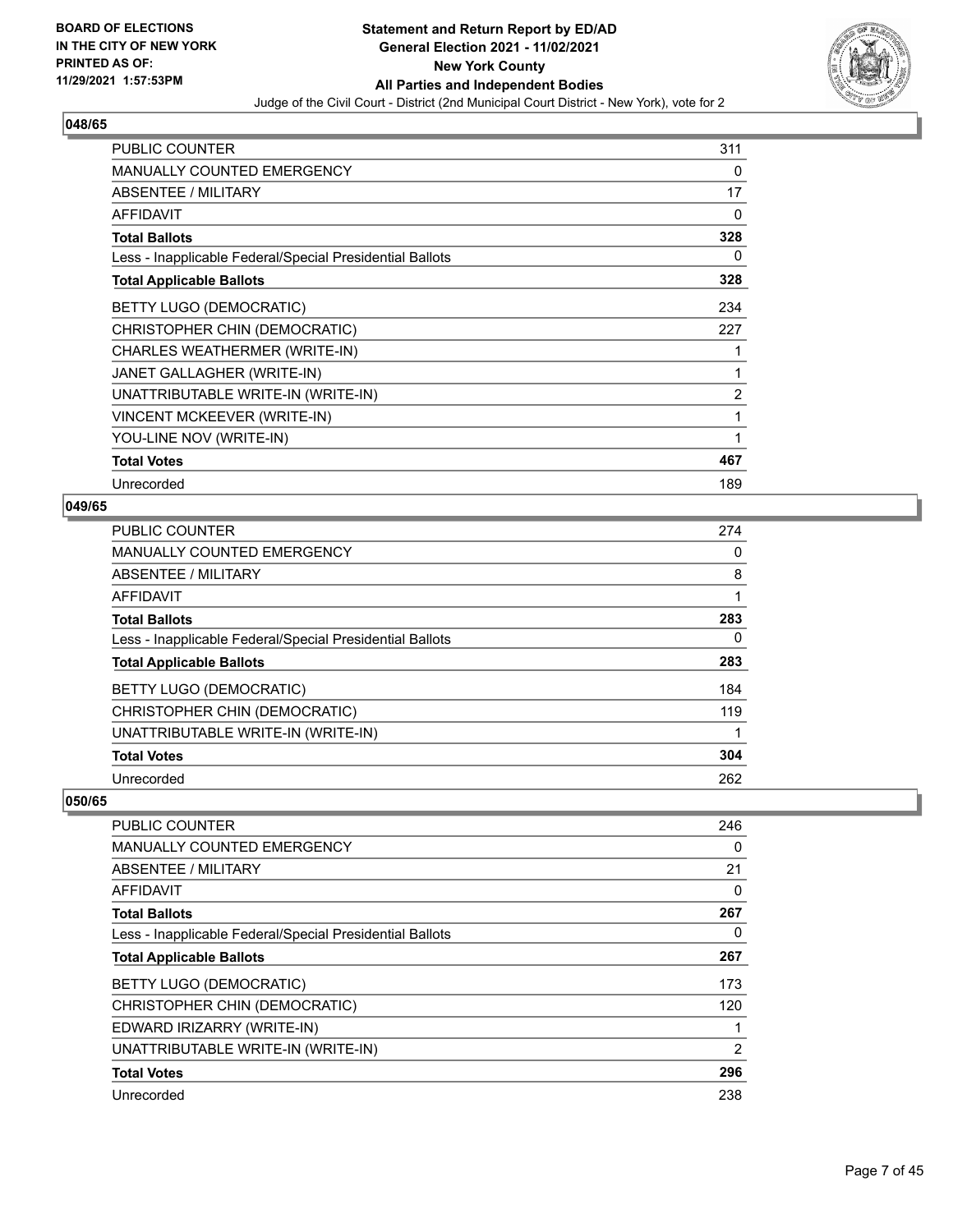

| PUBLIC COUNTER                                           | 307            |
|----------------------------------------------------------|----------------|
| <b>MANUALLY COUNTED EMERGENCY</b>                        | 0              |
| ABSENTEE / MILITARY                                      | 18             |
| <b>AFFIDAVIT</b>                                         | $\overline{2}$ |
| <b>Total Ballots</b>                                     | 327            |
| Less - Inapplicable Federal/Special Presidential Ballots | 0              |
| <b>Total Applicable Ballots</b>                          | 327            |
| BETTY LUGO (DEMOCRATIC)                                  | 228            |
| CHRISTOPHER CHIN (DEMOCRATIC)                            | 205            |
| <b>Total Votes</b>                                       | 433            |
| Unrecorded                                               | 221            |

## **052/65**

| PUBLIC COUNTER                                           | 271 |
|----------------------------------------------------------|-----|
| <b>MANUALLY COUNTED EMERGENCY</b>                        | 0   |
| ABSENTEE / MILITARY                                      | 6   |
| AFFIDAVIT                                                | 3   |
| <b>Total Ballots</b>                                     | 280 |
| Less - Inapplicable Federal/Special Presidential Ballots | 0   |
| <b>Total Applicable Ballots</b>                          | 280 |
| <b>BETTY LUGO (DEMOCRATIC)</b>                           | 192 |
| CHRISTOPHER CHIN (DEMOCRATIC)                            | 180 |
| ED IRIZERRY (WRITE-IN)                                   |     |
| TIAN-WEI DIANNA CHEN (WRITE-IN)                          |     |
| UNATTRIBUTABLE WRITE-IN (WRITE-IN)                       | 4   |
| <b>Total Votes</b>                                       | 378 |
| Unrecorded                                               | 182 |

| <b>PUBLIC COUNTER</b>                                    | 303 |
|----------------------------------------------------------|-----|
| <b>MANUALLY COUNTED EMERGENCY</b>                        | 0   |
| ABSENTEE / MILITARY                                      | 3   |
| AFFIDAVIT                                                | 3   |
| <b>Total Ballots</b>                                     | 309 |
| Less - Inapplicable Federal/Special Presidential Ballots | 0   |
| <b>Total Applicable Ballots</b>                          | 309 |
| BETTY LUGO (DEMOCRATIC)                                  | 206 |
| CHRISTOPHER CHIN (DEMOCRATIC)                            | 201 |
| DOT TAYLOR (WRITE-IN)                                    |     |
| UNATTRIBUTABLE WRITE-IN (WRITE-IN)                       | 1   |
| <b>Total Votes</b>                                       | 409 |
| Unrecorded                                               | 209 |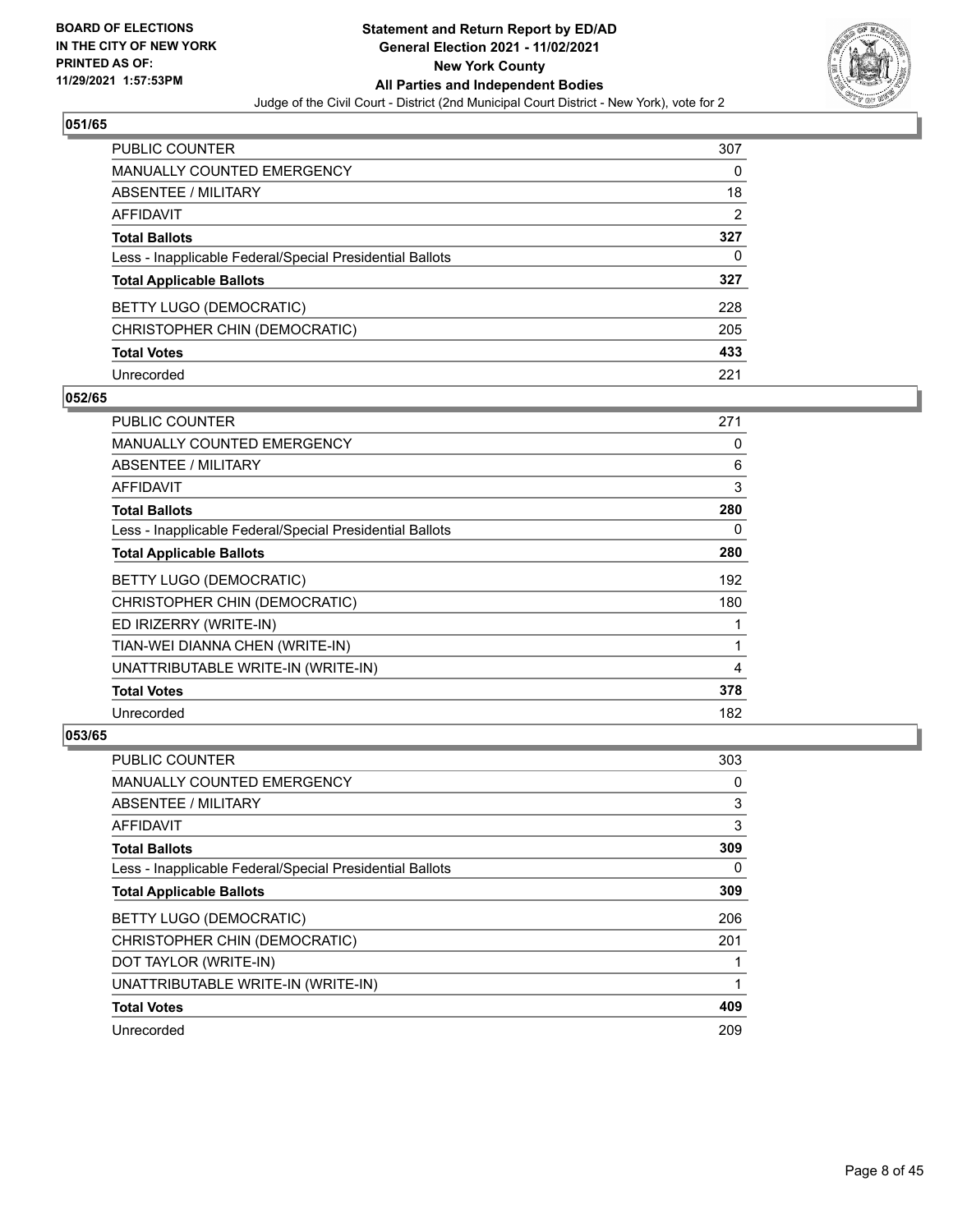

| <b>PUBLIC COUNTER</b>                                    | 266 |
|----------------------------------------------------------|-----|
| <b>MANUALLY COUNTED EMERGENCY</b>                        | 0   |
| ABSENTEE / MILITARY                                      | 10  |
| <b>AFFIDAVIT</b>                                         | 1   |
| <b>Total Ballots</b>                                     | 277 |
| Less - Inapplicable Federal/Special Presidential Ballots | 0   |
| <b>Total Applicable Ballots</b>                          | 277 |
| BETTY LUGO (DEMOCRATIC)                                  | 187 |
| CHRISTOPHER CHIN (DEMOCRATIC)                            | 161 |
| <b>MOSHE POLLAK (WRITE-IN)</b>                           | 1   |
| MOSHE ROSLMAN (WRITE-IN)                                 | 1   |
| UNATTRIBUTABLE WRITE-IN (WRITE-IN)                       | 6   |
| UNCOUNTED WRITE-IN PER STATUTE (WRITE-IN)                | 1   |
| WEI-LI TJONG (WRITE-IN)                                  | 1   |
| <b>Total Votes</b>                                       | 358 |
| Unrecorded                                               | 196 |

| <b>PUBLIC COUNTER</b>                                    | 286      |
|----------------------------------------------------------|----------|
| <b>MANUALLY COUNTED EMERGENCY</b>                        | 0        |
| ABSENTEE / MILITARY                                      | 8        |
| AFFIDAVIT                                                | $\Omega$ |
| <b>Total Ballots</b>                                     | 294      |
| Less - Inapplicable Federal/Special Presidential Ballots | 0        |
| <b>Total Applicable Ballots</b>                          | 294      |
| BETTY LUGO (DEMOCRATIC)                                  | 195      |
| CHRISTOPHER CHIN (DEMOCRATIC)                            | 185      |
| FRANK FERRENTE (WRITE-IN)                                |          |
| JOHN PEDONE (WRITE-IN)                                   |          |
| UNATTRIBUTABLE WRITE-IN (WRITE-IN)                       |          |
| UNCOUNTED WRITE-IN PER STATUTE (WRITE-IN)                |          |
| <b>Total Votes</b>                                       | 384      |
| Unrecorded                                               | 204      |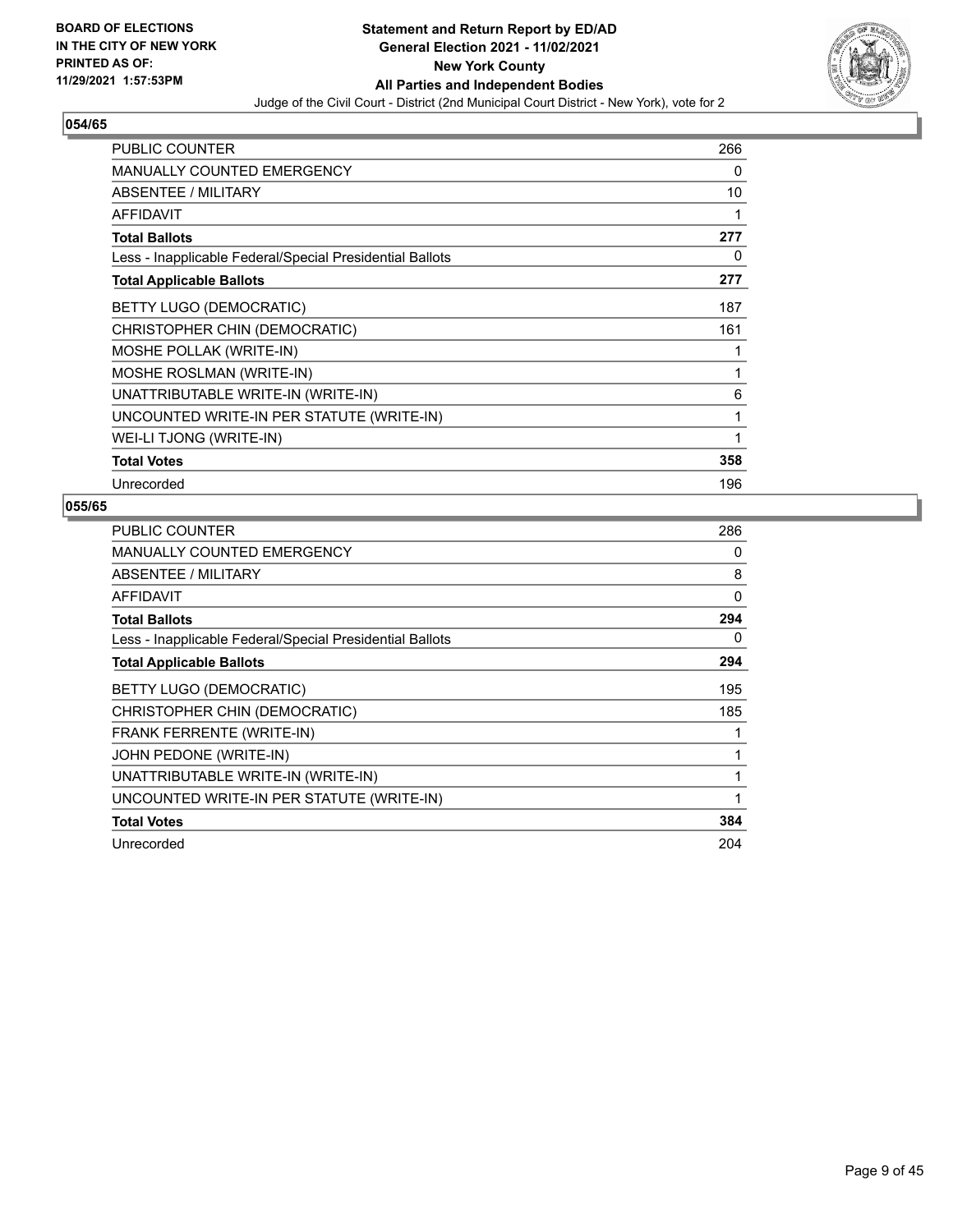

| <b>PUBLIC COUNTER</b>                                    | 231 |
|----------------------------------------------------------|-----|
| <b>MANUALLY COUNTED EMERGENCY</b>                        | 0   |
| ABSENTEE / MILITARY                                      | 12  |
| <b>AFFIDAVIT</b>                                         | 2   |
| <b>Total Ballots</b>                                     | 245 |
| Less - Inapplicable Federal/Special Presidential Ballots | 0   |
| <b>Total Applicable Ballots</b>                          | 245 |
| BETTY LUGO (DEMOCRATIC)                                  | 152 |
| CHRISTOPHER CHIN (DEMOCRATIC)                            | 104 |
| FREDERICK C. APPEL (WRITE-IN)                            |     |
| UNCOUNTED WRITE-IN PER STATUTE (WRITE-IN)                | 1   |
| <b>Total Votes</b>                                       | 258 |
| Unrecorded                                               | 232 |

## **057/65**

| <b>PUBLIC COUNTER</b>                                    | 212      |
|----------------------------------------------------------|----------|
| <b>MANUALLY COUNTED EMERGENCY</b>                        | $\Omega$ |
| ABSENTEE / MILITARY                                      | 15       |
| <b>AFFIDAVIT</b>                                         | $\Omega$ |
| <b>Total Ballots</b>                                     | 227      |
| Less - Inapplicable Federal/Special Presidential Ballots | 0        |
| <b>Total Applicable Ballots</b>                          | 227      |
| BETTY LUGO (DEMOCRATIC)                                  | 132      |
| CHRISTOPHER CHIN (DEMOCRATIC)                            | 129      |
| UNATTRIBUTABLE WRITE-IN (WRITE-IN)                       | 3        |
| <b>Total Votes</b>                                       | 264      |
| Unrecorded                                               | 190      |

| <b>PUBLIC COUNTER</b>                                    | 163          |
|----------------------------------------------------------|--------------|
| <b>MANUALLY COUNTED EMERGENCY</b>                        | 0            |
| ABSENTEE / MILITARY                                      | 13           |
| AFFIDAVIT                                                | 2            |
| <b>Total Ballots</b>                                     | 178          |
| Less - Inapplicable Federal/Special Presidential Ballots | 0            |
| <b>Total Applicable Ballots</b>                          | 178          |
| BETTY LUGO (DEMOCRATIC)                                  | 121          |
| CHRISTOPHER CHIN (DEMOCRATIC)                            | 123          |
| DENNIS RODMAN (WRITE-IN)                                 | 1            |
| MICHAEL JORDAN (WRITE-IN)                                | $\mathbf{1}$ |
| SARA EVA FERNANDEZ (WRITE-IN)                            | $\mathbf{1}$ |
| UNATTRIBUTABLE WRITE-IN (WRITE-IN)                       | 4            |
| <b>Total Votes</b>                                       | 251          |
| Unrecorded                                               | 105          |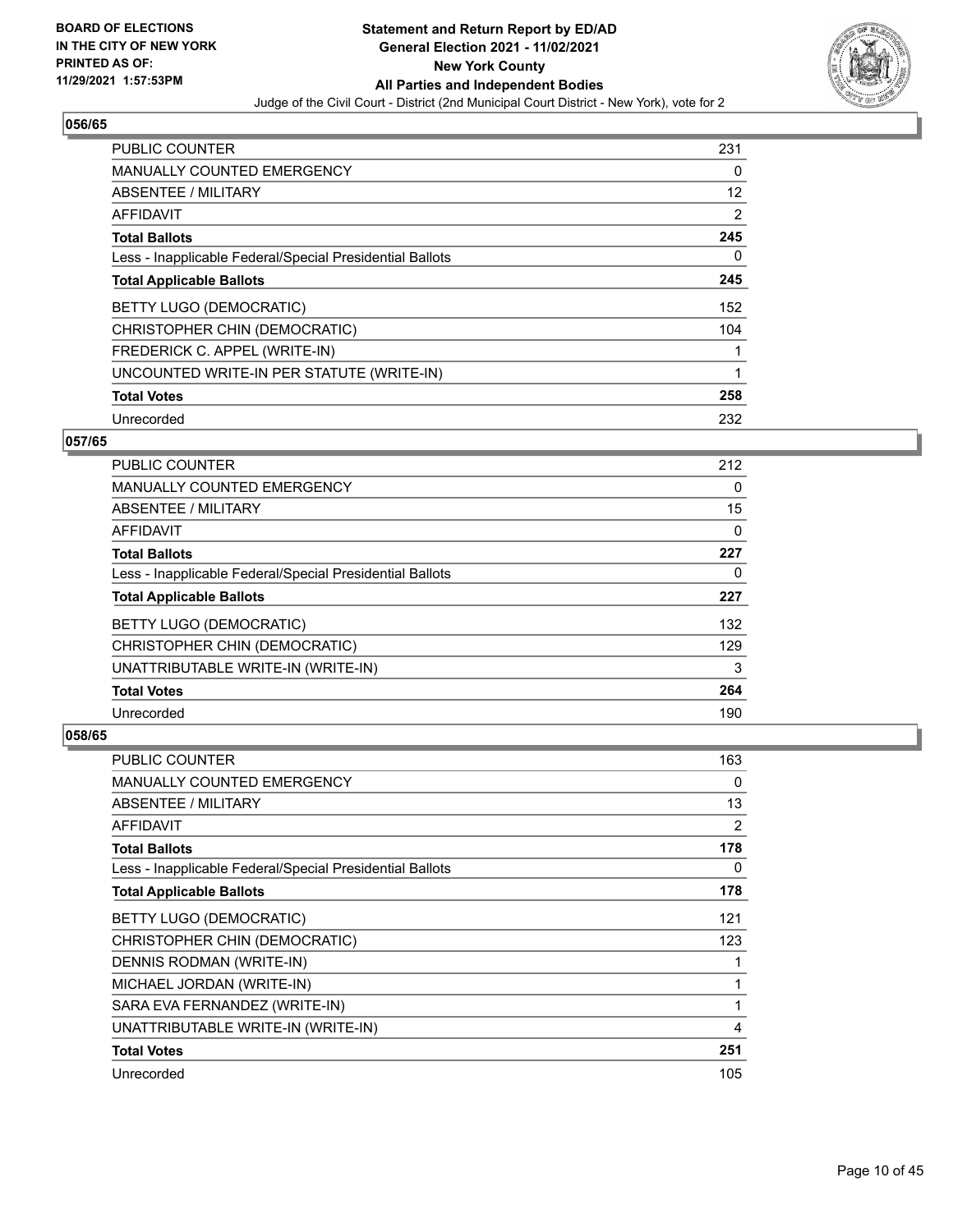

| PUBLIC COUNTER                                           | 178 |
|----------------------------------------------------------|-----|
| <b>MANUALLY COUNTED EMERGENCY</b>                        | 0   |
| ABSENTEE / MILITARY                                      | 14  |
| <b>AFFIDAVIT</b>                                         | 2   |
| <b>Total Ballots</b>                                     | 194 |
| Less - Inapplicable Federal/Special Presidential Ballots | 0   |
| <b>Total Applicable Ballots</b>                          | 194 |
| BETTY LUGO (DEMOCRATIC)                                  | 131 |
| CHRISTOPHER CHIN (DEMOCRATIC)                            | 150 |
| EDWARD IRIZHARY (WRITE-IN)                               |     |
| MELISSA RICH (WRITE-IN)                                  | 1   |
| UNATTRIBUTABLE WRITE-IN (WRITE-IN)                       | 1   |
| <b>Total Votes</b>                                       | 284 |
| Unrecorded                                               | 104 |

## **060/65**

| <b>PUBLIC COUNTER</b>                                    | 158            |
|----------------------------------------------------------|----------------|
| <b>MANUALLY COUNTED EMERGENCY</b>                        | 0              |
| ABSENTEE / MILITARY                                      | 13             |
| <b>AFFIDAVIT</b>                                         | $\overline{2}$ |
| <b>Total Ballots</b>                                     | 173            |
| Less - Inapplicable Federal/Special Presidential Ballots | $\Omega$       |
| <b>Total Applicable Ballots</b>                          | 173            |
| BETTY LUGO (DEMOCRATIC)                                  | 94             |
| CHRISTOPHER CHIN (DEMOCRATIC)                            | 122            |
| UNATTRIBUTABLE WRITE-IN (WRITE-IN)                       | 3              |
| <b>Total Votes</b>                                       | 219            |
| Unrecorded                                               | 127            |

| PUBLIC COUNTER                                           | 157 |
|----------------------------------------------------------|-----|
| MANUALLY COUNTED EMERGENCY                               | 0   |
| ABSENTEE / MILITARY                                      | 16  |
| AFFIDAVIT                                                | 2   |
| <b>Total Ballots</b>                                     | 175 |
| Less - Inapplicable Federal/Special Presidential Ballots | 0   |
| <b>Total Applicable Ballots</b>                          | 175 |
| BETTY LUGO (DEMOCRATIC)                                  | 88  |
| CHRISTOPHER CHIN (DEMOCRATIC)                            | 108 |
| JOEL OSTEEN (WRITE-IN)                                   |     |
| JOHN F. KENNEDY (WRITE-IN)                               | 1   |
| UNATTRIBUTABLE WRITE-IN (WRITE-IN)                       | 5   |
| <b>Total Votes</b>                                       | 203 |
| Unrecorded                                               | 147 |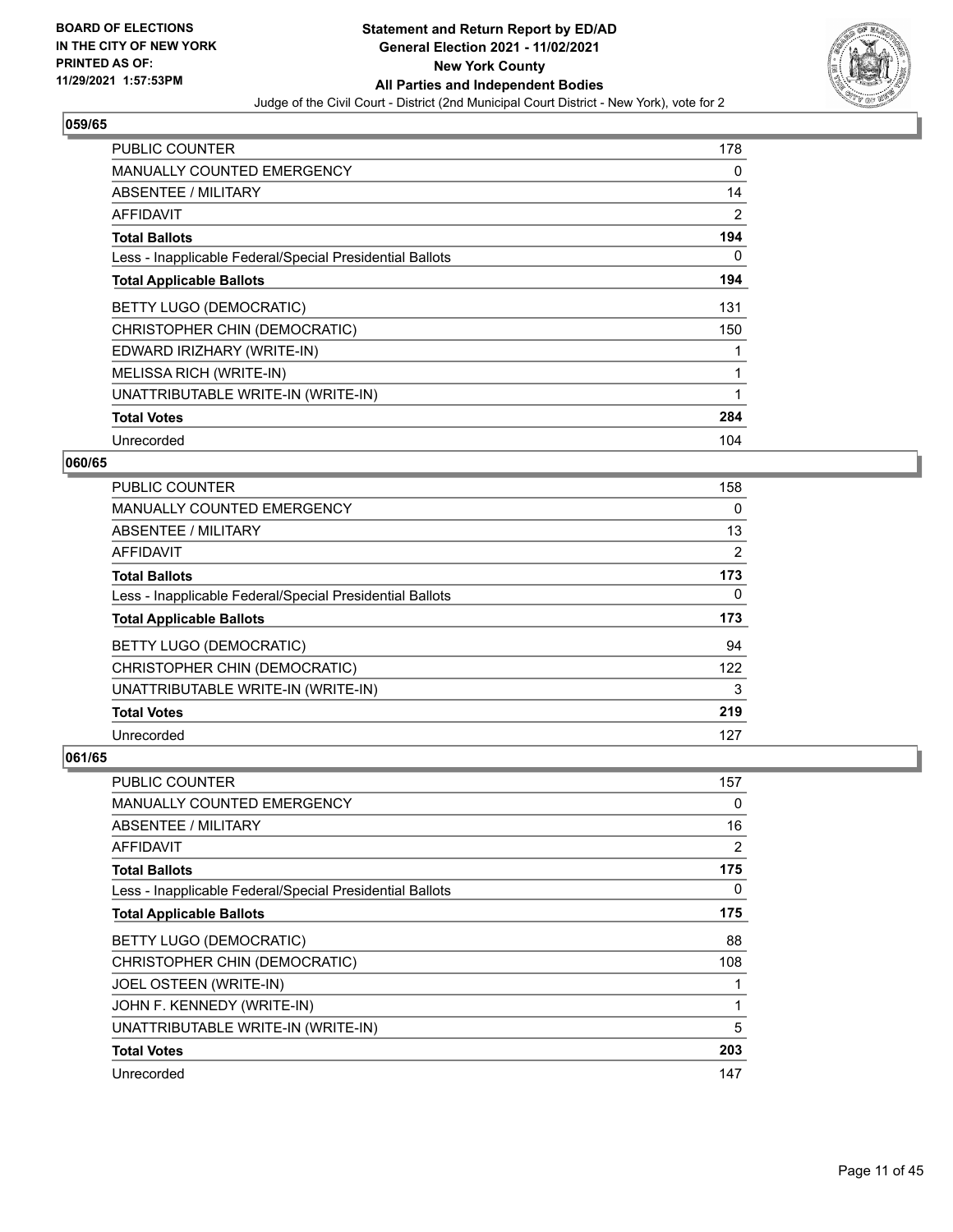

| PUBLIC COUNTER                                           | 149 |
|----------------------------------------------------------|-----|
| <b>MANUALLY COUNTED EMERGENCY</b>                        | 0   |
| ABSENTEE / MILITARY                                      | 9   |
| <b>AFFIDAVIT</b>                                         | 2   |
| <b>Total Ballots</b>                                     | 160 |
| Less - Inapplicable Federal/Special Presidential Ballots | 0   |
| <b>Total Applicable Ballots</b>                          | 160 |
| BETTY LUGO (DEMOCRATIC)                                  | 84  |
| CHRISTOPHER CHIN (DEMOCRATIC)                            | 110 |
| IVANKA TRUMP (WRITE-IN)                                  |     |
| UNATTRIBUTABLE WRITE-IN (WRITE-IN)                       | 5   |
| <b>Total Votes</b>                                       | 200 |
| Unrecorded                                               | 120 |

## **063/65**

| <b>PUBLIC COUNTER</b>                                    | 176      |
|----------------------------------------------------------|----------|
| <b>MANUALLY COUNTED EMERGENCY</b>                        | $\Omega$ |
| ABSENTEE / MILITARY                                      | 11       |
| <b>AFFIDAVIT</b>                                         | $\Omega$ |
| <b>Total Ballots</b>                                     | 187      |
| Less - Inapplicable Federal/Special Presidential Ballots | $\Omega$ |
| <b>Total Applicable Ballots</b>                          | 187      |
| <b>BETTY LUGO (DEMOCRATIC)</b>                           | 108      |
| CHRISTOPHER CHIN (DEMOCRATIC)                            | 134      |
| UNATTRIBUTABLE WRITE-IN (WRITE-IN)                       | 3        |
| <b>Total Votes</b>                                       | 245      |
| Unrecorded                                               | 129      |

| <b>PUBLIC COUNTER</b>                                    | 182 |
|----------------------------------------------------------|-----|
| MANUALLY COUNTED EMERGENCY                               | 0   |
| ABSENTEE / MILITARY                                      | 13  |
| AFFIDAVIT                                                |     |
| <b>Total Ballots</b>                                     | 196 |
| Less - Inapplicable Federal/Special Presidential Ballots | 0   |
| <b>Total Applicable Ballots</b>                          | 196 |
| BETTY LUGO (DEMOCRATIC)                                  | 108 |
| CHRISTOPHER CHIN (DEMOCRATIC)                            | 131 |
| CHRISTOPHER WAICRIU JUNG (WRITE-IN)                      |     |
| PATRICK SAMI SEZEN (WRITE-IN)                            |     |
| <b>Total Votes</b>                                       | 241 |
| Unrecorded                                               | 151 |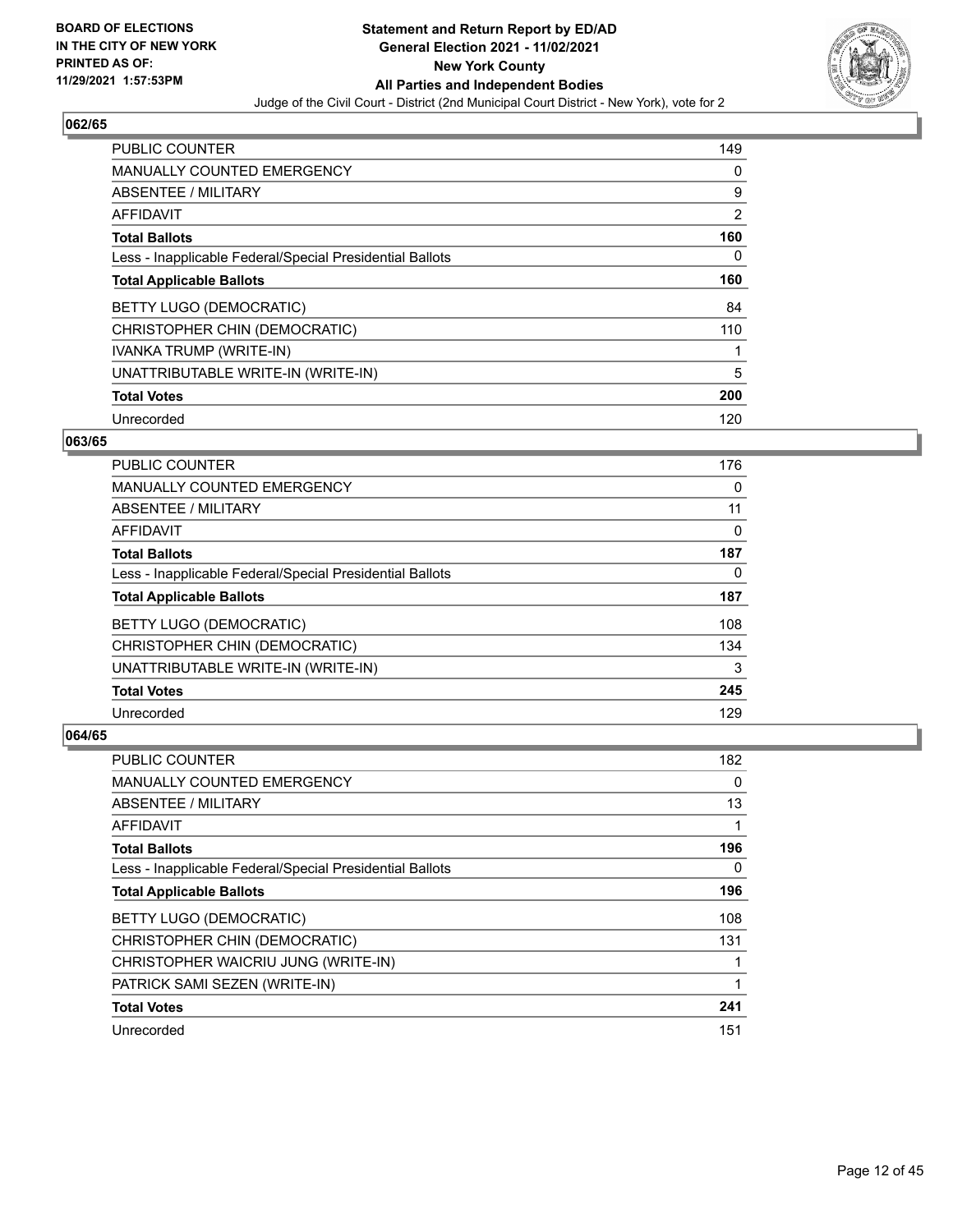

| <b>PUBLIC COUNTER</b>                                    | 93  |
|----------------------------------------------------------|-----|
| <b>MANUALLY COUNTED EMERGENCY</b>                        | 0   |
| ABSENTEE / MILITARY                                      | 6   |
| AFFIDAVIT                                                | 0   |
| <b>Total Ballots</b>                                     | 99  |
| Less - Inapplicable Federal/Special Presidential Ballots | 0   |
| <b>Total Applicable Ballots</b>                          | 99  |
| BETTY LUGO (DEMOCRATIC)                                  | 62  |
| CHRISTOPHER CHIN (DEMOCRATIC)                            | 70  |
| UNATTRIBUTABLE WRITE-IN (WRITE-IN)                       | 6   |
| <b>Total Votes</b>                                       | 138 |
| Unrecorded                                               | 60  |

#### **066/65**

| <b>PUBLIC COUNTER</b>                                    | 81             |
|----------------------------------------------------------|----------------|
| <b>MANUALLY COUNTED EMERGENCY</b>                        | 0              |
| ABSENTEE / MILITARY                                      | 5              |
| <b>AFFIDAVIT</b>                                         |                |
| <b>Total Ballots</b>                                     | 87             |
| Less - Inapplicable Federal/Special Presidential Ballots | 0              |
| <b>Total Applicable Ballots</b>                          | 87             |
| BETTY LUGO (DEMOCRATIC)                                  | 55             |
| CHRISTOPHER CHIN (DEMOCRATIC)                            | 64             |
| MAGNUS LANSING (WRITE-IN)                                | $\overline{2}$ |
| <b>Total Votes</b>                                       | 121            |
| Unrecorded                                               | 53             |

| <b>PUBLIC COUNTER</b>                                    | 169      |
|----------------------------------------------------------|----------|
| MANUALLY COUNTED EMERGENCY                               | $\Omega$ |
| ABSENTEE / MILITARY                                      | 15       |
| AFFIDAVIT                                                | 3        |
| <b>Total Ballots</b>                                     | 187      |
| Less - Inapplicable Federal/Special Presidential Ballots | $\Omega$ |
| <b>Total Applicable Ballots</b>                          | 187      |
| <b>BETTY LUGO (DEMOCRATIC)</b>                           | 122      |
| CHRISTOPHER CHIN (DEMOCRATIC)                            | 128      |
| <b>OMAR SHAKER (WRITE-IN)</b>                            |          |
| <b>Total Votes</b>                                       | 251      |
| Unrecorded                                               | 123      |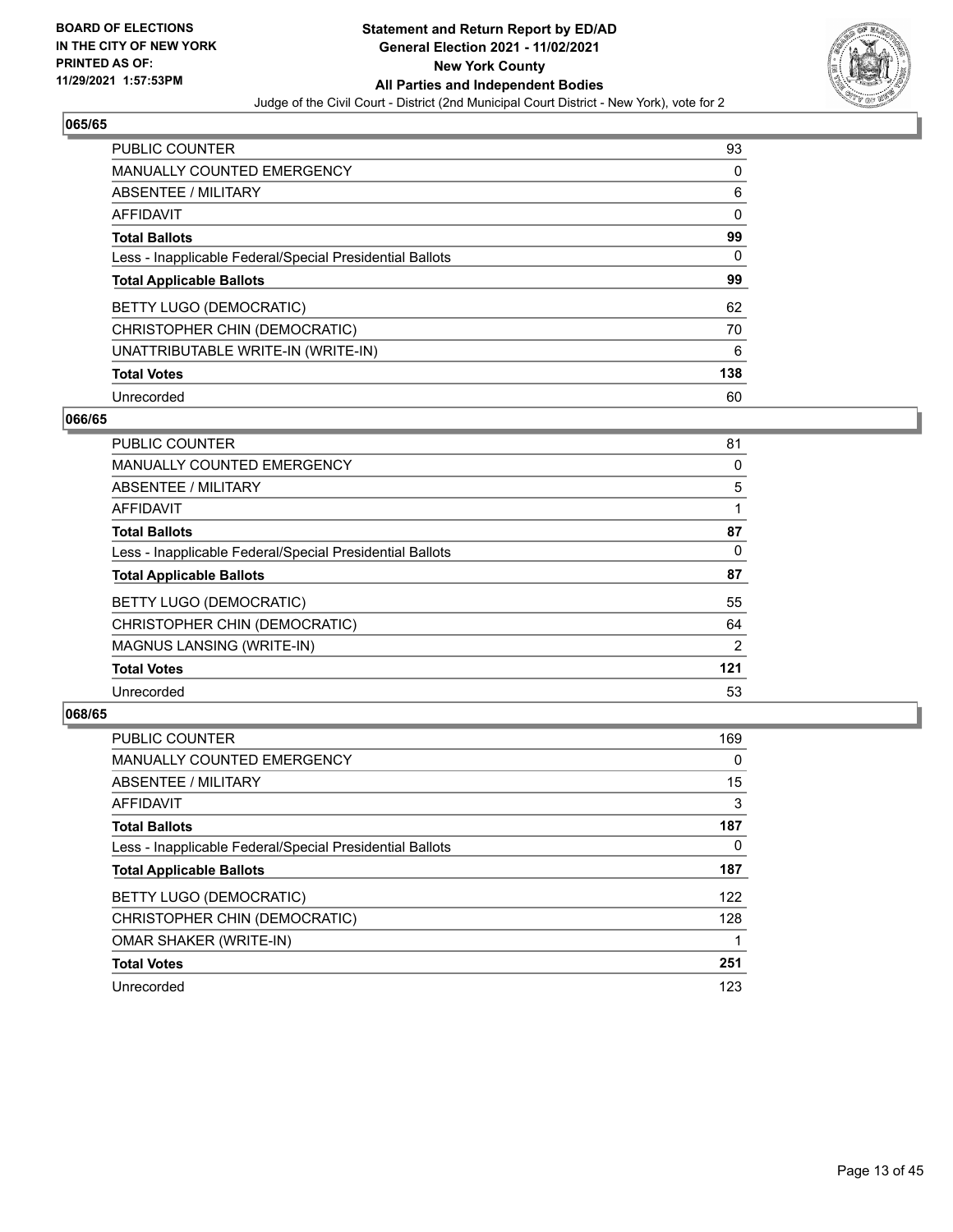

| PUBLIC COUNTER                                           | 121 |
|----------------------------------------------------------|-----|
| <b>MANUALLY COUNTED EMERGENCY</b>                        | 0   |
| ABSENTEE / MILITARY                                      | 10  |
| AFFIDAVIT                                                |     |
| <b>Total Ballots</b>                                     | 132 |
| Less - Inapplicable Federal/Special Presidential Ballots | 0   |
| <b>Total Applicable Ballots</b>                          | 132 |
| BETTY LUGO (DEMOCRATIC)                                  | 106 |
| CHRISTOPHER CHIN (DEMOCRATIC)                            | 83  |
| <b>Total Votes</b>                                       | 189 |
| Unrecorded                                               | 75  |

## **070/65**

| <b>PUBLIC COUNTER</b>                                    | 29 |
|----------------------------------------------------------|----|
| <b>MANUALLY COUNTED EMERGENCY</b>                        | 0  |
| ABSENTEE / MILITARY                                      | 4  |
| <b>AFFIDAVIT</b>                                         | 4  |
| <b>Total Ballots</b>                                     | 37 |
| Less - Inapplicable Federal/Special Presidential Ballots | 0  |
| <b>Total Applicable Ballots</b>                          | 37 |
| BETTY LUGO (DEMOCRATIC)                                  | 29 |
| CHRISTOPHER CHIN (DEMOCRATIC)                            | 28 |
| BERNIE SANDERS (WRITE-IN)                                |    |
| <b>Total Votes</b>                                       | 58 |
| Unrecorded                                               | 16 |

| <b>PUBLIC COUNTER</b>                                    | 156 |
|----------------------------------------------------------|-----|
| <b>MANUALLY COUNTED EMERGENCY</b>                        | 0   |
| ABSENTEE / MILITARY                                      | 17  |
| <b>AFFIDAVIT</b>                                         |     |
| <b>Total Ballots</b>                                     | 174 |
| Less - Inapplicable Federal/Special Presidential Ballots | 0   |
| <b>Total Applicable Ballots</b>                          | 174 |
| BETTY LUGO (DEMOCRATIC)                                  | 98  |
| CHRISTOPHER CHIN (DEMOCRATIC)                            | 116 |
| EDWARD IRIZARRY (WRITE-IN)                               |     |
| UNATTRIBUTABLE WRITE-IN (WRITE-IN)                       |     |
| <b>Total Votes</b>                                       | 216 |
| Unrecorded                                               | 132 |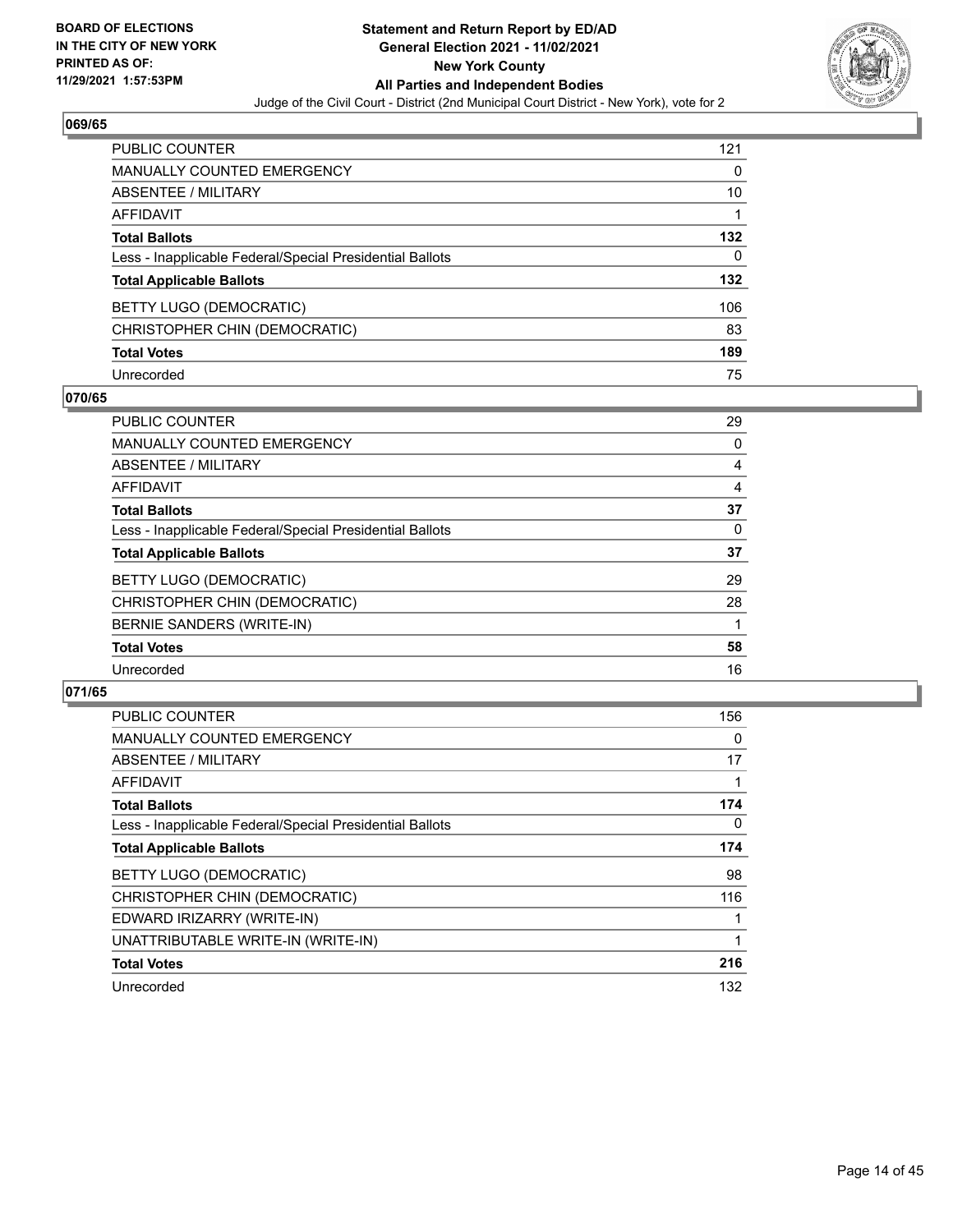

| <b>PUBLIC COUNTER</b>                                    | 146 |
|----------------------------------------------------------|-----|
| <b>MANUALLY COUNTED EMERGENCY</b>                        | 0   |
| ABSENTEE / MILITARY                                      | 11  |
| AFFIDAVIT                                                | 3   |
| <b>Total Ballots</b>                                     | 160 |
| Less - Inapplicable Federal/Special Presidential Ballots | 0   |
| <b>Total Applicable Ballots</b>                          | 160 |
| BETTY LUGO (DEMOCRATIC)                                  | 108 |
| CHRISTOPHER CHIN (DEMOCRATIC)                            | 91  |
| UNATTRIBUTABLE WRITE-IN (WRITE-IN)                       | 3   |
| <b>Total Votes</b>                                       | 202 |
| Unrecorded                                               | 118 |

#### **073/65**

| <b>PUBLIC COUNTER</b>                                    | 133      |
|----------------------------------------------------------|----------|
| <b>MANUALLY COUNTED EMERGENCY</b>                        | $\Omega$ |
| ABSENTEE / MILITARY                                      | 11       |
| <b>AFFIDAVIT</b>                                         | 4        |
| <b>Total Ballots</b>                                     | 148      |
| Less - Inapplicable Federal/Special Presidential Ballots | 0        |
| <b>Total Applicable Ballots</b>                          | 148      |
| BETTY LUGO (DEMOCRATIC)                                  | 94       |
| CHRISTOPHER CHIN (DEMOCRATIC)                            | 99       |
| <b>Total Votes</b>                                       | 193      |
| Unrecorded                                               | 103      |

| <b>PUBLIC COUNTER</b>                                    | 194 |
|----------------------------------------------------------|-----|
| <b>MANUALLY COUNTED EMERGENCY</b>                        | 0   |
| ABSENTEE / MILITARY                                      | 9   |
| AFFIDAVIT                                                | 7   |
| <b>Total Ballots</b>                                     | 210 |
| Less - Inapplicable Federal/Special Presidential Ballots | 0   |
| <b>Total Applicable Ballots</b>                          | 210 |
| BETTY LUGO (DEMOCRATIC)                                  | 121 |
| CHRISTOPHER CHIN (DEMOCRATIC)                            | 113 |
| CAITLIN KELMAR (WRITE-IN)                                |     |
| UNATTRIBUTABLE WRITE-IN (WRITE-IN)                       | 5   |
| <b>Total Votes</b>                                       | 240 |
| Unrecorded                                               | 180 |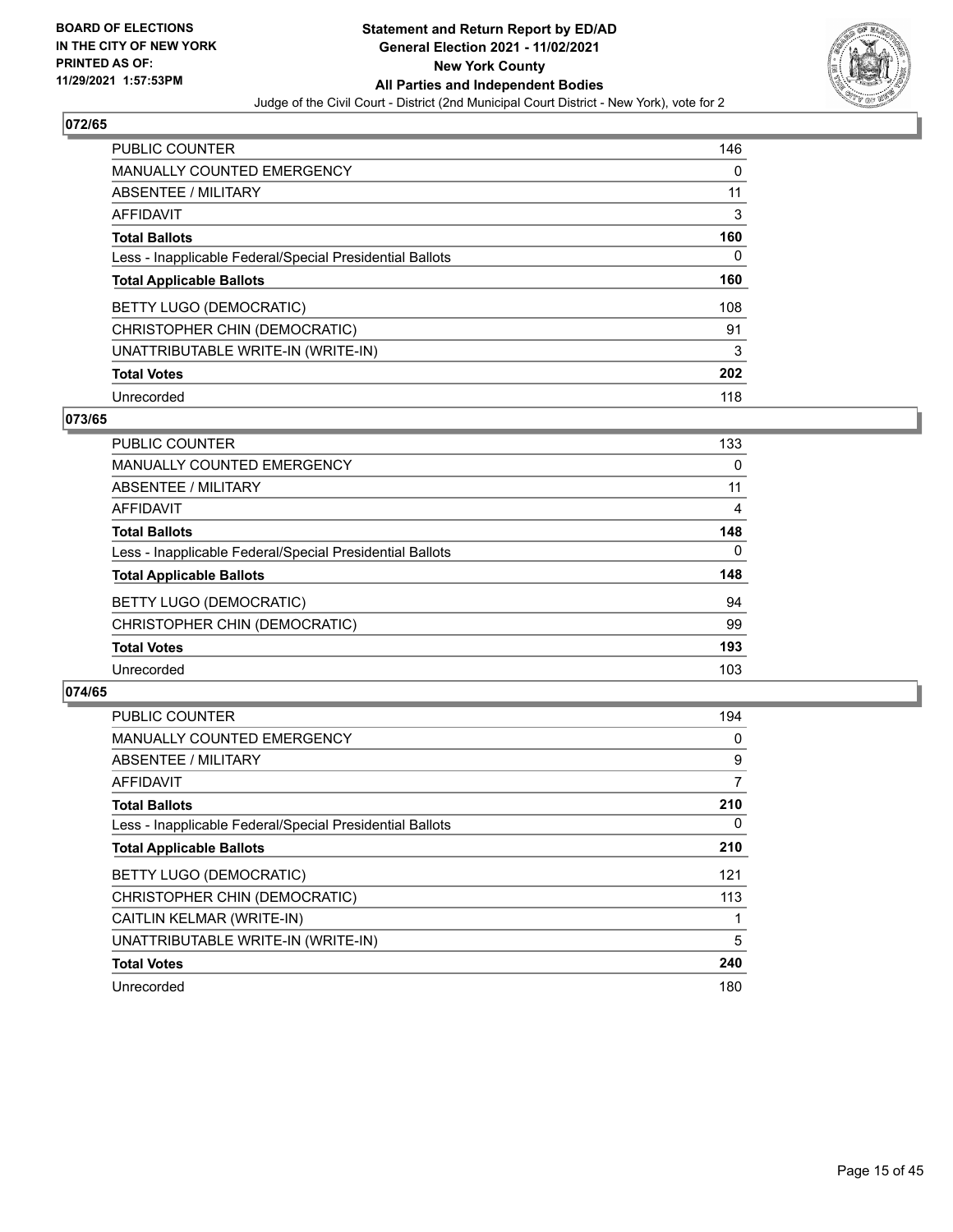

| PUBLIC COUNTER                                           | 146 |
|----------------------------------------------------------|-----|
| <b>MANUALLY COUNTED EMERGENCY</b>                        | 0   |
| <b>ABSENTEE / MILITARY</b>                               | 14  |
| AFFIDAVIT                                                | 3   |
| <b>Total Ballots</b>                                     | 163 |
| Less - Inapplicable Federal/Special Presidential Ballots | 0   |
| <b>Total Applicable Ballots</b>                          | 163 |
| <b>BETTY LUGO (DEMOCRATIC)</b>                           | 113 |
| CHRISTOPHER CHIN (DEMOCRATIC)                            | 101 |
| LEIF CHRISTENSEN (WRITE-IN)                              | 1   |
| NICK GATES (WRITE-IN)                                    | 1   |
| SAQUOR BARKLEY (WRITE-IN)                                | 1   |
| UNATTRIBUTABLE WRITE-IN (WRITE-IN)                       | 2   |
| <b>Total Votes</b>                                       | 219 |
| Unrecorded                                               | 107 |

#### **076/65**

| PUBLIC COUNTER                                           | 196 |
|----------------------------------------------------------|-----|
| <b>MANUALLY COUNTED EMERGENCY</b>                        | 0   |
| ABSENTEE / MILITARY                                      | 13  |
| <b>AFFIDAVIT</b>                                         | 5   |
| <b>Total Ballots</b>                                     | 214 |
| Less - Inapplicable Federal/Special Presidential Ballots | 0   |
| <b>Total Applicable Ballots</b>                          | 214 |
| <b>BETTY LUGO (DEMOCRATIC)</b>                           | 158 |
| CHRISTOPHER CHIN (DEMOCRATIC)                            | 133 |
| UNATTRIBUTABLE WRITE-IN (WRITE-IN)                       |     |
| <b>Total Votes</b>                                       | 292 |
| Unrecorded                                               | 136 |

| PUBLIC COUNTER                                           | 241 |
|----------------------------------------------------------|-----|
| <b>MANUALLY COUNTED EMERGENCY</b>                        | 0   |
| ABSENTEE / MILITARY                                      | 11  |
| <b>AFFIDAVIT</b>                                         | 6   |
| <b>Total Ballots</b>                                     | 258 |
| Less - Inapplicable Federal/Special Presidential Ballots | 0   |
| <b>Total Applicable Ballots</b>                          | 258 |
| BETTY LUGO (DEMOCRATIC)                                  | 193 |
| CHRISTOPHER CHIN (DEMOCRATIC)                            | 156 |
| DAPHIE PARKER (WRITE-IN)                                 |     |
| ELLEN FELLIN (WRITE-IN)                                  |     |
| HENNETTE GOLDWYN (WRITE-IN)                              | 1   |
| MICHELLE MITCHEL (WRITE-IN)                              | 1   |
| UNATTRIBUTABLE WRITE-IN (WRITE-IN)                       | 2   |
| <b>Total Votes</b>                                       | 355 |
| Unrecorded                                               | 161 |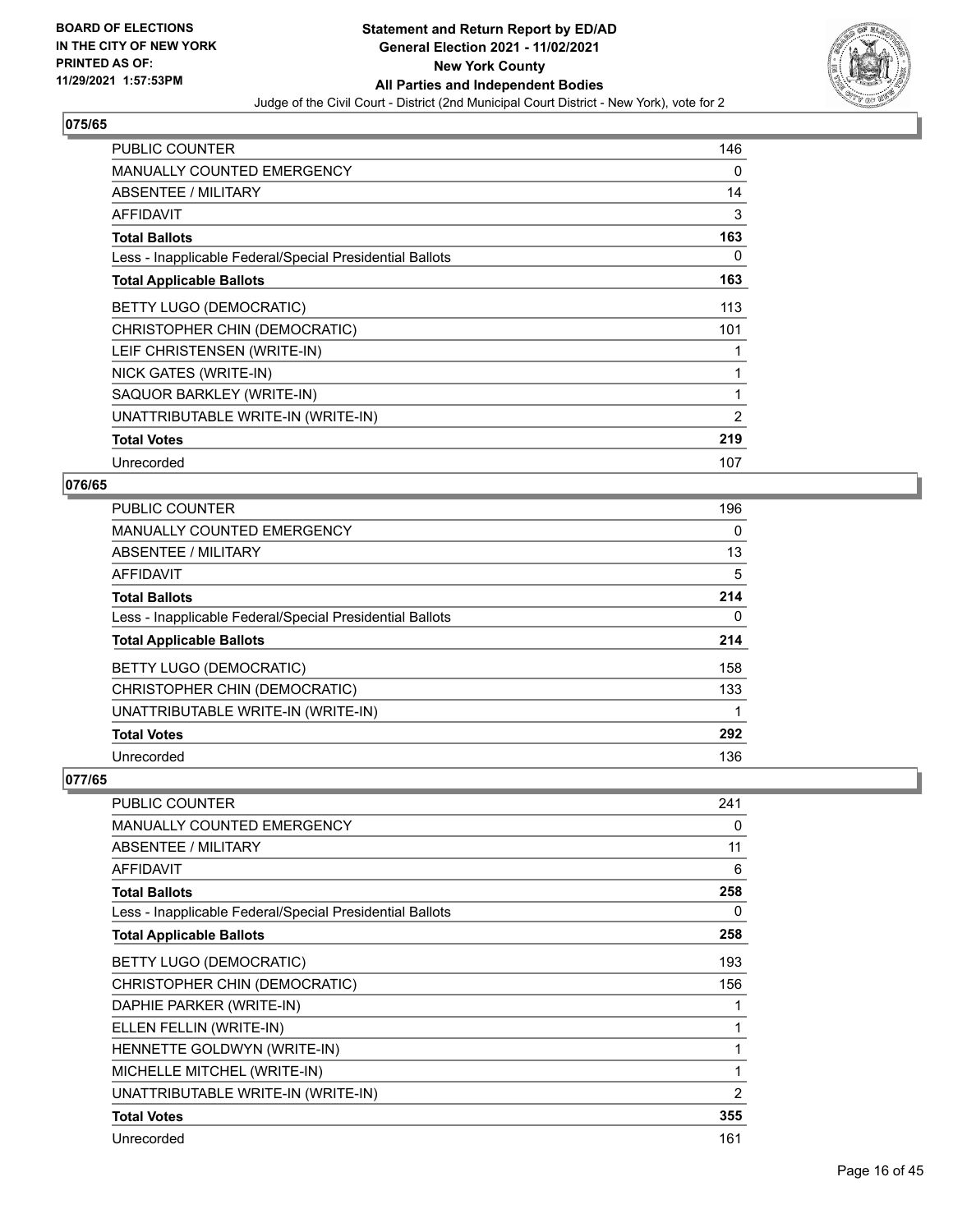

| PUBLIC COUNTER                                           | 148 |
|----------------------------------------------------------|-----|
| <b>MANUALLY COUNTED EMERGENCY</b>                        | 0   |
| ABSENTEE / MILITARY                                      | 6   |
| <b>AFFIDAVIT</b>                                         | 0   |
| <b>Total Ballots</b>                                     | 154 |
| Less - Inapplicable Federal/Special Presidential Ballots | 0   |
| <b>Total Applicable Ballots</b>                          | 154 |
| BETTY LUGO (DEMOCRATIC)                                  | 110 |
| CHRISTOPHER CHIN (DEMOCRATIC)                            | 100 |
| <b>Total Votes</b>                                       | 210 |
| Unrecorded                                               | 98  |

## **079/65**

| PUBLIC COUNTER                                           | 212      |
|----------------------------------------------------------|----------|
| <b>MANUALLY COUNTED EMERGENCY</b>                        | 0        |
| ABSENTEE / MILITARY                                      | 20       |
| <b>AFFIDAVIT</b>                                         | 2        |
| <b>Total Ballots</b>                                     | 234      |
| Less - Inapplicable Federal/Special Presidential Ballots | $\Omega$ |
| <b>Total Applicable Ballots</b>                          | 234      |
| <b>BETTY LUGO (DEMOCRATIC)</b>                           | 192      |
| CHRISTOPHER CHIN (DEMOCRATIC)                            | 158      |
| NICK MULLEN (WRITE-IN)                                   |          |
| <b>Total Votes</b>                                       | 351      |
| Unrecorded                                               | 117      |

| <b>PUBLIC COUNTER</b>                                    | 211 |
|----------------------------------------------------------|-----|
| <b>MANUALLY COUNTED EMERGENCY</b>                        | 0   |
| ABSENTEE / MILITARY                                      | 9   |
| <b>AFFIDAVIT</b>                                         |     |
| <b>Total Ballots</b>                                     | 221 |
| Less - Inapplicable Federal/Special Presidential Ballots | 0   |
| <b>Total Applicable Ballots</b>                          | 221 |
| BETTY LUGO (DEMOCRATIC)                                  | 155 |
| CHRISTOPHER CHIN (DEMOCRATIC)                            | 145 |
| UNATTRIBUTABLE WRITE-IN (WRITE-IN)                       |     |
| <b>Total Votes</b>                                       | 301 |
| Unrecorded                                               | 141 |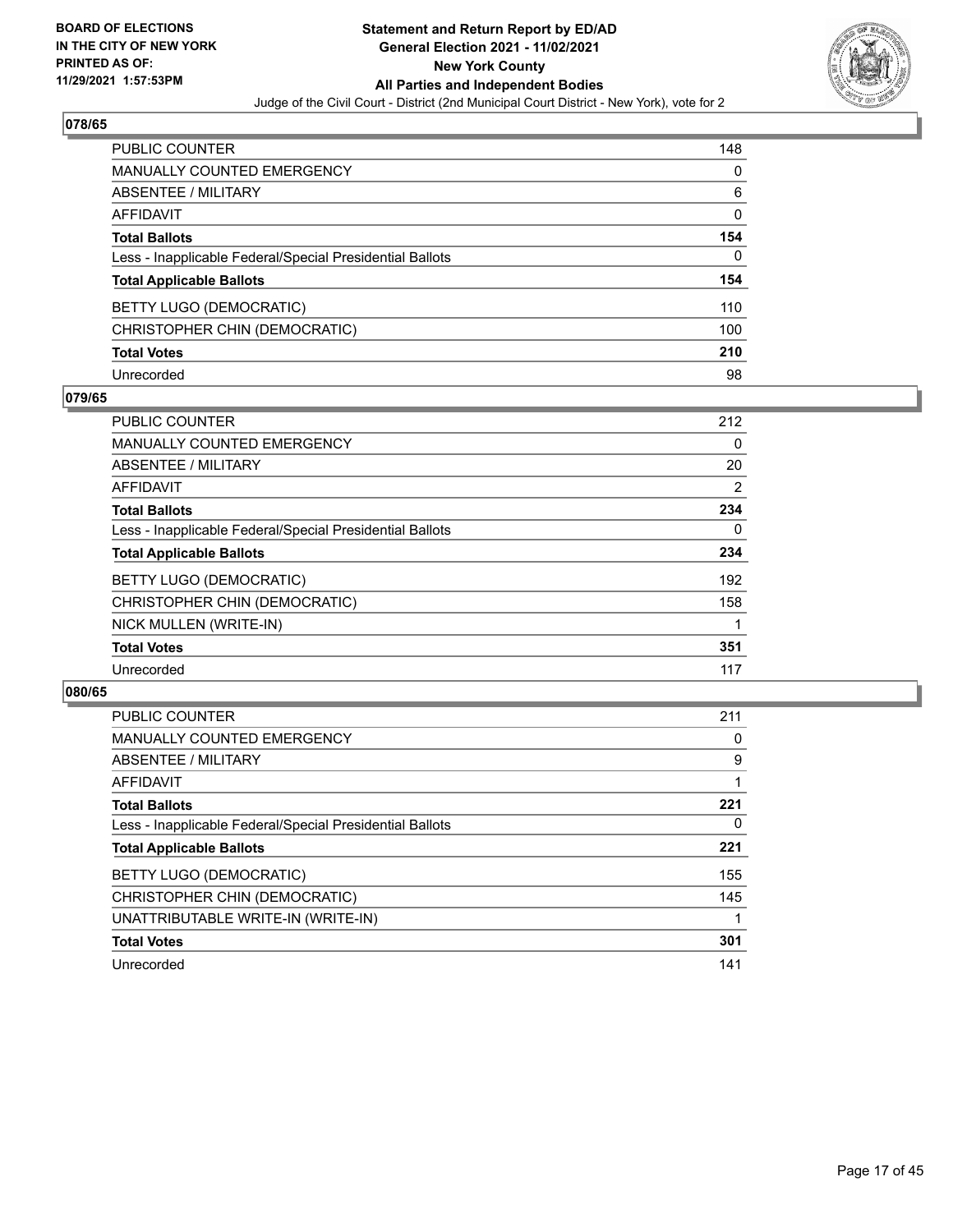

| <b>PUBLIC COUNTER</b>                                    | 195               |
|----------------------------------------------------------|-------------------|
| MANUALLY COUNTED EMERGENCY                               | 0                 |
| <b>ABSENTEE / MILITARY</b>                               | $12 \overline{ }$ |
| <b>AFFIDAVIT</b>                                         | 2                 |
| <b>Total Ballots</b>                                     | 209               |
| Less - Inapplicable Federal/Special Presidential Ballots | 0                 |
| <b>Total Applicable Ballots</b>                          | 209               |
| <b>BETTY LUGO (DEMOCRATIC)</b>                           | 142               |
| CHRISTOPHER CHIN (DEMOCRATIC)                            | 128               |
| ALICIA MCMILLEN (WRITE-IN)                               | 1                 |
| CURTIS A. SLIWA (WRITE-IN)                               | 1                 |
| DEVON BELCHOR (WRITE-IN)                                 | 1                 |
| KIERA GUZZO (WRITE-IN)                                   | 1                 |
| LOUIS PULIAFITO (WRITE-IN)                               | 1                 |
| NIPPUN MARIAHA (WRITE-IN)                                | 1                 |
| <b>Total Votes</b>                                       | 276               |
| Unrecorded                                               | 142               |

## **083/65**

| <b>PUBLIC COUNTER</b>                                    | 130 |
|----------------------------------------------------------|-----|
| <b>MANUALLY COUNTED EMERGENCY</b>                        | 0   |
| ABSENTEE / MILITARY                                      | 10  |
| <b>AFFIDAVIT</b>                                         | 5   |
| <b>Total Ballots</b>                                     | 145 |
| Less - Inapplicable Federal/Special Presidential Ballots | 0   |
| <b>Total Applicable Ballots</b>                          | 145 |
| BETTY LUGO (DEMOCRATIC)                                  | 96  |
| CHRISTOPHER CHIN (DEMOCRATIC)                            | 68  |
| SANTOS LOPEZ (WRITE-IN)                                  | 1   |
| UNATTRIBUTABLE WRITE-IN (WRITE-IN)                       | 1   |
| <b>Total Votes</b>                                       | 166 |
| Unrecorded                                               | 124 |

| PUBLIC COUNTER                                           | 70       |
|----------------------------------------------------------|----------|
| <b>MANUALLY COUNTED EMERGENCY</b>                        | $\Omega$ |
| ABSENTEE / MILITARY                                      | 9        |
| AFFIDAVIT                                                |          |
| <b>Total Ballots</b>                                     | 80       |
| Less - Inapplicable Federal/Special Presidential Ballots | 0        |
| <b>Total Applicable Ballots</b>                          | 80       |
| BETTY LUGO (DEMOCRATIC)                                  | 59       |
| CHRISTOPHER CHIN (DEMOCRATIC)                            | 52       |
| <b>Total Votes</b>                                       | 111      |
| Unrecorded                                               | 49       |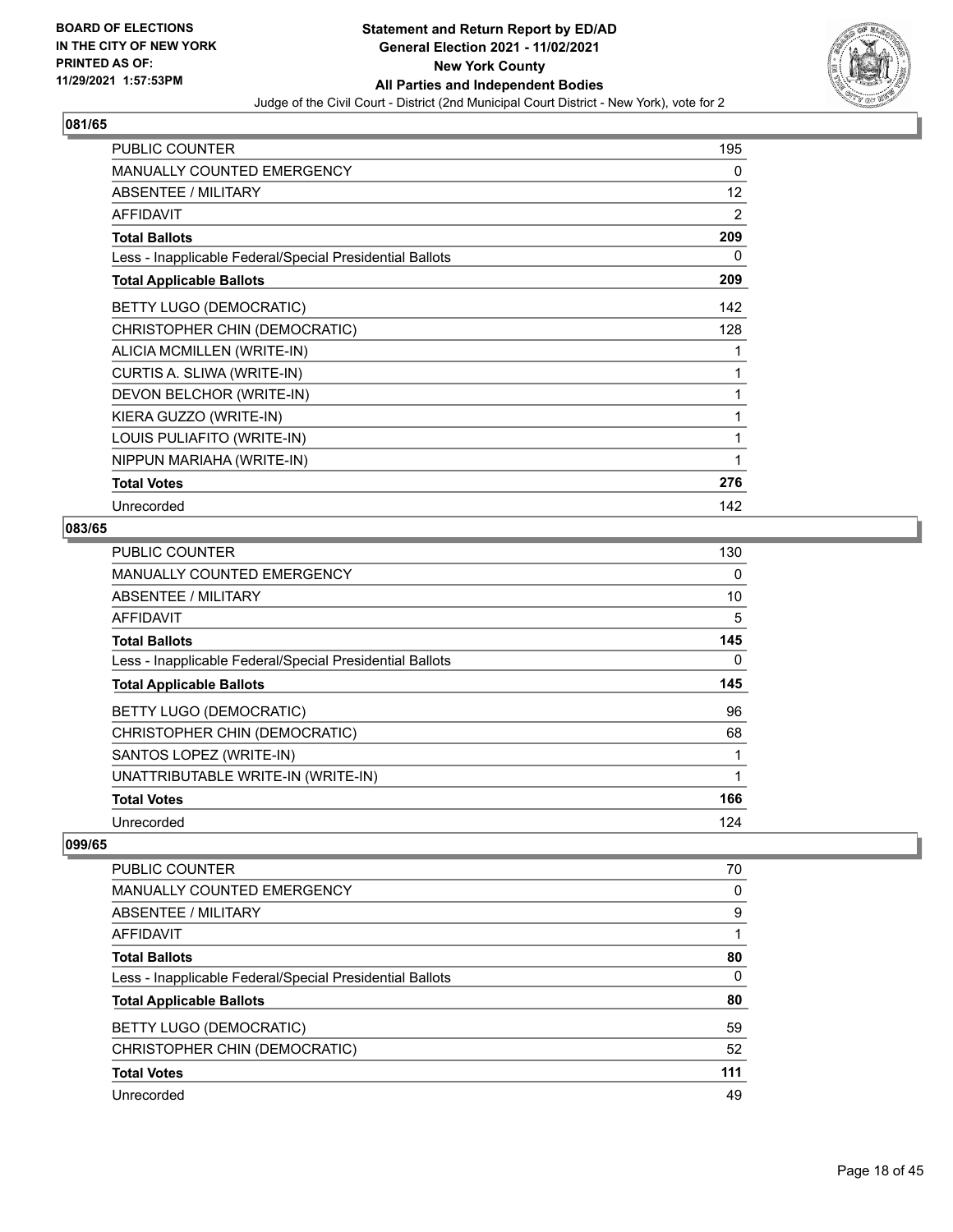

| <b>PUBLIC COUNTER</b>                                    | 21 |
|----------------------------------------------------------|----|
| <b>MANUALLY COUNTED EMERGENCY</b>                        | 0  |
| ABSENTEE / MILITARY                                      | 0  |
| AFFIDAVIT                                                | 0  |
| <b>Total Ballots</b>                                     | 21 |
| Less - Inapplicable Federal/Special Presidential Ballots | 0  |
| <b>Total Applicable Ballots</b>                          | 21 |
| BETTY LUGO (DEMOCRATIC)                                  | 17 |
| CHRISTOPHER CHIN (DEMOCRATIC)                            | 15 |
| <b>Total Votes</b>                                       | 32 |
| Unrecorded                                               | 10 |

## **017/66 COMBINED into: 016/66**

#### **018/66**

| PUBLIC COUNTER                                           | 278      |
|----------------------------------------------------------|----------|
| <b>MANUALLY COUNTED EMERGENCY</b>                        | $\Omega$ |
| ABSENTEE / MILITARY                                      | 26       |
| AFFIDAVIT                                                | $\Omega$ |
| <b>Total Ballots</b>                                     | 304      |
| Less - Inapplicable Federal/Special Presidential Ballots | 0        |
| <b>Total Applicable Ballots</b>                          | 304      |
| BETTY LUGO (DEMOCRATIC)                                  | 235      |
| CHRISTOPHER CHIN (DEMOCRATIC)                            | 204      |
| UNATTRIBUTABLE WRITE-IN (WRITE-IN)                       |          |
| <b>Total Votes</b>                                       | 440      |
| Unrecorded                                               | 168      |
|                                                          |          |

| <b>PUBLIC COUNTER</b>                                    | 247 |
|----------------------------------------------------------|-----|
| <b>MANUALLY COUNTED EMERGENCY</b>                        | 0   |
| ABSENTEE / MILITARY                                      | 37  |
| <b>AFFIDAVIT</b>                                         | 1   |
| <b>Total Ballots</b>                                     | 285 |
| Less - Inapplicable Federal/Special Presidential Ballots | 0   |
| <b>Total Applicable Ballots</b>                          | 285 |
| BETTY LUGO (DEMOCRATIC)                                  | 221 |
| CHRISTOPHER CHIN (DEMOCRATIC)                            | 198 |
| DONALD TRUMP (WRITE-IN)                                  | 1   |
| <b>MARTIN KING (WRITE-IN)</b>                            | 1   |
| MORGAN HABER (WRITE-IN)                                  | 1   |
| REDFORD HABER (WRITE-IN)                                 | 1   |
| SARAH O'CONNOR (WRITE-IN)                                | 1   |
| <b>Total Votes</b>                                       | 424 |
| Unrecorded                                               | 146 |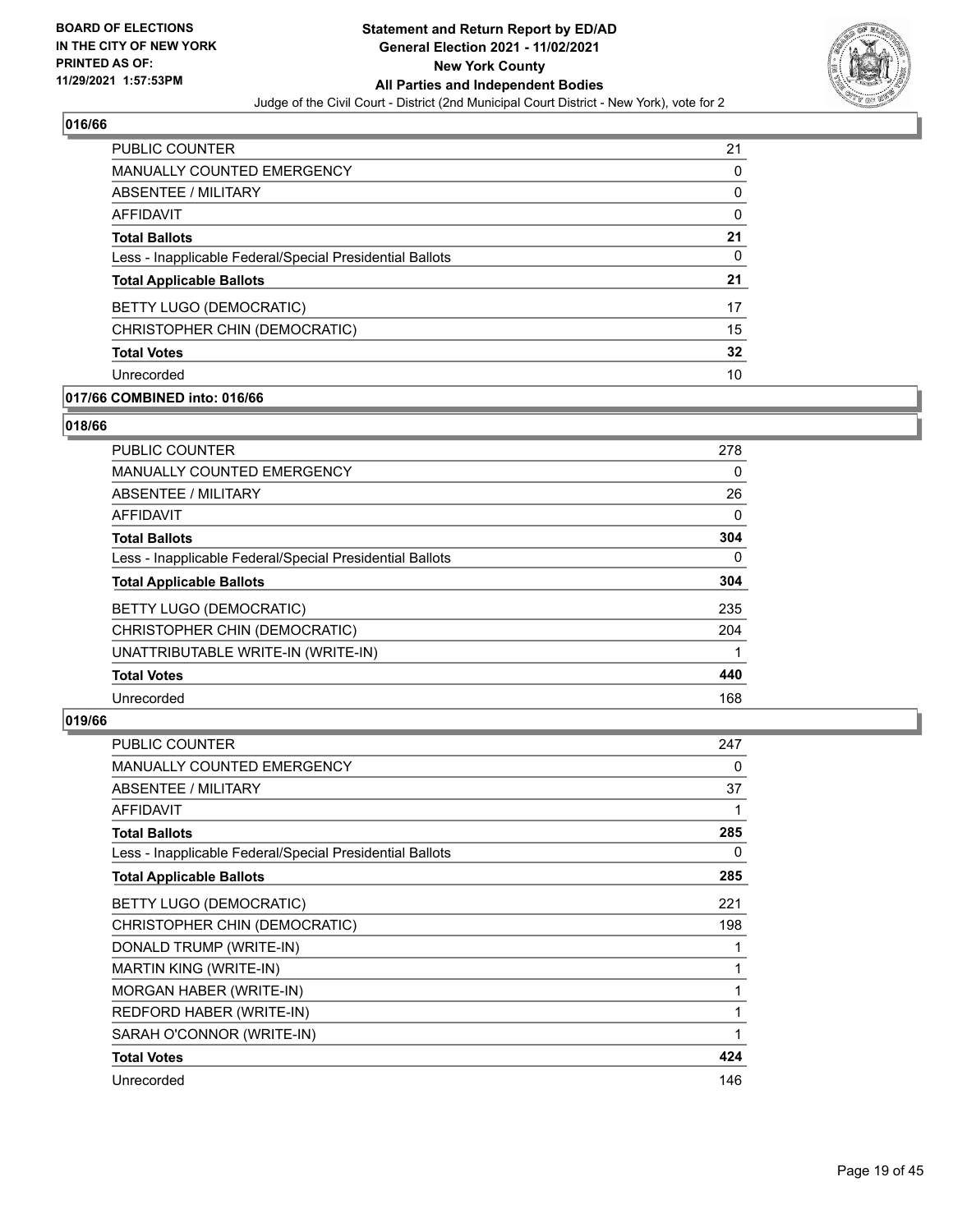

| <b>PUBLIC COUNTER</b>                                    | 151            |
|----------------------------------------------------------|----------------|
| <b>MANUALLY COUNTED EMERGENCY</b>                        | 0              |
| <b>ABSENTEE / MILITARY</b>                               | 13             |
| AFFIDAVIT                                                |                |
| <b>Total Ballots</b>                                     | 165            |
| Less - Inapplicable Federal/Special Presidential Ballots | 0              |
| <b>Total Applicable Ballots</b>                          | 165            |
| <b>BETTY LUGO (DEMOCRATIC)</b>                           | 119            |
| CHRISTOPHER CHIN (DEMOCRATIC)                            | 116            |
| CAROLINA BAYO (WRITE-IN)                                 |                |
| CHRISTOPHER CHAD (WRITE-IN)                              |                |
| UNATTRIBUTABLE WRITE-IN (WRITE-IN)                       | $\overline{2}$ |
| UNCOUNTED WRITE-IN PER STATUTE (WRITE-IN)                | 1              |
| <b>Total Votes</b>                                       | 240            |
| Unrecorded                                               | 90             |

## **021/66**

| PUBLIC COUNTER                                           | 250 |
|----------------------------------------------------------|-----|
| MANUALLY COUNTED EMERGENCY                               | 0   |
| ABSENTEE / MILITARY                                      | 19  |
| <b>AFFIDAVIT</b>                                         | 2   |
| <b>Total Ballots</b>                                     | 271 |
| Less - Inapplicable Federal/Special Presidential Ballots | 0   |
| <b>Total Applicable Ballots</b>                          | 271 |
| BETTY LUGO (DEMOCRATIC)                                  | 199 |
| CHRISTOPHER CHIN (DEMOCRATIC)                            | 166 |
| MICHAEL BLOOMBERG (WRITE-IN)                             |     |
| UNATTRIBUTABLE WRITE-IN (WRITE-IN)                       | 5   |
| <b>Total Votes</b>                                       | 371 |
| Unrecorded                                               | 171 |

| PUBLIC COUNTER                                           | 236 |
|----------------------------------------------------------|-----|
| MANUALLY COUNTED EMERGENCY                               | 0   |
| <b>ABSENTEE / MILITARY</b>                               | 24  |
| AFFIDAVIT                                                | 3   |
| <b>Total Ballots</b>                                     | 263 |
| Less - Inapplicable Federal/Special Presidential Ballots | 0   |
| <b>Total Applicable Ballots</b>                          | 263 |
| BETTY LUGO (DEMOCRATIC)                                  | 181 |
| CHRISTOPHER CHIN (DEMOCRATIC)                            | 163 |
| CURTIS A. SLIWA (WRITE-IN)                               |     |
| DONALD TRUMP (WRITE-IN)                                  |     |
| ETHAN LEIBOVITZ (WRITE-IN)                               | 1   |
| UNATTRIBUTABLE WRITE-IN (WRITE-IN)                       | 5   |
| <b>Total Votes</b>                                       | 352 |
| Unrecorded                                               | 174 |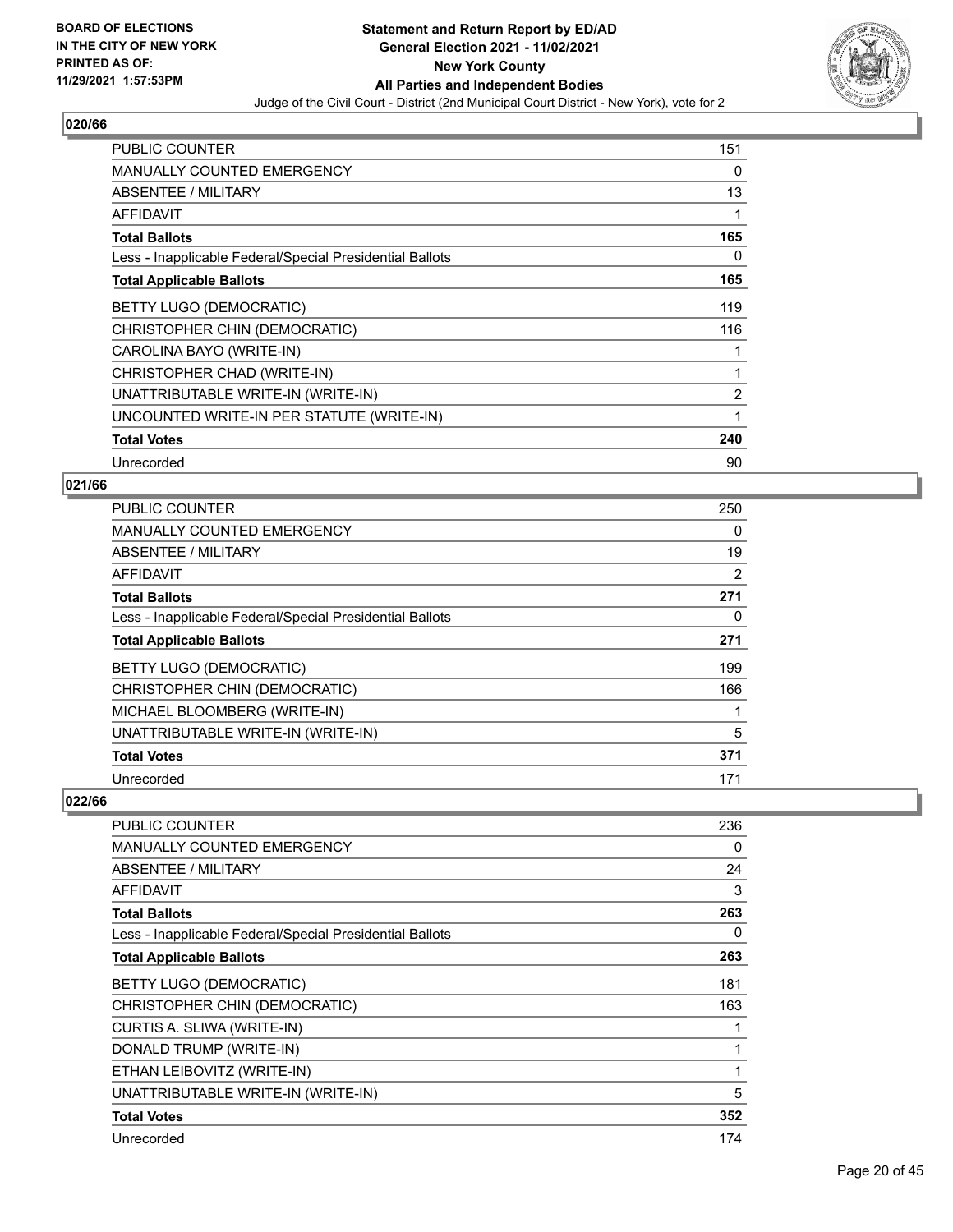

| <b>PUBLIC COUNTER</b>                                    | 398 |
|----------------------------------------------------------|-----|
| <b>MANUALLY COUNTED EMERGENCY</b>                        | 0   |
| ABSENTEE / MILITARY                                      | 25  |
| <b>AFFIDAVIT</b>                                         | 3   |
| <b>Total Ballots</b>                                     | 426 |
| Less - Inapplicable Federal/Special Presidential Ballots | 0   |
| <b>Total Applicable Ballots</b>                          | 426 |
| BETTY LUGO (DEMOCRATIC)                                  | 343 |
| CHRISTOPHER CHIN (DEMOCRATIC)                            | 318 |
| BARBARA ROSENTHAL (WRITE-IN)                             |     |
| CAROL KATE (WRITE-IN)                                    |     |
| CHIANSAN MA (WRITE-IN)                                   |     |
| KATE TSYKIN (WRITE-IN)                                   | 1   |
| MICHAEL BLOOMBERG (WRITE-IN)                             | 1   |
| NEAL KATE (WRITE-IN)                                     | 1   |
| UNATTRIBUTABLE WRITE-IN (WRITE-IN)                       |     |
| <b>Total Votes</b>                                       | 668 |
| Unrecorded                                               | 184 |

## **024/66**

| PUBLIC COUNTER                                           | 157      |
|----------------------------------------------------------|----------|
| <b>MANUALLY COUNTED EMERGENCY</b>                        | 0        |
| ABSENTEE / MILITARY                                      | 28       |
| <b>AFFIDAVIT</b>                                         |          |
| <b>Total Ballots</b>                                     | 186      |
| Less - Inapplicable Federal/Special Presidential Ballots | $\Omega$ |
| <b>Total Applicable Ballots</b>                          | 186      |
| BETTY LUGO (DEMOCRATIC)                                  | 149      |
| CHRISTOPHER CHIN (DEMOCRATIC)                            | 143      |
| <b>Total Votes</b>                                       | 292      |
| Unrecorded                                               | 80       |

| PUBLIC COUNTER                                           | 98  |
|----------------------------------------------------------|-----|
| <b>MANUALLY COUNTED EMERGENCY</b>                        | 0   |
| ABSENTEE / MILITARY                                      | 14  |
| AFFIDAVIT                                                | 3   |
| <b>Total Ballots</b>                                     | 115 |
| Less - Inapplicable Federal/Special Presidential Ballots | 0   |
| <b>Total Applicable Ballots</b>                          | 115 |
| BETTY LUGO (DEMOCRATIC)                                  | 97  |
| CHRISTOPHER CHIN (DEMOCRATIC)                            | 88  |
| <b>Total Votes</b>                                       | 185 |
| Unrecorded                                               | 45  |
|                                                          |     |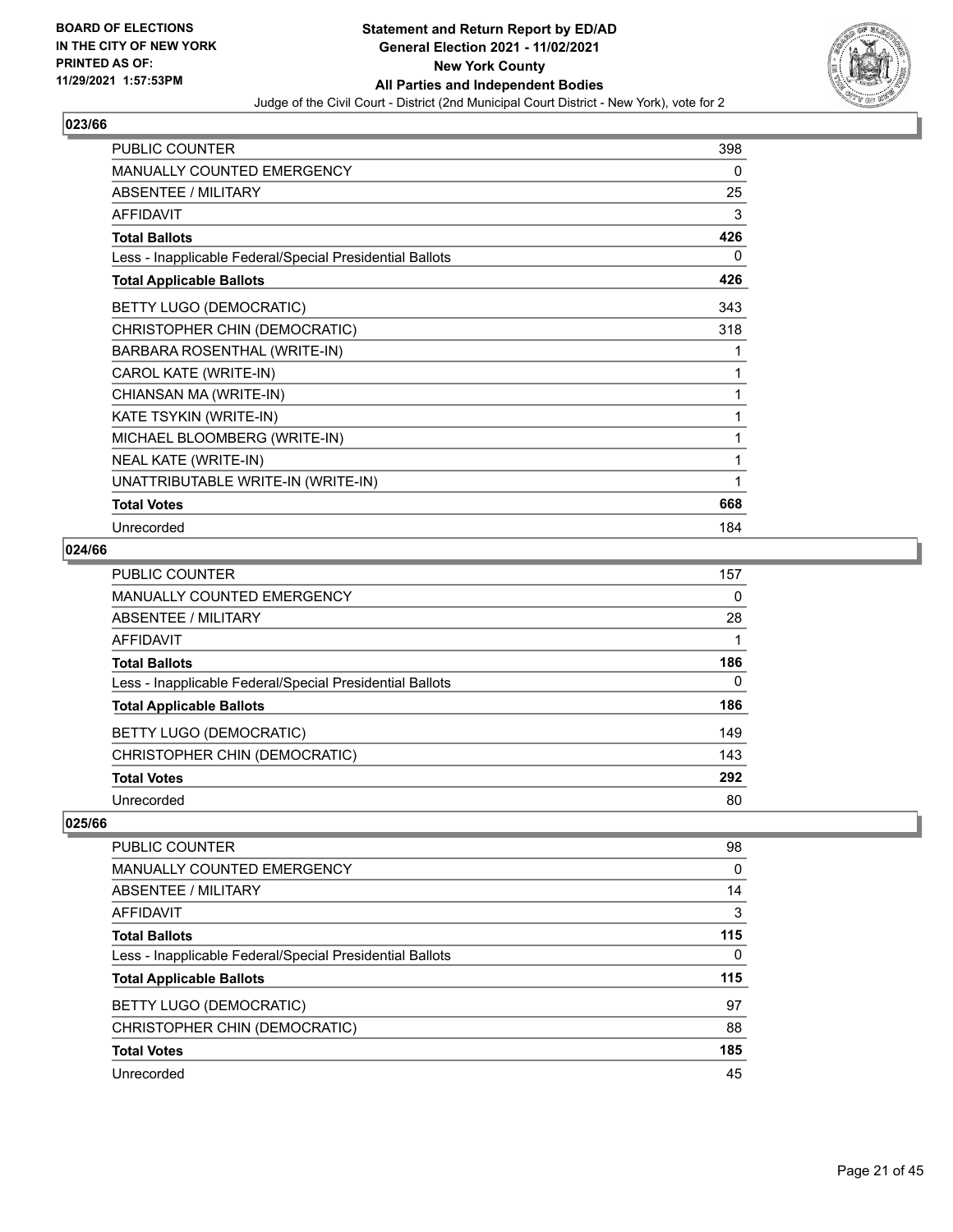

| PUBLIC COUNTER                                           | 154 |
|----------------------------------------------------------|-----|
| <b>MANUALLY COUNTED EMERGENCY</b>                        | 0   |
| ABSENTEE / MILITARY                                      | 15  |
| <b>AFFIDAVIT</b>                                         | 2   |
| <b>Total Ballots</b>                                     | 171 |
| Less - Inapplicable Federal/Special Presidential Ballots | 0   |
| <b>Total Applicable Ballots</b>                          | 171 |
| BETTY LUGO (DEMOCRATIC)                                  | 130 |
| CHRISTOPHER CHIN (DEMOCRATIC)                            | 104 |
| ERIC ROBEL (WRITE-IN)                                    | 1   |
| ROBERT STEPANEK (WRITE-IN)                               | 1   |
| UNATTRIBUTABLE WRITE-IN (WRITE-IN)                       | 2   |
| ZANE MAHAA (WRITE-IN)                                    | 1   |
| ZUZANA CERMAN ZECHMAN (WRITE-IN)                         | 1   |
| <b>Total Votes</b>                                       | 240 |
| Unrecorded                                               | 102 |

## **027/66**

| PUBLIC COUNTER                                           | 126 |
|----------------------------------------------------------|-----|
| MANUALLY COUNTED EMERGENCY                               | 0   |
| ABSENTEE / MILITARY                                      | 8   |
| AFFIDAVIT                                                |     |
| <b>Total Ballots</b>                                     | 135 |
| Less - Inapplicable Federal/Special Presidential Ballots | 0   |
| <b>Total Applicable Ballots</b>                          | 135 |
| BETTY LUGO (DEMOCRATIC)                                  | 104 |
| CHRISTOPHER CHIN (DEMOCRATIC)                            | 98  |
| <b>Total Votes</b>                                       | 202 |
| Unrecorded                                               | 68  |

| PUBLIC COUNTER                                           | 211 |
|----------------------------------------------------------|-----|
| <b>MANUALLY COUNTED EMERGENCY</b>                        | 0   |
| ABSENTEE / MILITARY                                      | 16  |
| <b>AFFIDAVIT</b>                                         | 2   |
| <b>Total Ballots</b>                                     | 229 |
| Less - Inapplicable Federal/Special Presidential Ballots | 0   |
| <b>Total Applicable Ballots</b>                          | 229 |
| <b>BETTY LUGO (DEMOCRATIC)</b>                           | 154 |
| CHRISTOPHER CHIN (DEMOCRATIC)                            | 151 |
| UNATTRIBUTABLE WRITE-IN (WRITE-IN)                       |     |
| <b>Total Votes</b>                                       | 306 |
| Unrecorded                                               | 152 |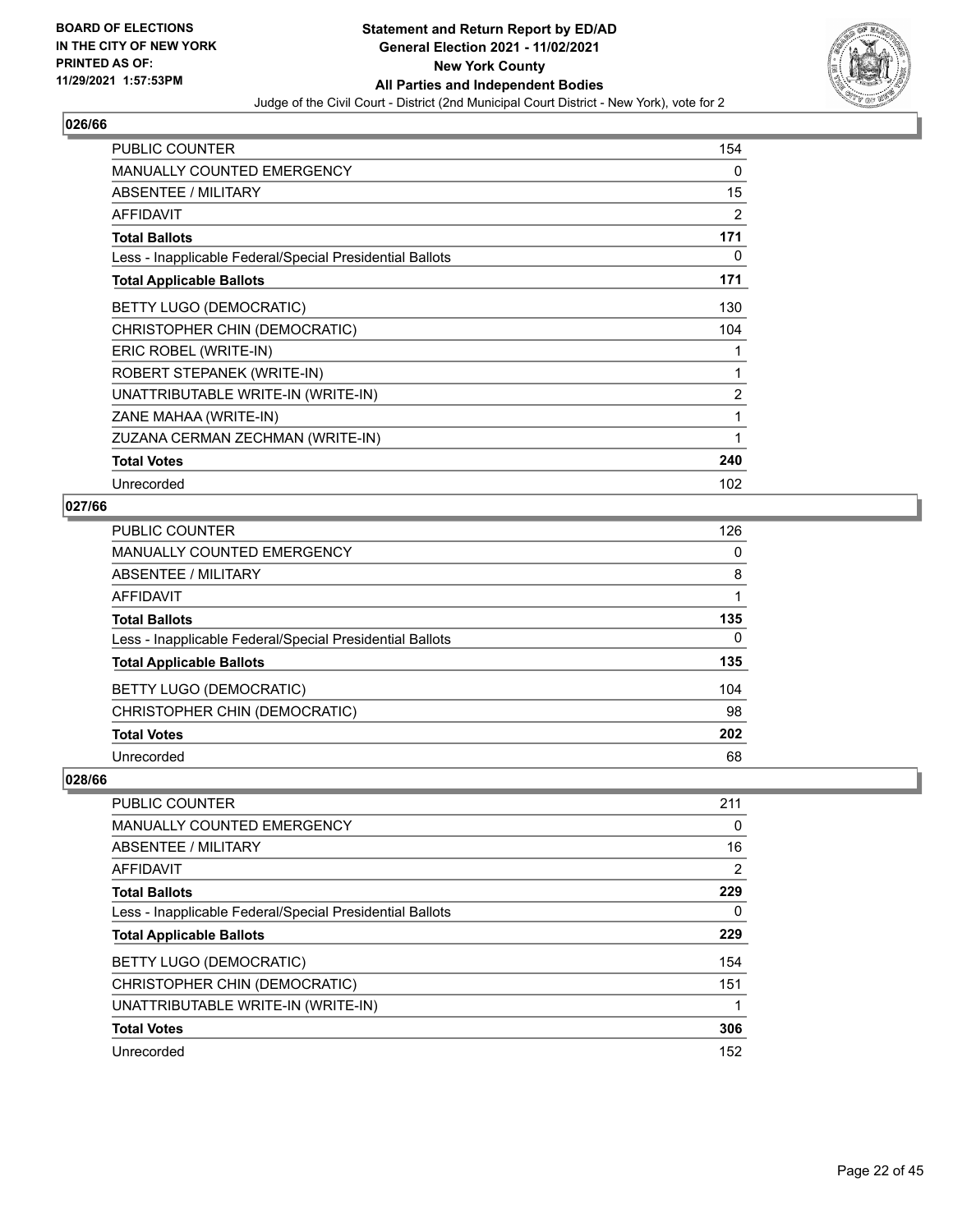

| <b>PUBLIC COUNTER</b>                                    | 145      |
|----------------------------------------------------------|----------|
| MANUALLY COUNTED EMERGENCY                               | 0        |
| ABSENTEE / MILITARY                                      | 18       |
| AFFIDAVIT                                                | 3        |
| <b>Total Ballots</b>                                     | 166      |
| Less - Inapplicable Federal/Special Presidential Ballots | $\Omega$ |
| <b>Total Applicable Ballots</b>                          | 166      |
| BETTY LUGO (DEMOCRATIC)                                  | 114      |
| CHRISTOPHER CHIN (DEMOCRATIC)                            | 108      |
| ANTHONY VALINI (WRITE-IN)                                |          |
| BILLY JOEL (WRITE-IN)                                    |          |
| <b>BOB DYLAN (WRITE-IN)</b>                              |          |
| MIKE VICARI (WRITE-IN)                                   |          |
| <b>Total Votes</b>                                       | 226      |
| Unrecorded                                               | 106      |

#### **030/66**

| PUBLIC COUNTER                                           | 233            |
|----------------------------------------------------------|----------------|
| MANUALLY COUNTED EMERGENCY                               | 0              |
| ABSENTEE / MILITARY                                      | 12             |
| <b>AFFIDAVIT</b>                                         | 2              |
| <b>Total Ballots</b>                                     | 247            |
| Less - Inapplicable Federal/Special Presidential Ballots | 0              |
| <b>Total Applicable Ballots</b>                          | 247            |
| BETTY LUGO (DEMOCRATIC)                                  | 191            |
| CHRISTOPHER CHIN (DEMOCRATIC)                            | 175            |
| AKOSH MISHRA (WRITE-IN)                                  | 1              |
| EUGENE SOLT (WRITE-IN)                                   | 1              |
| MARY KATE OLSEN (WRITE-IN)                               | 1              |
| QUIDCLEY IMMANUEL (WRITE-IN)                             | 1              |
| UNATTRIBUTABLE WRITE-IN (WRITE-IN)                       | $\overline{2}$ |
| <b>Total Votes</b>                                       | 372            |
| Unrecorded                                               | 122            |
|                                                          |                |

| PUBLIC COUNTER                                           | 123      |
|----------------------------------------------------------|----------|
| MANUALLY COUNTED EMERGENCY                               | 0        |
| ABSENTEE / MILITARY                                      | 9        |
| AFFIDAVIT                                                | 3        |
| <b>Total Ballots</b>                                     | 135      |
| Less - Inapplicable Federal/Special Presidential Ballots | $\Omega$ |
| <b>Total Applicable Ballots</b>                          | 135      |
| BETTY LUGO (DEMOCRATIC)                                  | 107      |
| CHRISTOPHER CHIN (DEMOCRATIC)                            | 89       |
|                                                          |          |
| <b>Total Votes</b>                                       | 196      |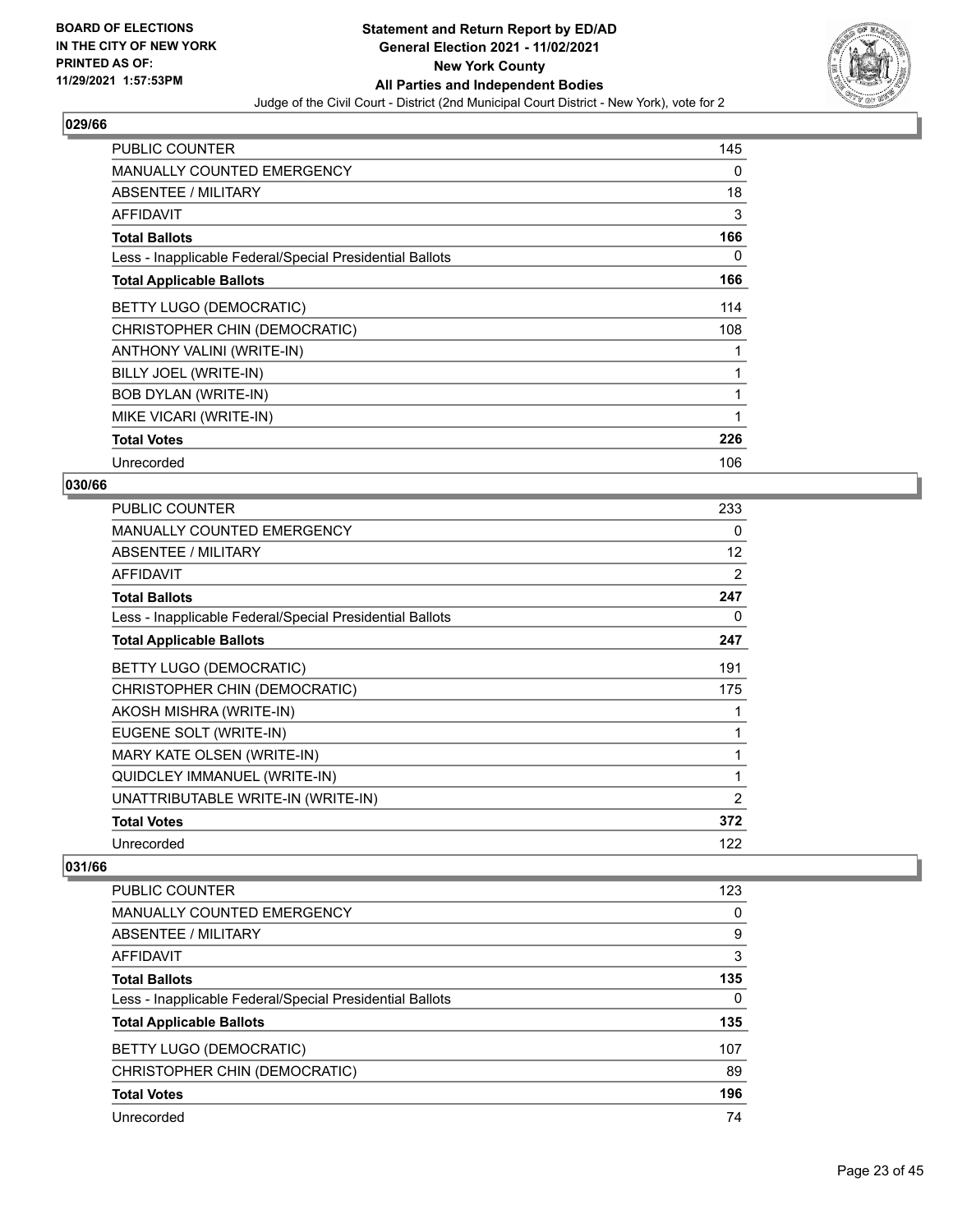

| <b>PUBLIC COUNTER</b>                                    | 227 |
|----------------------------------------------------------|-----|
| MANUALLY COUNTED EMERGENCY                               | 0   |
| ABSENTEE / MILITARY                                      | 23  |
| AFFIDAVIT                                                | 3   |
| <b>Total Ballots</b>                                     | 253 |
| Less - Inapplicable Federal/Special Presidential Ballots | 0   |
| <b>Total Applicable Ballots</b>                          | 253 |
|                                                          |     |
| BETTY LUGO (DEMOCRATIC)                                  | 204 |
| CHRISTOPHER CHIN (DEMOCRATIC)                            | 181 |
| UNATTRIBUTABLE WRITE-IN (WRITE-IN)                       | 2   |
| <b>Total Votes</b>                                       | 387 |

## **033/66**

| <b>PUBLIC COUNTER</b>                                    | 140      |
|----------------------------------------------------------|----------|
| MANUALLY COUNTED EMERGENCY                               | $\Omega$ |
| ABSENTEE / MILITARY                                      | 14       |
| <b>AFFIDAVIT</b>                                         | 5        |
| <b>Total Ballots</b>                                     | 159      |
| Less - Inapplicable Federal/Special Presidential Ballots | $\Omega$ |
| <b>Total Applicable Ballots</b>                          | 159      |
| BETTY LUGO (DEMOCRATIC)                                  | 132      |
| CHRISTOPHER CHIN (DEMOCRATIC)                            | 109      |
| CAMILE PAGLIA (WRITE-IN)                                 |          |
| <b>Total Votes</b>                                       | 242      |
| Unrecorded                                               | 76       |

| <b>PUBLIC COUNTER</b>                                    | 219 |
|----------------------------------------------------------|-----|
| <b>MANUALLY COUNTED EMERGENCY</b>                        | 0   |
| ABSENTEE / MILITARY                                      | 13  |
| AFFIDAVIT                                                | 2   |
| <b>Total Ballots</b>                                     | 234 |
| Less - Inapplicable Federal/Special Presidential Ballots | 0   |
| <b>Total Applicable Ballots</b>                          | 234 |
| BETTY LUGO (DEMOCRATIC)                                  | 187 |
| CHRISTOPHER CHIN (DEMOCRATIC)                            | 157 |
| RUDOLPH GIULIANI (WRITE-IN)                              |     |
| UNATTRIBUTABLE WRITE-IN (WRITE-IN)                       | 4   |
| <b>Total Votes</b>                                       | 349 |
| Unrecorded                                               | 119 |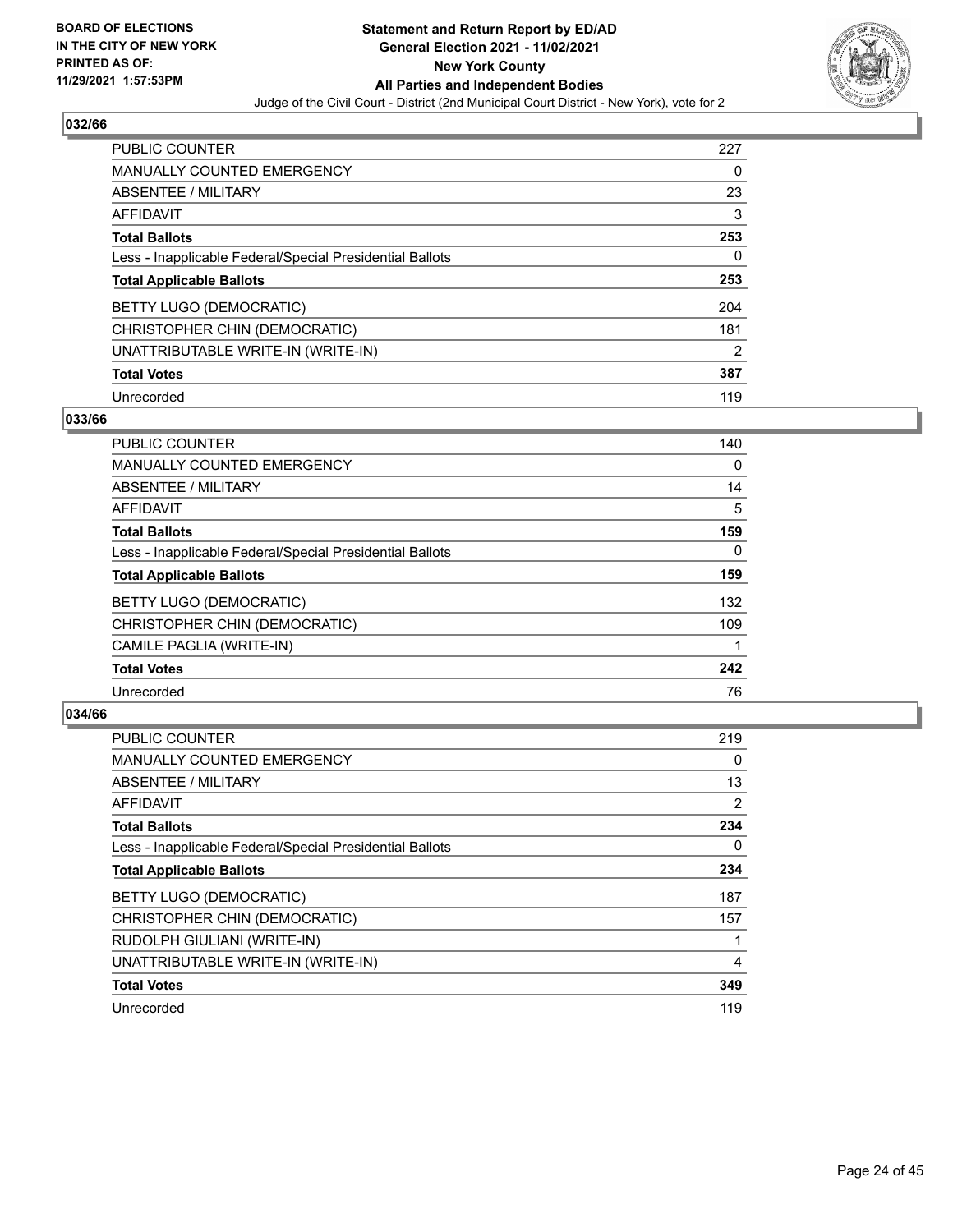

| PUBLIC COUNTER                                           | 221 |
|----------------------------------------------------------|-----|
| <b>MANUALLY COUNTED EMERGENCY</b>                        | 0   |
| ABSENTEE / MILITARY                                      | 23  |
| <b>AFFIDAVIT</b>                                         |     |
| <b>Total Ballots</b>                                     | 245 |
| Less - Inapplicable Federal/Special Presidential Ballots | 0   |
| <b>Total Applicable Ballots</b>                          | 245 |
| BETTY LUGO (DEMOCRATIC)                                  | 192 |
| CHRISTOPHER CHIN (DEMOCRATIC)                            | 173 |
| MARY ROSADO (WRITE-IN)                                   |     |
| UNATTRIBUTABLE WRITE-IN (WRITE-IN)                       | 7   |
| <b>Total Votes</b>                                       | 373 |
| Unrecorded                                               | 117 |

## **036/66**

| <b>PUBLIC COUNTER</b>                                    | 179 |
|----------------------------------------------------------|-----|
| <b>MANUALLY COUNTED EMERGENCY</b>                        | 0   |
| ABSENTEE / MILITARY                                      | 15  |
| <b>AFFIDAVIT</b>                                         | 4   |
| <b>Total Ballots</b>                                     | 198 |
| Less - Inapplicable Federal/Special Presidential Ballots | 0   |
| <b>Total Applicable Ballots</b>                          | 198 |
| BETTY LUGO (DEMOCRATIC)                                  | 142 |
| CHRISTOPHER CHIN (DEMOCRATIC)                            | 138 |
| ALEX JONES (WRITE-IN)                                    |     |
| LAURA ESPOSITO (WRITE-IN)                                | 1   |
| NICHOLAS FUENTES (WRITE-IN)                              |     |
| <b>Total Votes</b>                                       | 283 |
| Unrecorded                                               | 113 |

| <b>PUBLIC COUNTER</b>                                    | 184            |
|----------------------------------------------------------|----------------|
| <b>MANUALLY COUNTED EMERGENCY</b>                        | 0              |
| ABSENTEE / MILITARY                                      | 8              |
| <b>AFFIDAVIT</b>                                         | $\overline{2}$ |
| <b>Total Ballots</b>                                     | 194            |
| Less - Inapplicable Federal/Special Presidential Ballots | 0              |
| <b>Total Applicable Ballots</b>                          | 194            |
| BETTY LUGO (DEMOCRATIC)                                  | 154            |
| CHRISTOPHER CHIN (DEMOCRATIC)                            | 129            |
| MIKE SABOVIC (WRITE-IN)                                  |                |
| PAT BUCZNNON (WRITE-IN)                                  |                |
| RANNYLIN STEPHANIE DOLLEY (WRITE-IN)                     | 1              |
| TOM COTTON (WRITE-IN)                                    | 1              |
| UNATTRIBUTABLE WRITE-IN (WRITE-IN)                       | 4              |
| <b>Total Votes</b>                                       | 291            |
| Unrecorded                                               | 97             |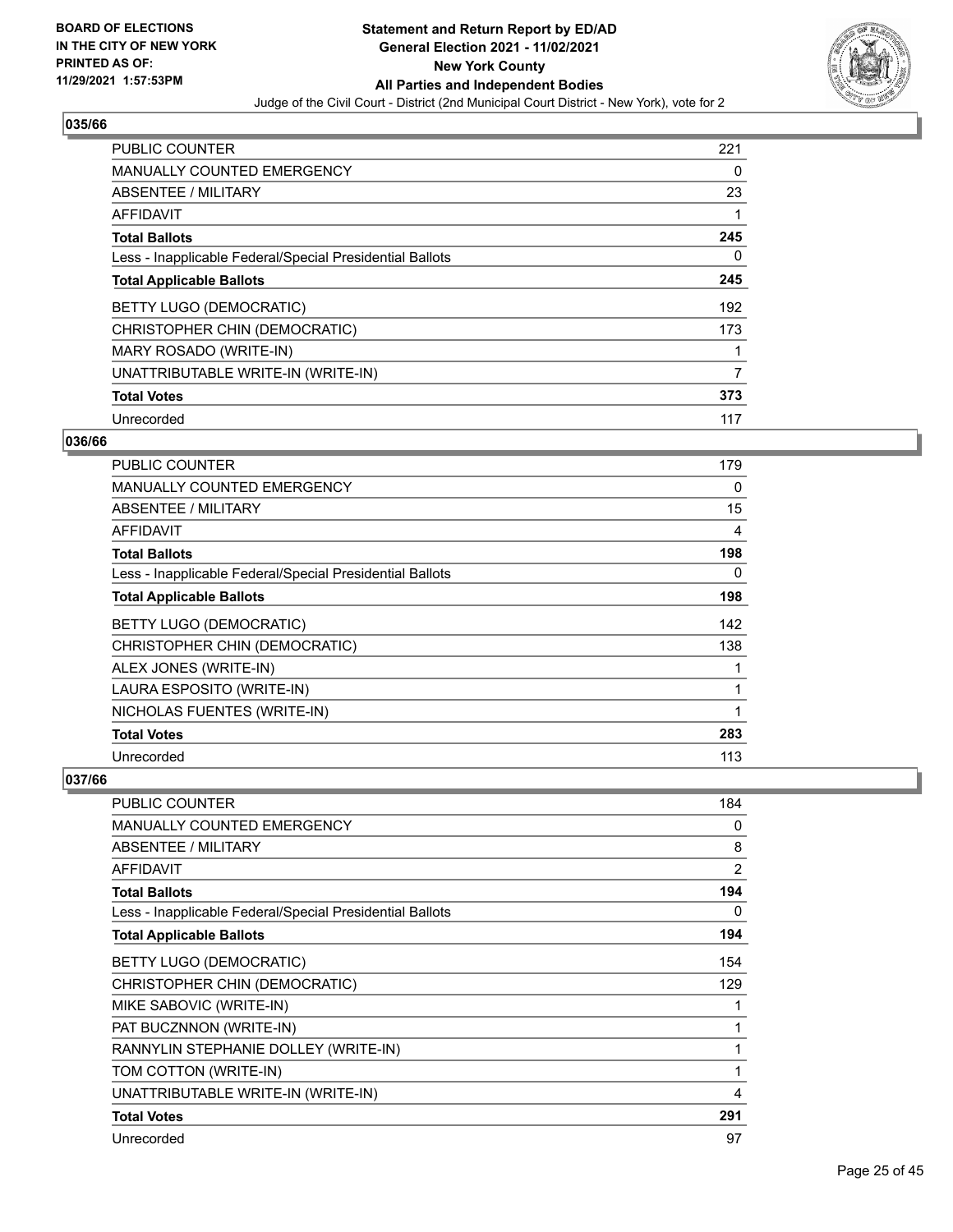

| <b>PUBLIC COUNTER</b>                                    | 158 |
|----------------------------------------------------------|-----|
| <b>MANUALLY COUNTED EMERGENCY</b>                        | 0   |
| ABSENTEE / MILITARY                                      | 37  |
| AFFIDAVIT                                                | 0   |
| <b>Total Ballots</b>                                     | 195 |
| Less - Inapplicable Federal/Special Presidential Ballots | 0   |
| <b>Total Applicable Ballots</b>                          | 195 |
|                                                          |     |
| BETTY LUGO (DEMOCRATIC)                                  | 151 |
| CHRISTOPHER CHIN (DEMOCRATIC)                            | 147 |
| JEN HOPPE (WRITE-IN)                                     |     |
| <b>Total Votes</b>                                       | 299 |

#### **039/66**

| PUBLIC COUNTER                                           | 88       |
|----------------------------------------------------------|----------|
| <b>MANUALLY COUNTED EMERGENCY</b>                        | 0        |
| ABSENTEE / MILITARY                                      | 13       |
| <b>AFFIDAVIT</b>                                         | 1        |
| <b>Total Ballots</b>                                     | 102      |
| Less - Inapplicable Federal/Special Presidential Ballots | $\Omega$ |
| <b>Total Applicable Ballots</b>                          | 102      |
| BETTY LUGO (DEMOCRATIC)                                  | 73       |
| CHRISTOPHER CHIN (DEMOCRATIC)                            | 70       |
| ADI BOTA (WRITE-IN)                                      | 1        |
| AMY R. HUTCHINGS (WRITE-IN)                              | 1        |
| UNATTRIBUTABLE WRITE-IN (WRITE-IN)                       | 2        |
| <b>Total Votes</b>                                       | 147      |
| Unrecorded                                               | 57       |

| PUBLIC COUNTER                                           | 153 |
|----------------------------------------------------------|-----|
| <b>MANUALLY COUNTED EMERGENCY</b>                        | 0   |
| ABSENTEE / MILITARY                                      | 11  |
| AFFIDAVIT                                                | 0   |
| <b>Total Ballots</b>                                     | 164 |
| Less - Inapplicable Federal/Special Presidential Ballots | 0   |
| <b>Total Applicable Ballots</b>                          | 164 |
| BETTY LUGO (DEMOCRATIC)                                  | 117 |
| CHRISTOPHER CHIN (DEMOCRATIC)                            | 99  |
| BRETT CAVANOUGH (WRITE-IN)                               |     |
| UNATTRIBUTABLE WRITE-IN (WRITE-IN)                       | 2   |
| <b>Total Votes</b>                                       | 219 |
| Unrecorded                                               | 109 |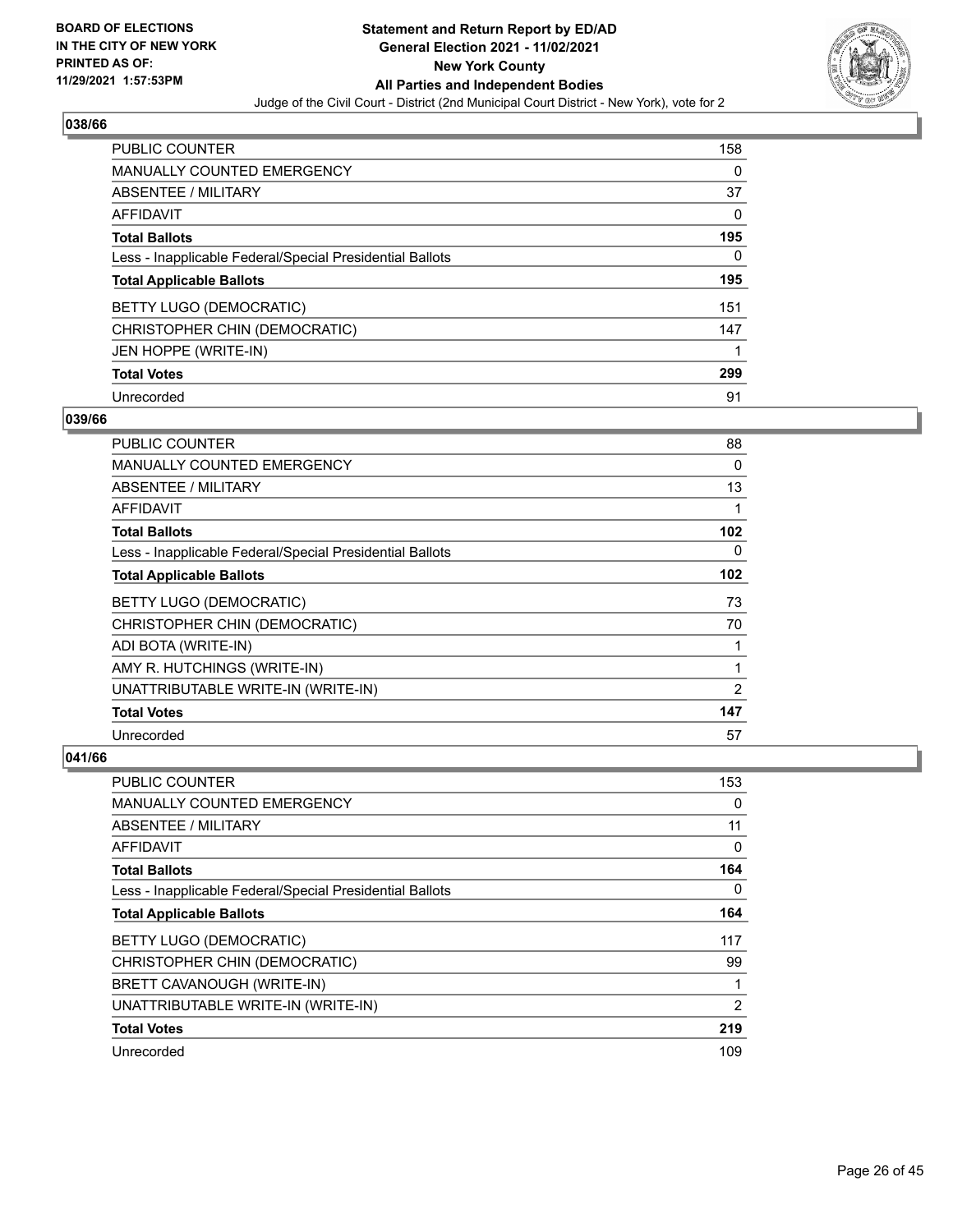

| PUBLIC COUNTER                                           | 159 |
|----------------------------------------------------------|-----|
| <b>MANUALLY COUNTED EMERGENCY</b>                        | 0   |
| ABSENTEE / MILITARY                                      | 24  |
| AFFIDAVIT                                                |     |
| <b>Total Ballots</b>                                     | 184 |
| Less - Inapplicable Federal/Special Presidential Ballots | 0   |
| <b>Total Applicable Ballots</b>                          | 184 |
| BETTY LUGO (DEMOCRATIC)                                  | 138 |
| CHRISTOPHER CHIN (DEMOCRATIC)                            | 131 |
| UNATTRIBUTABLE WRITE-IN (WRITE-IN)                       | 2   |
| <b>Total Votes</b>                                       | 271 |
| Unrecorded                                               | 97  |

#### **044/66**

| <b>PUBLIC COUNTER</b>                                    | 179 |
|----------------------------------------------------------|-----|
| <b>MANUALLY COUNTED EMERGENCY</b>                        | 0   |
| ABSENTEE / MILITARY                                      | 15  |
| AFFIDAVIT                                                | 5   |
| <b>Total Ballots</b>                                     | 199 |
| Less - Inapplicable Federal/Special Presidential Ballots | 0   |
| <b>Total Applicable Ballots</b>                          | 199 |
| BETTY LUGO (DEMOCRATIC)                                  | 157 |
| CHRISTOPHER CHIN (DEMOCRATIC)                            | 149 |
| CHRISTOPHER JAGOE (WRITE-IN)                             |     |
| MELISSA WATT (WRITE-IN)                                  | 1   |
| UNATTRIBUTABLE WRITE-IN (WRITE-IN)                       | 2   |
| <b>Total Votes</b>                                       | 310 |
| Unrecorded                                               | 88  |

| PUBLIC COUNTER                                           | 232 |
|----------------------------------------------------------|-----|
| <b>MANUALLY COUNTED EMERGENCY</b>                        | 0   |
| ABSENTEE / MILITARY                                      | 22  |
| AFFIDAVIT                                                | 0   |
| <b>Total Ballots</b>                                     | 254 |
| Less - Inapplicable Federal/Special Presidential Ballots | 0   |
|                                                          |     |
| <b>Total Applicable Ballots</b>                          | 254 |
| BETTY LUGO (DEMOCRATIC)                                  | 212 |
| CHRISTOPHER CHIN (DEMOCRATIC)                            | 197 |
| UNATTRIBUTABLE WRITE-IN (WRITE-IN)                       | 4   |
| <b>Total Votes</b>                                       | 413 |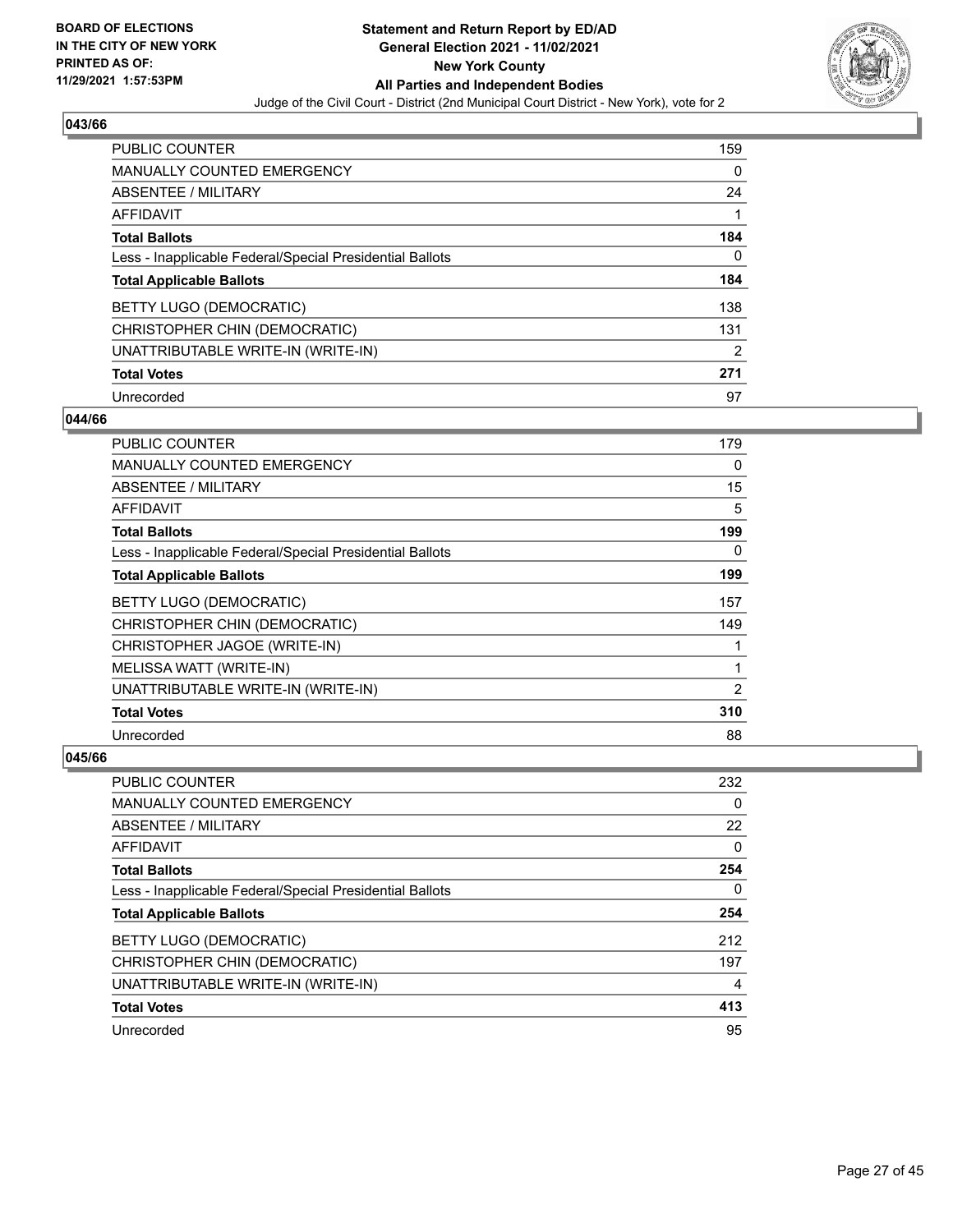

| <b>PUBLIC COUNTER</b>                                    | 170 |
|----------------------------------------------------------|-----|
| <b>MANUALLY COUNTED EMERGENCY</b>                        | 0   |
| ABSENTEE / MILITARY                                      | 15  |
| AFFIDAVIT                                                | 4   |
| <b>Total Ballots</b>                                     | 189 |
| Less - Inapplicable Federal/Special Presidential Ballots | 0   |
| <b>Total Applicable Ballots</b>                          | 189 |
| BETTY LUGO (DEMOCRATIC)                                  | 135 |
| CHRISTOPHER CHIN (DEMOCRATIC)                            | 118 |
| ADAM KUSHNER (WRITE-IN)                                  |     |
| <b>Total Votes</b>                                       | 254 |
| Unrecorded                                               | 124 |

#### **066/66**

| <b>PUBLIC COUNTER</b>                                    | 163      |
|----------------------------------------------------------|----------|
| <b>MANUALLY COUNTED EMERGENCY</b>                        | $\Omega$ |
| ABSENTEE / MILITARY                                      | 23       |
| <b>AFFIDAVIT</b>                                         | $\Omega$ |
| <b>Total Ballots</b>                                     | 186      |
| Less - Inapplicable Federal/Special Presidential Ballots | $\Omega$ |
| <b>Total Applicable Ballots</b>                          | 186      |
| BETTY LUGO (DEMOCRATIC)                                  | 149      |
| CHRISTOPHER CHIN (DEMOCRATIC)                            | 145      |
| <b>Total Votes</b>                                       | 294      |
| Unrecorded                                               | 78       |

| <b>PUBLIC COUNTER</b>                                    | 166 |
|----------------------------------------------------------|-----|
| <b>MANUALLY COUNTED EMERGENCY</b>                        | 0   |
| ABSENTEE / MILITARY                                      | 14  |
| <b>AFFIDAVIT</b>                                         | 2   |
| <b>Total Ballots</b>                                     | 182 |
| Less - Inapplicable Federal/Special Presidential Ballots | 0   |
| <b>Total Applicable Ballots</b>                          | 182 |
| BETTY LUGO (DEMOCRATIC)                                  | 146 |
| CHRISTOPHER CHIN (DEMOCRATIC)                            | 132 |
| MICHELLE OBAMA (WRITE-IN)                                |     |
| UNATTRIBUTABLE WRITE-IN (WRITE-IN)                       | 5   |
| <b>Total Votes</b>                                       | 284 |
| Unrecorded                                               | 80  |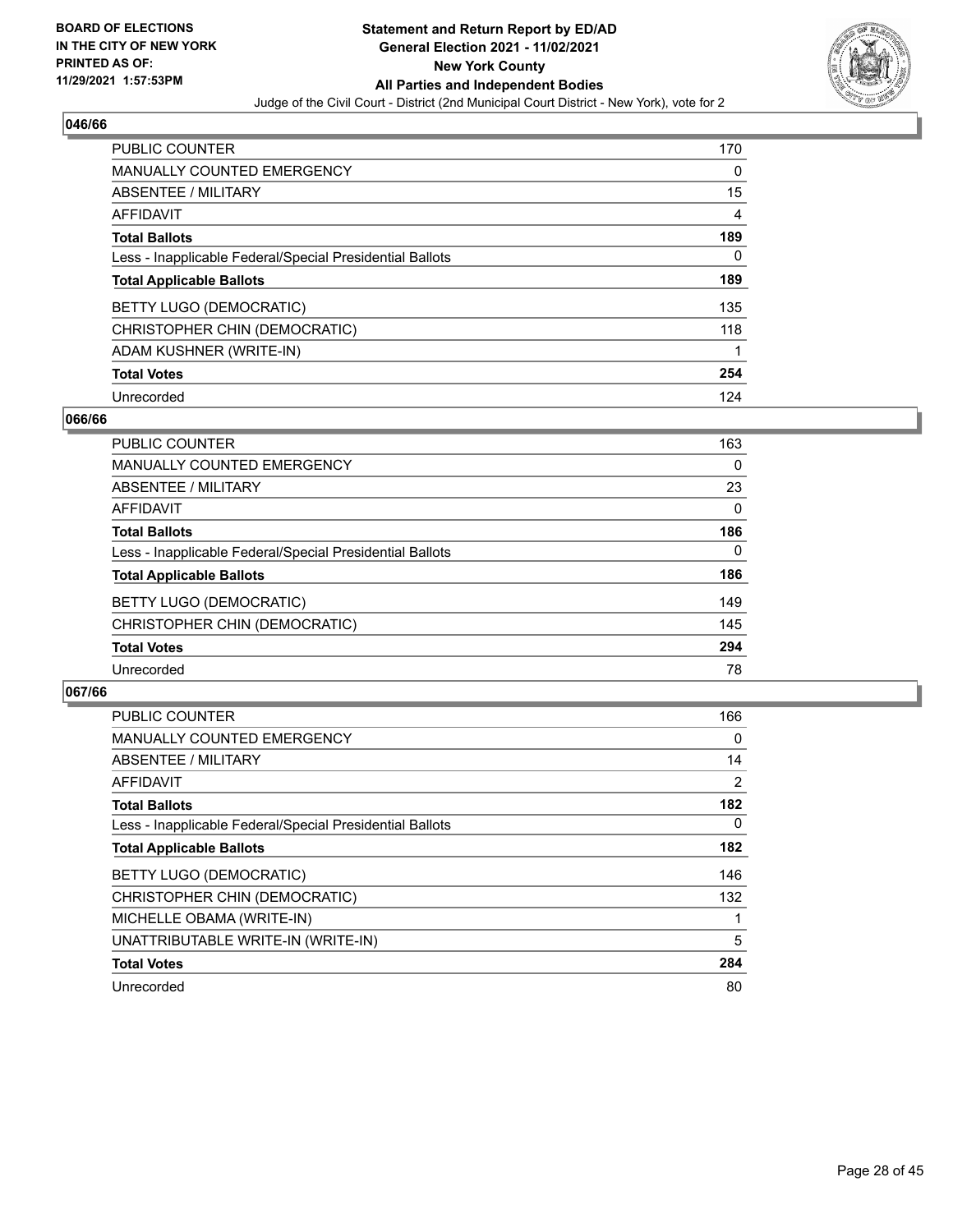

| <b>PUBLIC COUNTER</b>                                    | 175      |
|----------------------------------------------------------|----------|
| <b>MANUALLY COUNTED EMERGENCY</b>                        | $\Omega$ |
| <b>ABSENTEE / MILITARY</b>                               | 23       |
| <b>AFFIDAVIT</b>                                         | 1        |
| <b>Total Ballots</b>                                     | 199      |
| Less - Inapplicable Federal/Special Presidential Ballots | 0        |
| <b>Total Applicable Ballots</b>                          | 199      |
| BETTY LUGO (DEMOCRATIC)                                  | 154      |
| CHRISTOPHER CHIN (DEMOCRATIC)                            | 148      |
| <b>JASON ZEMSKY (WRITE-IN)</b>                           | 1        |
| OLEG BELYY (WRITE-IN)                                    | 1        |
| UNATTRIBUTABLE WRITE-IN (WRITE-IN)                       | 2        |
| <b>Total Votes</b>                                       | 306      |
| Unrecorded                                               | 92       |

## **097/66**

| <b>PUBLIC COUNTER</b>                                    | 147      |
|----------------------------------------------------------|----------|
| <b>MANUALLY COUNTED EMERGENCY</b>                        | 0        |
| ABSENTEE / MILITARY                                      | 5        |
| <b>AFFIDAVIT</b>                                         | 3        |
| <b>Total Ballots</b>                                     | 155      |
| Less - Inapplicable Federal/Special Presidential Ballots | $\Omega$ |
| <b>Total Applicable Ballots</b>                          | 155      |
| <b>BETTY LUGO (DEMOCRATIC)</b>                           | 124      |
| CHRISTOPHER CHIN (DEMOCRATIC)                            | 114      |
| UNATTRIBUTABLE WRITE-IN (WRITE-IN)                       | 5        |
| <b>Total Votes</b>                                       | 243      |
| Unrecorded                                               | 67       |

| <b>PUBLIC COUNTER</b>                                    | 217 |
|----------------------------------------------------------|-----|
| <b>MANUALLY COUNTED EMERGENCY</b>                        | 0   |
| ABSENTEE / MILITARY                                      | 14  |
| AFFIDAVIT                                                |     |
| <b>Total Ballots</b>                                     | 232 |
| Less - Inapplicable Federal/Special Presidential Ballots | 0   |
| <b>Total Applicable Ballots</b>                          | 232 |
| BETTY LUGO (DEMOCRATIC)                                  | 168 |
| CHRISTOPHER CHIN (DEMOCRATIC)                            | 145 |
| UNATTRIBUTABLE WRITE-IN (WRITE-IN)                       | 3   |
| <b>Total Votes</b>                                       | 316 |
| Unrecorded                                               | 148 |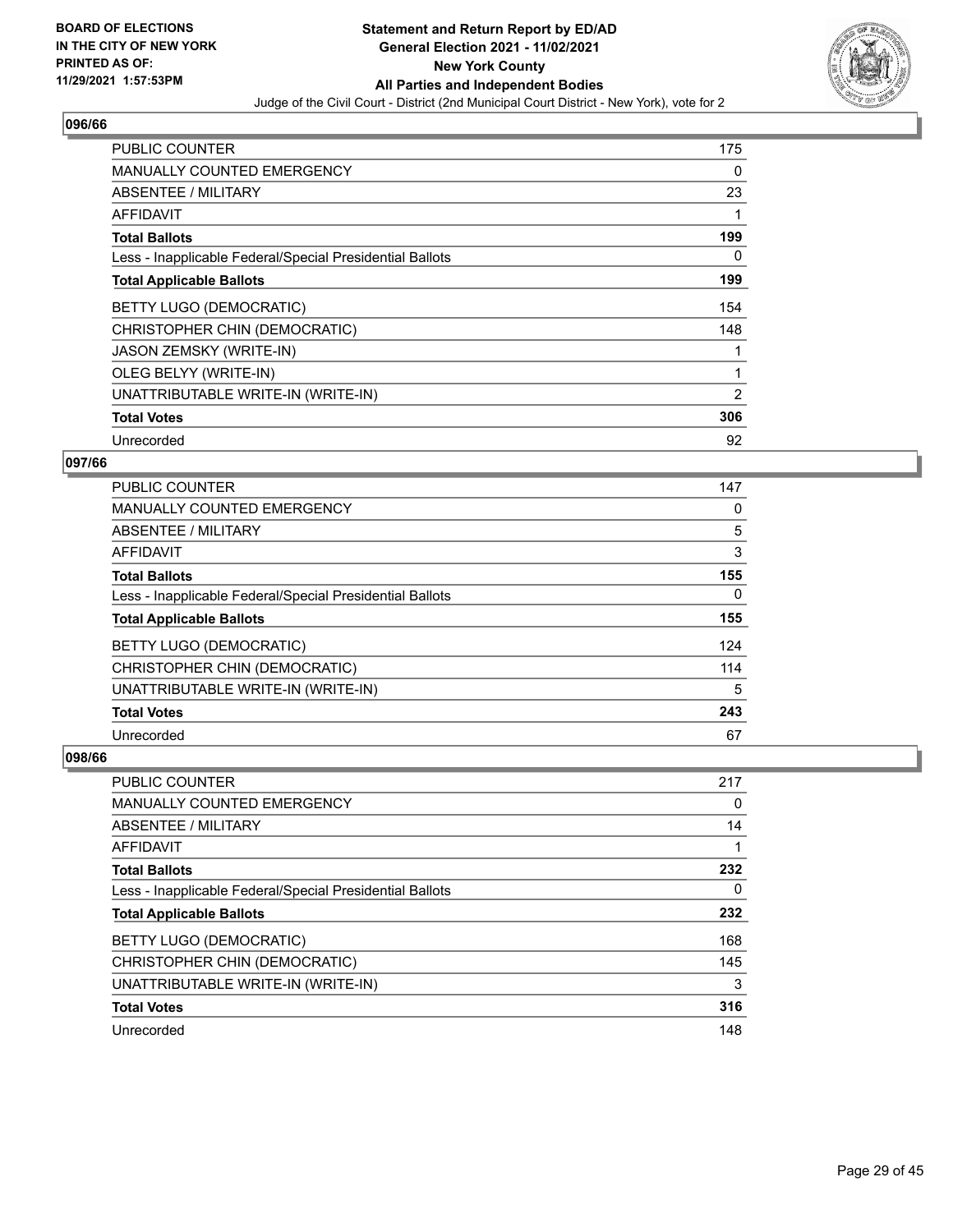

| <b>PUBLIC COUNTER</b>                                    | 155      |
|----------------------------------------------------------|----------|
| MANUALLY COUNTED EMERGENCY                               | 0        |
| ABSENTEE / MILITARY                                      | 22       |
| AFFIDAVIT                                                | 4        |
| <b>Total Ballots</b>                                     | 181      |
| Less - Inapplicable Federal/Special Presidential Ballots | $\Omega$ |
| <b>Total Applicable Ballots</b>                          | 181      |
| BETTY LUGO (DEMOCRATIC)                                  | 144      |
| CHRISTOPHER CHIN (DEMOCRATIC)                            | 130      |
| <b>GORDON LIPSKY (WRITE-IN)</b>                          |          |
| UNATTRIBUTABLE WRITE-IN (WRITE-IN)                       | 1        |
| <b>Total Votes</b>                                       | 276      |
| Unrecorded                                               | 86       |

## **103/66**

| <b>PUBLIC COUNTER</b>                                    | 109 |
|----------------------------------------------------------|-----|
| <b>MANUALLY COUNTED EMERGENCY</b>                        | 0   |
| ABSENTEE / MILITARY                                      | 13  |
| <b>AFFIDAVIT</b>                                         | 2   |
| <b>Total Ballots</b>                                     | 124 |
| Less - Inapplicable Federal/Special Presidential Ballots | 0   |
| <b>Total Applicable Ballots</b>                          | 124 |
| BETTY LUGO (DEMOCRATIC)                                  | 98  |
| CHRISTOPHER CHIN (DEMOCRATIC)                            | 93  |
| MICHAEL MOUSE (WRITE-IN)                                 |     |
| <b>Total Votes</b>                                       | 192 |
| Unrecorded                                               | 56  |

| <b>PUBLIC COUNTER</b>                                    | 104            |
|----------------------------------------------------------|----------------|
| <b>MANUALLY COUNTED EMERGENCY</b>                        | 0              |
| ABSENTEE / MILITARY                                      | 11             |
| AFFIDAVIT                                                |                |
| <b>Total Ballots</b>                                     | 116            |
| Less - Inapplicable Federal/Special Presidential Ballots | 0              |
| <b>Total Applicable Ballots</b>                          | 116            |
|                                                          |                |
| BETTY LUGO (DEMOCRATIC)                                  | 99             |
| CHRISTOPHER CHIN (DEMOCRATIC)                            | 85             |
| UNATTRIBUTABLE WRITE-IN (WRITE-IN)                       | $\overline{2}$ |
| <b>Total Votes</b>                                       | 186            |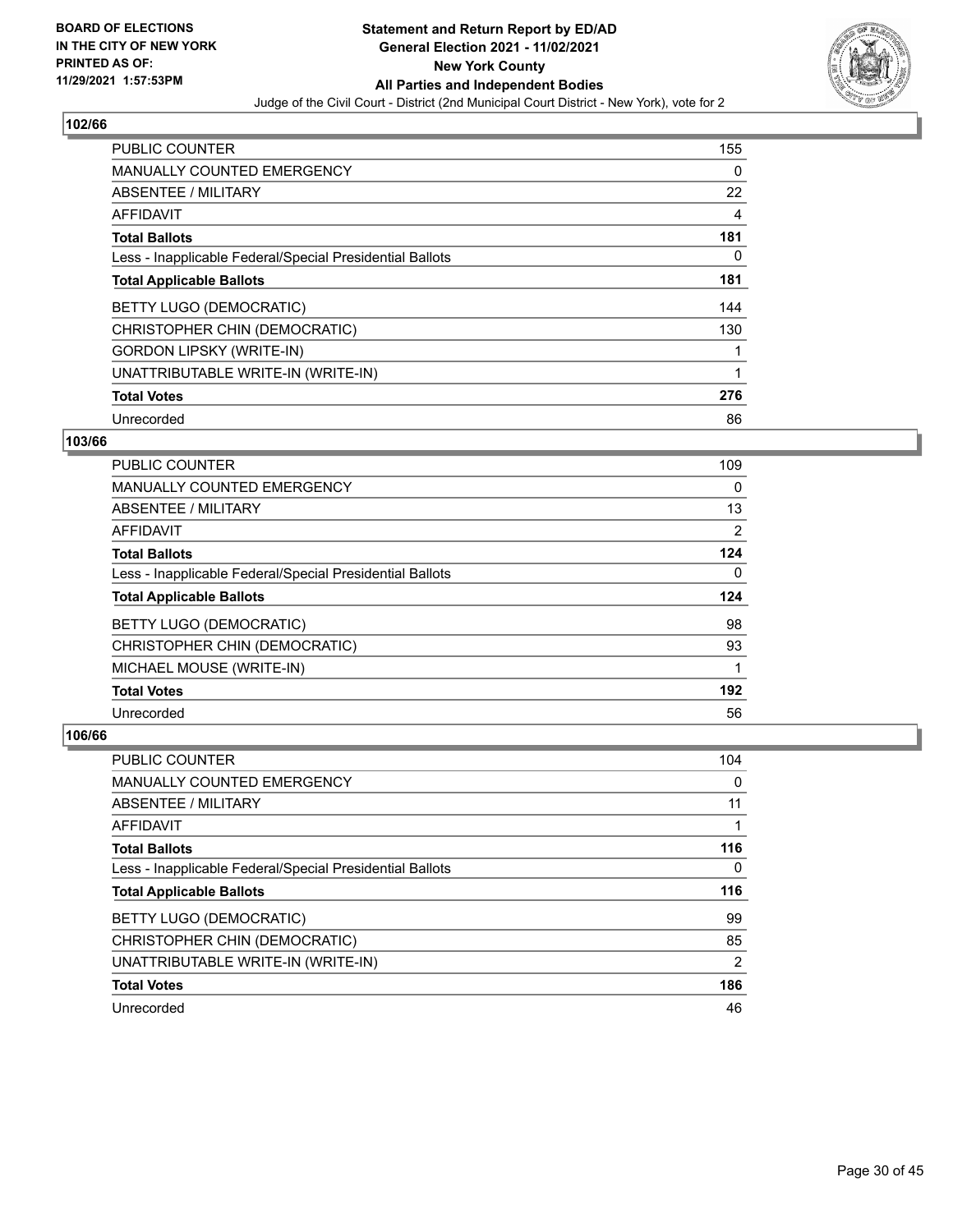

| PUBLIC COUNTER                                           | 96       |
|----------------------------------------------------------|----------|
| <b>MANUALLY COUNTED EMERGENCY</b>                        | 0        |
| <b>ABSENTEE / MILITARY</b>                               | 3        |
| <b>AFFIDAVIT</b>                                         | $\Omega$ |
| <b>Total Ballots</b>                                     | 99       |
| Less - Inapplicable Federal/Special Presidential Ballots | $\Omega$ |
| <b>Total Applicable Ballots</b>                          | 99       |
| <b>BETTY LUGO (DEMOCRATIC)</b>                           | 53       |
| CHRISTOPHER CHIN (DEMOCRATIC)                            | 32       |
| <b>Total Votes</b>                                       | 85       |
| Unrecorded                                               | 113      |

## **002/74**

| <b>PUBLIC COUNTER</b>                                    | 118      |
|----------------------------------------------------------|----------|
| <b>MANUALLY COUNTED EMERGENCY</b>                        | $\Omega$ |
| ABSENTEE / MILITARY                                      | 16       |
| AFFIDAVIT                                                |          |
| <b>Total Ballots</b>                                     | 135      |
| Less - Inapplicable Federal/Special Presidential Ballots | $\Omega$ |
| <b>Total Applicable Ballots</b>                          | 135      |
| BETTY LUGO (DEMOCRATIC)                                  | 95       |
| CHRISTOPHER CHIN (DEMOCRATIC)                            | 57       |
| <b>Total Votes</b>                                       | 152      |
| Unrecorded                                               | 118      |

| PUBLIC COUNTER                                           | 98  |
|----------------------------------------------------------|-----|
| MANUALLY COUNTED EMERGENCY                               | 0   |
| ABSENTEE / MILITARY                                      | 8   |
| AFFIDAVIT                                                | 2   |
| <b>Total Ballots</b>                                     | 108 |
| Less - Inapplicable Federal/Special Presidential Ballots | 0   |
| <b>Total Applicable Ballots</b>                          | 108 |
| BETTY LUGO (DEMOCRATIC)                                  | 67  |
| CHRISTOPHER CHIN (DEMOCRATIC)                            | 40  |
| <b>Total Votes</b>                                       | 107 |
| Unrecorded                                               | 109 |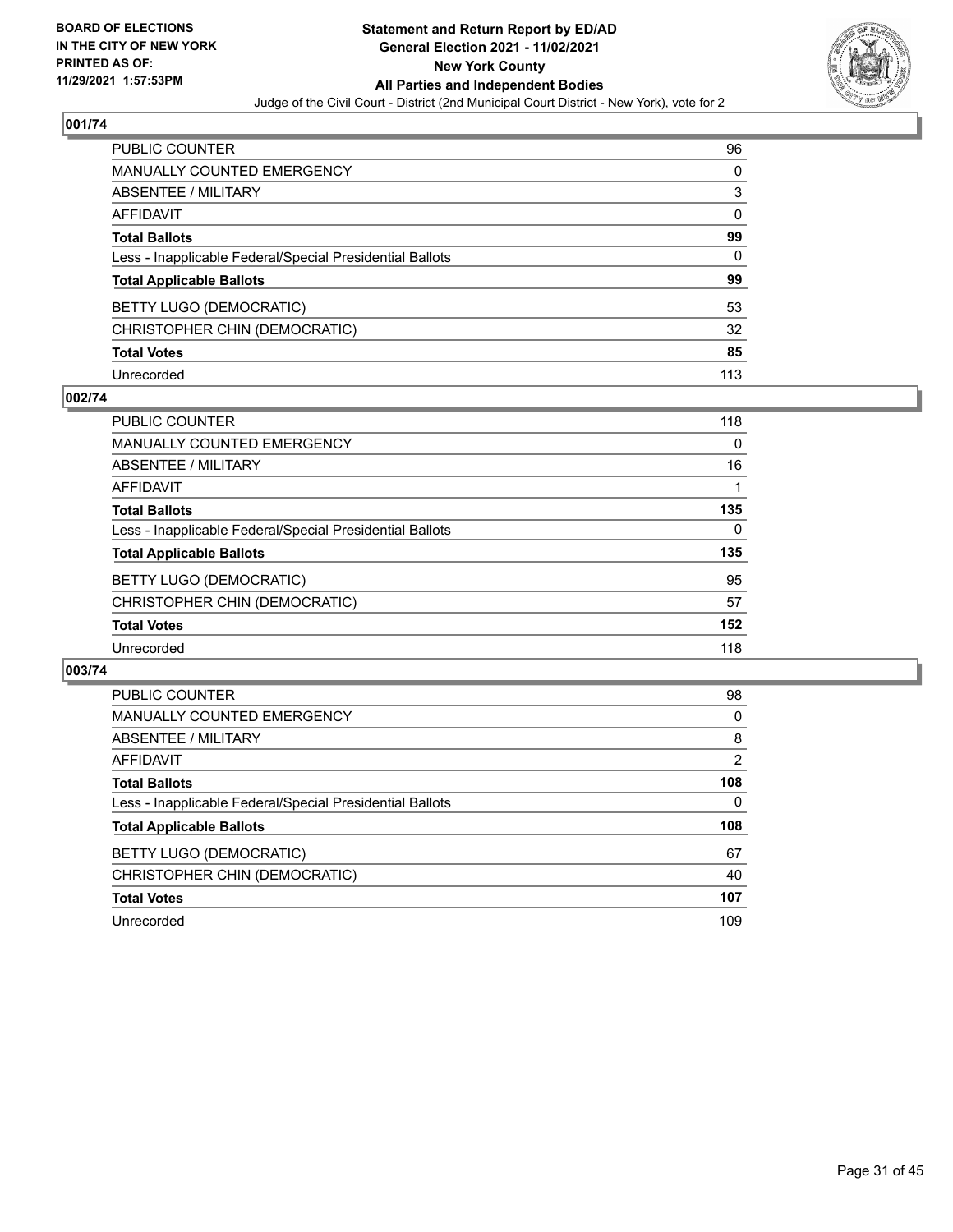

| PUBLIC COUNTER                                           | 131      |
|----------------------------------------------------------|----------|
| <b>MANUALLY COUNTED EMERGENCY</b>                        | 0        |
| ABSENTEE / MILITARY                                      | 2        |
| <b>AFFIDAVIT</b>                                         | 1        |
| <b>Total Ballots</b>                                     | 134      |
| Less - Inapplicable Federal/Special Presidential Ballots | $\Omega$ |
| <b>Total Applicable Ballots</b>                          | 134      |
| BETTY LUGO (DEMOCRATIC)                                  | 101      |
| CHRISTOPHER CHIN (DEMOCRATIC)                            | 45       |
| KATHY DOOLEY (WRITE-IN)                                  | 1        |
| UNATTRIBUTABLE WRITE-IN (WRITE-IN)                       | 3        |
| <b>Total Votes</b>                                       | 150      |
| Unrecorded                                               | 118      |

## **005/74**

| <b>PUBLIC COUNTER</b>                                    | 85 |
|----------------------------------------------------------|----|
| <b>MANUALLY COUNTED EMERGENCY</b>                        | 0  |
| ABSENTEE / MILITARY                                      | 4  |
| AFFIDAVIT                                                |    |
| <b>Total Ballots</b>                                     | 90 |
| Less - Inapplicable Federal/Special Presidential Ballots | 0  |
| <b>Total Applicable Ballots</b>                          | 90 |
| BETTY LUGO (DEMOCRATIC)                                  | 56 |
| CHRISTOPHER CHIN (DEMOCRATIC)                            | 38 |
| <b>Total Votes</b>                                       | 94 |
| Unrecorded                                               | 86 |
|                                                          |    |

| <b>PUBLIC COUNTER</b>                                    | 124      |
|----------------------------------------------------------|----------|
| <b>MANUALLY COUNTED EMERGENCY</b>                        | $\Omega$ |
| ABSENTEE / MILITARY                                      | 3        |
| AFFIDAVIT                                                |          |
| <b>Total Ballots</b>                                     | 128      |
| Less - Inapplicable Federal/Special Presidential Ballots | 0        |
| <b>Total Applicable Ballots</b>                          | 128      |
| BETTY LUGO (DEMOCRATIC)                                  | 80       |
| CHRISTOPHER CHIN (DEMOCRATIC)                            | 49       |
| UNATTRIBUTABLE WRITE-IN (WRITE-IN)                       |          |
| <b>Total Votes</b>                                       | 130      |
| Unrecorded                                               | 126      |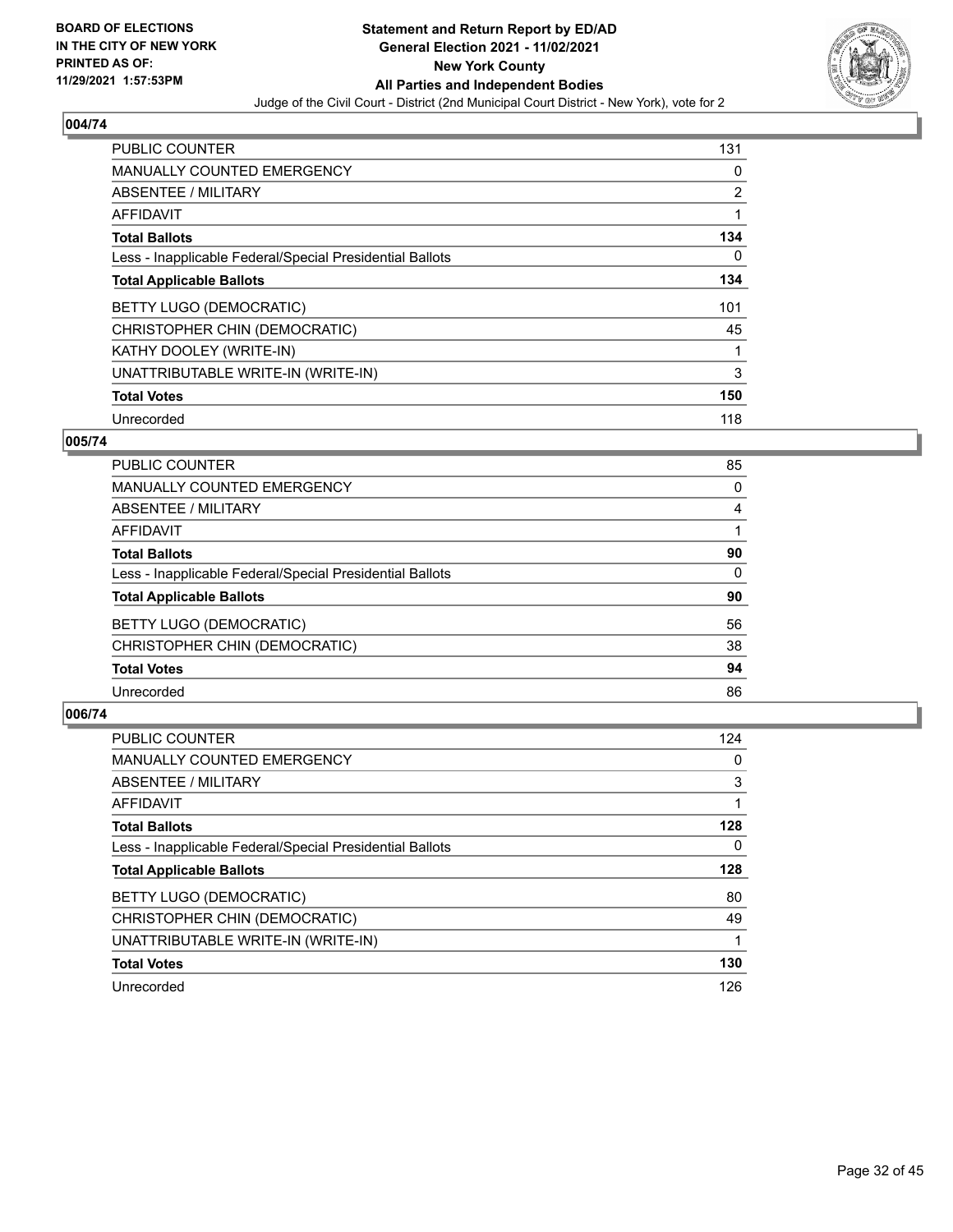

| PUBLIC COUNTER                                           | 139           |
|----------------------------------------------------------|---------------|
| <b>MANUALLY COUNTED EMERGENCY</b>                        | 0             |
| ABSENTEE / MILITARY                                      | 6             |
| <b>AFFIDAVIT</b>                                         | $\mathcal{P}$ |
| <b>Total Ballots</b>                                     | 147           |
| Less - Inapplicable Federal/Special Presidential Ballots | 0             |
| <b>Total Applicable Ballots</b>                          | 147           |
| BETTY LUGO (DEMOCRATIC)                                  | 119           |
| CHRISTOPHER CHIN (DEMOCRATIC)                            | 104           |
| <b>Total Votes</b>                                       | 223           |
| Unrecorded                                               | 71            |

## **008/74**

| <b>PUBLIC COUNTER</b>                                    | 169 |
|----------------------------------------------------------|-----|
| MANUALLY COUNTED EMERGENCY                               | 0   |
| ABSENTEE / MILITARY                                      | 9   |
| AFFIDAVIT                                                | 5   |
| <b>Total Ballots</b>                                     | 183 |
| Less - Inapplicable Federal/Special Presidential Ballots | 0   |
| <b>Total Applicable Ballots</b>                          | 183 |
| BETTY LUGO (DEMOCRATIC)                                  | 130 |
| CHRISTOPHER CHIN (DEMOCRATIC)                            | 104 |
| DONALD TRUMP (WRITE-IN)                                  | 1   |
| DONALD TRUMP JR. (WRITE-IN)                              | 1   |
| STEVEN KAPLAN (WRITE-IN)                                 | 1   |
| UNATTRIBUTABLE WRITE-IN (WRITE-IN)                       | 3   |
| <b>Total Votes</b>                                       | 240 |
| Unrecorded                                               | 126 |

| PUBLIC COUNTER                                           | 75 |
|----------------------------------------------------------|----|
| <b>MANUALLY COUNTED EMERGENCY</b>                        | 0  |
| ABSENTEE / MILITARY                                      | 3  |
| AFFIDAVIT                                                | 0  |
| <b>Total Ballots</b>                                     | 78 |
| Less - Inapplicable Federal/Special Presidential Ballots | 0  |
| <b>Total Applicable Ballots</b>                          | 78 |
| BETTY LUGO (DEMOCRATIC)                                  | 46 |
| CHRISTOPHER CHIN (DEMOCRATIC)                            | 26 |
| UNATTRIBUTABLE WRITE-IN (WRITE-IN)                       | 2  |
| <b>Total Votes</b>                                       | 74 |
| Unrecorded                                               | 82 |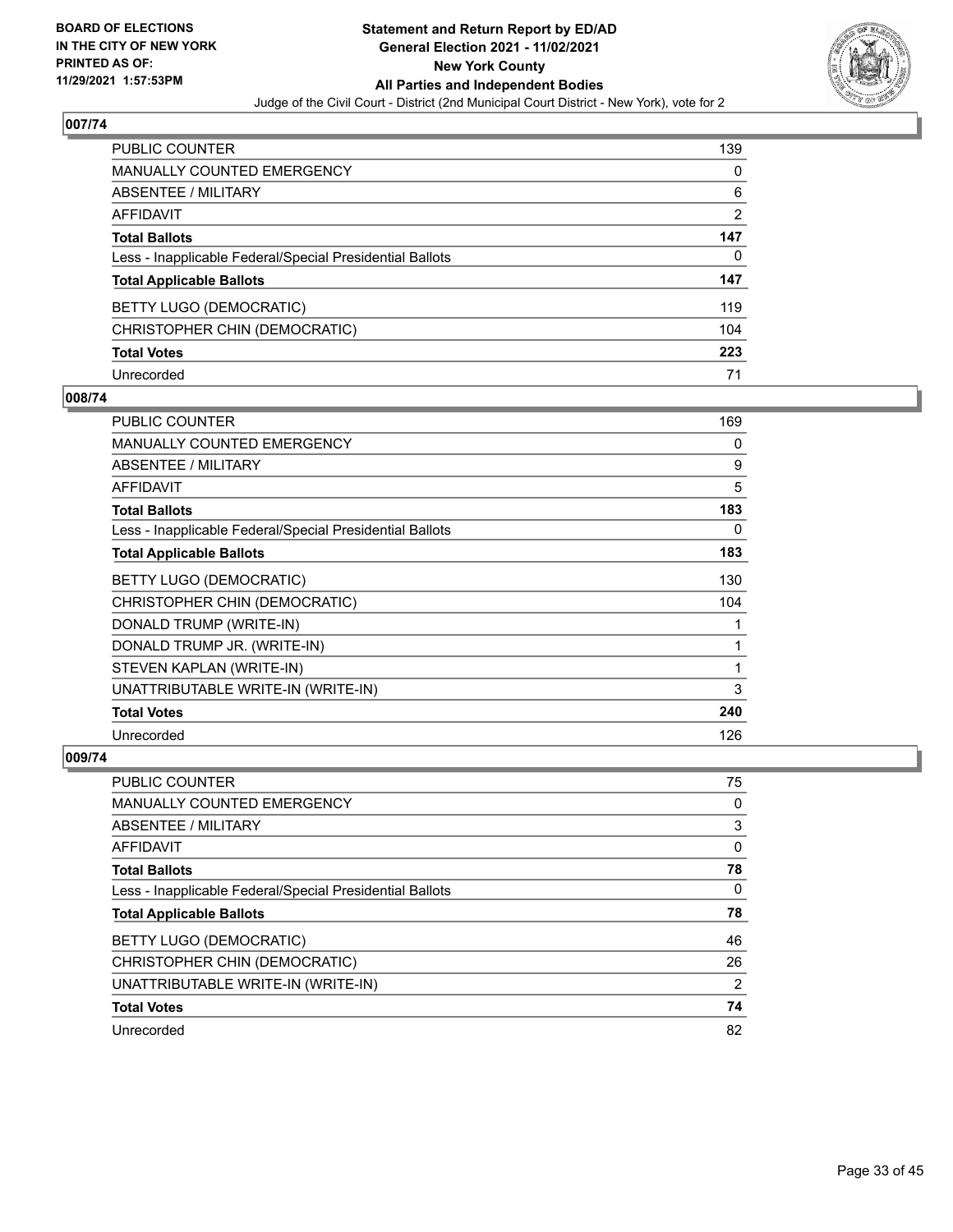

| PUBLIC COUNTER                                           | 103            |
|----------------------------------------------------------|----------------|
| MANUALLY COUNTED EMERGENCY                               | $\Omega$       |
| ABSENTEE / MILITARY                                      | 15             |
| AFFIDAVIT                                                | 3              |
| <b>Total Ballots</b>                                     | 121            |
| Less - Inapplicable Federal/Special Presidential Ballots | 0              |
| <b>Total Applicable Ballots</b>                          | 121            |
| BETTY LUGO (DEMOCRATIC)                                  | 101            |
| CHRISTOPHER CHIN (DEMOCRATIC)                            | 81             |
| UNATTRIBUTABLE WRITE-IN (WRITE-IN)                       | $\overline{2}$ |
| <b>Total Votes</b>                                       | 184            |
| Unrecorded                                               | 58             |

## **011/74**

| PUBLIC COUNTER                                           | 144            |
|----------------------------------------------------------|----------------|
| MANUALLY COUNTED EMERGENCY                               | 0              |
| ABSENTEE / MILITARY                                      | $\overline{2}$ |
| AFFIDAVIT                                                |                |
| <b>Total Ballots</b>                                     | 147            |
| Less - Inapplicable Federal/Special Presidential Ballots | 0              |
| <b>Total Applicable Ballots</b>                          | 147            |
| BETTY LUGO (DEMOCRATIC)                                  | 91             |
| CHRISTOPHER CHIN (DEMOCRATIC)                            | 65             |
| EDWARD IRIZARRY (WRITE-IN)                               |                |
| LAURA TRUMP (WRITE-IN)                                   | 1              |
| <b>Total Votes</b>                                       | 158            |
| Unrecorded                                               | 136            |

| PUBLIC COUNTER                                           | 138 |
|----------------------------------------------------------|-----|
| MANUALLY COUNTED EMERGENCY                               | 0   |
| ABSENTEE / MILITARY                                      | 3   |
| AFFIDAVIT                                                | 2   |
| <b>Total Ballots</b>                                     | 143 |
| Less - Inapplicable Federal/Special Presidential Ballots | 0   |
| <b>Total Applicable Ballots</b>                          | 143 |
| BETTY LUGO (DEMOCRATIC)                                  | 98  |
| CHRISTOPHER CHIN (DEMOCRATIC)                            | 53  |
| JOHN WALSH (WRITE-IN)                                    | 1   |
| UNATTRIBUTABLE WRITE-IN (WRITE-IN)                       | 3   |
| <b>Total Votes</b>                                       | 155 |
| Unrecorded                                               | 131 |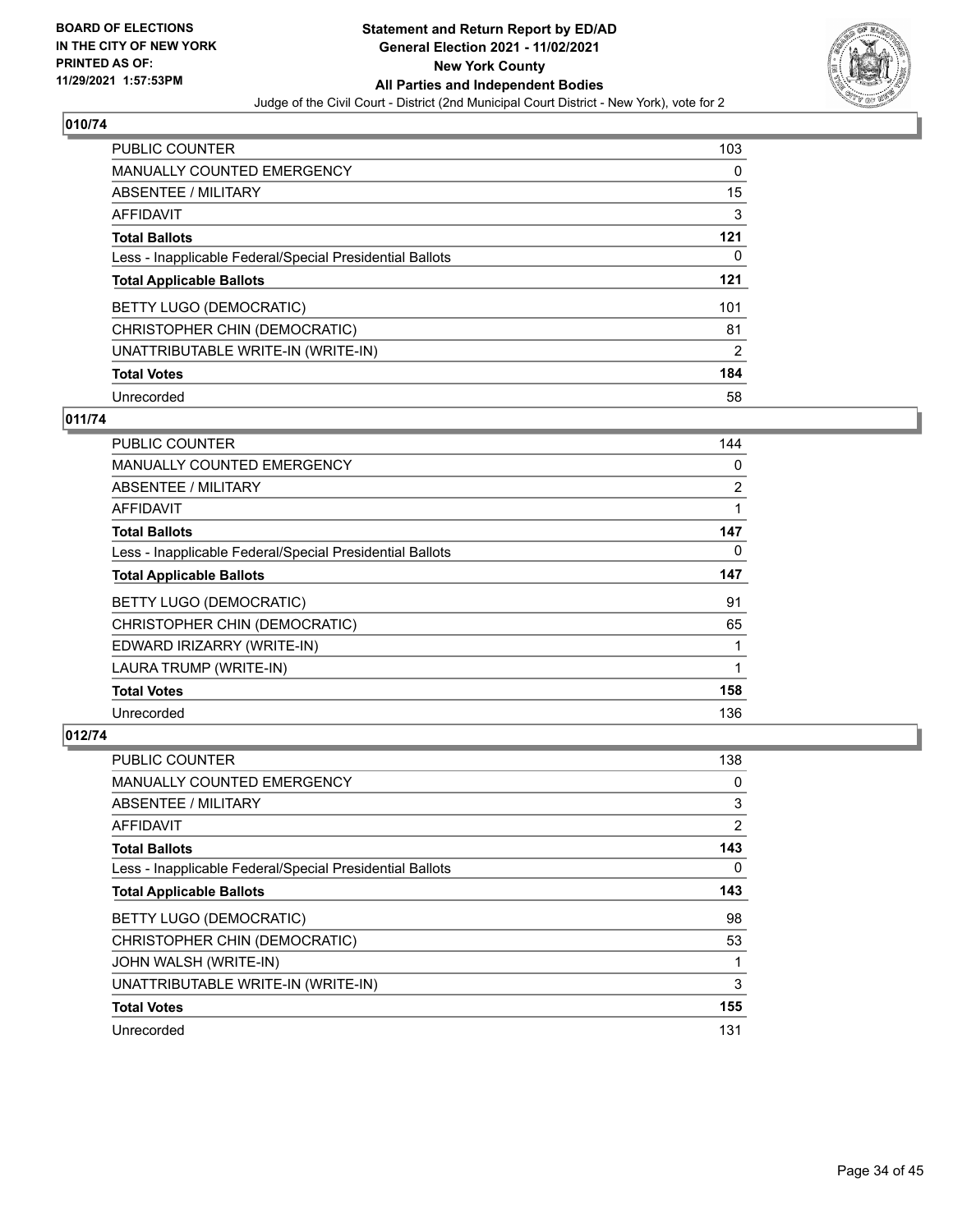

| <b>PUBLIC COUNTER</b>                                    | 103 |
|----------------------------------------------------------|-----|
| <b>MANUALLY COUNTED EMERGENCY</b>                        | 0   |
| <b>ABSENTEE / MILITARY</b>                               | 4   |
| <b>AFFIDAVIT</b>                                         | 2   |
| <b>Total Ballots</b>                                     | 109 |
| Less - Inapplicable Federal/Special Presidential Ballots | 0   |
| <b>Total Applicable Ballots</b>                          | 109 |
| <b>BETTY LUGO (DEMOCRATIC)</b>                           | 70  |
| CHRISTOPHER CHIN (DEMOCRATIC)                            | 39  |
| <b>Total Votes</b>                                       | 109 |
| Unrecorded                                               | 109 |

## **014/74**

| PUBLIC COUNTER                                           | 140 |
|----------------------------------------------------------|-----|
| <b>MANUALLY COUNTED EMERGENCY</b>                        | 0   |
| ABSENTEE / MILITARY                                      | 5   |
| AFFIDAVIT                                                | 0   |
| <b>Total Ballots</b>                                     | 145 |
| Less - Inapplicable Federal/Special Presidential Ballots | 0   |
| <b>Total Applicable Ballots</b>                          | 145 |
| BETTY LUGO (DEMOCRATIC)                                  | 90  |
| CHRISTOPHER CHIN (DEMOCRATIC)                            | 44  |
| ANTHONY WELLS (WRITE-IN)                                 |     |
| <b>JASON REECE (WRITE-IN)</b>                            |     |
| <b>Total Votes</b>                                       | 136 |
| Unrecorded                                               | 154 |

| <b>PUBLIC COUNTER</b>                                    | 146      |
|----------------------------------------------------------|----------|
| <b>MANUALLY COUNTED EMERGENCY</b>                        | $\Omega$ |
| ABSENTEE / MILITARY                                      | 13       |
| AFFIDAVIT                                                | 0        |
| <b>Total Ballots</b>                                     | 159      |
| Less - Inapplicable Federal/Special Presidential Ballots | $\Omega$ |
| <b>Total Applicable Ballots</b>                          | 159      |
| BETTY LUGO (DEMOCRATIC)                                  | 114      |
| CHRISTOPHER CHIN (DEMOCRATIC)                            | 91       |
| <b>Total Votes</b>                                       | 205      |
|                                                          |          |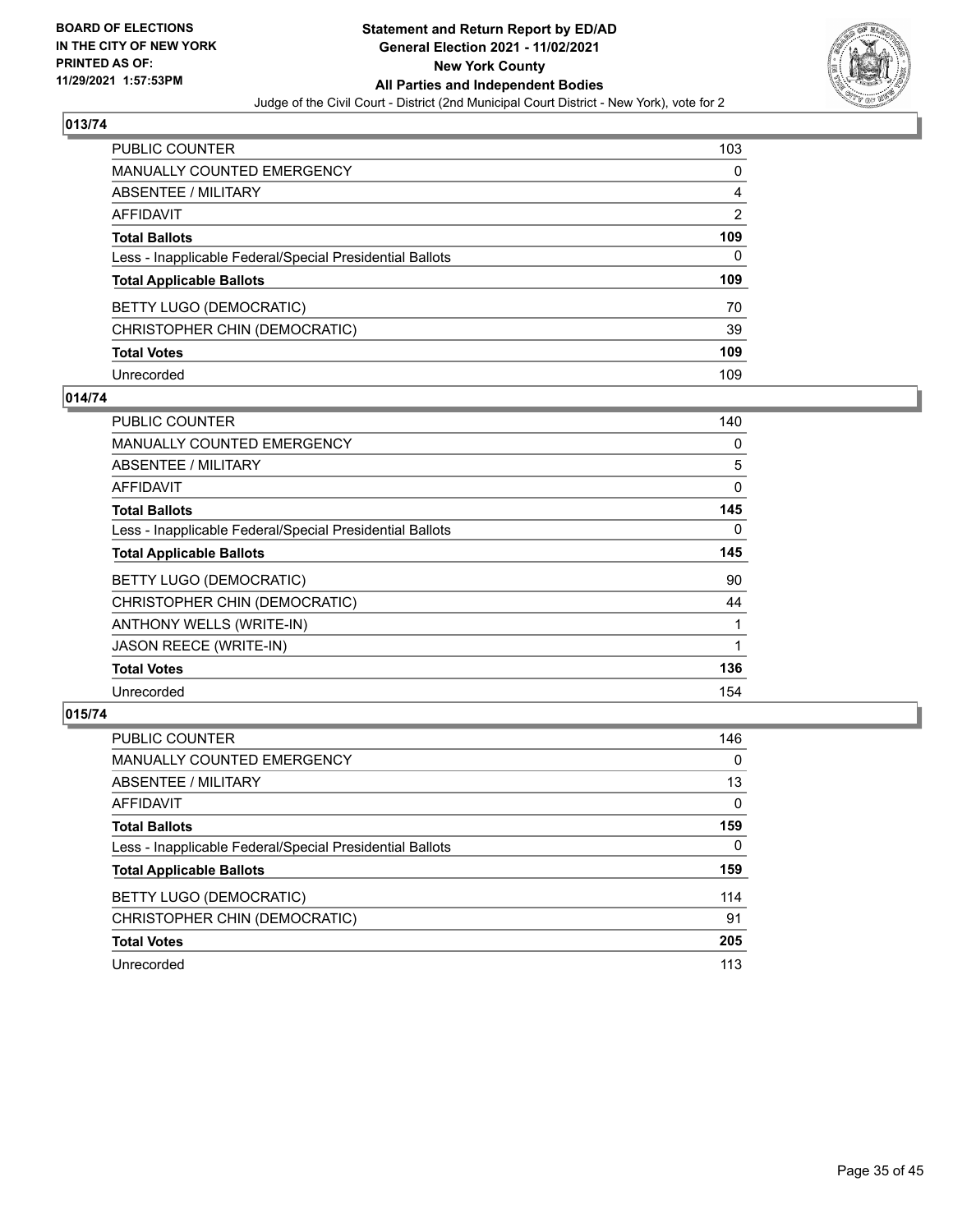

| PUBLIC COUNTER                                           | 81             |
|----------------------------------------------------------|----------------|
| <b>MANUALLY COUNTED EMERGENCY</b>                        | 0              |
| <b>ABSENTEE / MILITARY</b>                               | 12             |
| <b>AFFIDAVIT</b>                                         | $\overline{2}$ |
| <b>Total Ballots</b>                                     | 95             |
| Less - Inapplicable Federal/Special Presidential Ballots | 0              |
| <b>Total Applicable Ballots</b>                          | 95             |
| <b>BETTY LUGO (DEMOCRATIC)</b>                           | 69             |
| CHRISTOPHER CHIN (DEMOCRATIC)                            | 57             |
| <b>Total Votes</b>                                       | 126            |
| Unrecorded                                               | 64             |

## **017/74**

| PUBLIC COUNTER                                           | 152 |
|----------------------------------------------------------|-----|
| <b>MANUALLY COUNTED EMERGENCY</b>                        | 0   |
| <b>ABSENTEE / MILITARY</b>                               | 10  |
| AFFIDAVIT                                                |     |
| <b>Total Ballots</b>                                     | 163 |
| Less - Inapplicable Federal/Special Presidential Ballots | 0   |
| <b>Total Applicable Ballots</b>                          | 163 |
| <b>BETTY LUGO (DEMOCRATIC)</b>                           | 105 |
| CHRISTOPHER CHIN (DEMOCRATIC)                            | 91  |
| DONALD TRUMP (WRITE-IN)                                  |     |
| UNATTRIBUTABLE WRITE-IN (WRITE-IN)                       | 8   |
| <b>Total Votes</b>                                       | 205 |
| Unrecorded                                               | 121 |

| <b>PUBLIC COUNTER</b>                                    | 97  |
|----------------------------------------------------------|-----|
| <b>MANUALLY COUNTED EMERGENCY</b>                        | 0   |
| ABSENTEE / MILITARY                                      | 8   |
| AFFIDAVIT                                                | 0   |
| <b>Total Ballots</b>                                     | 105 |
| Less - Inapplicable Federal/Special Presidential Ballots | 0   |
| <b>Total Applicable Ballots</b>                          | 105 |
| BETTY LUGO (DEMOCRATIC)                                  | 64  |
| CHRISTOPHER CHIN (DEMOCRATIC)                            | 49  |
| ANGELICA Z. MARTUSCELLO (WRITE-IN)                       |     |
| CAROLINA LEON SAAVEDRA (WRITE-IN)                        |     |
| <b>Total Votes</b>                                       | 115 |
| Unrecorded                                               | 95  |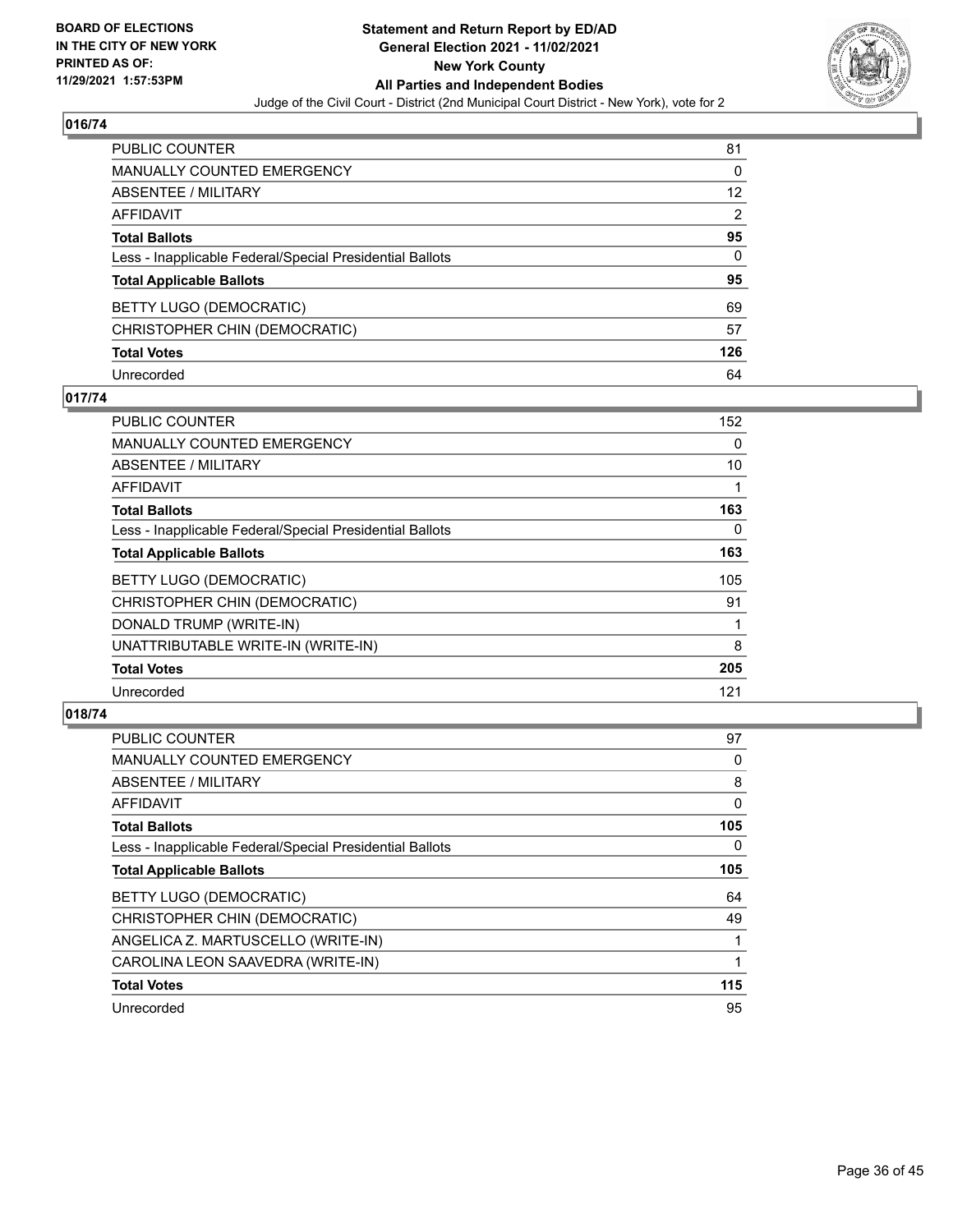

| PUBLIC COUNTER                                           | 269            |
|----------------------------------------------------------|----------------|
| <b>MANUALLY COUNTED EMERGENCY</b>                        | 0              |
| ABSENTEE / MILITARY                                      | 29             |
| <b>AFFIDAVIT</b>                                         | $\overline{2}$ |
| <b>Total Ballots</b>                                     | 300            |
| Less - Inapplicable Federal/Special Presidential Ballots | 0              |
| <b>Total Applicable Ballots</b>                          | 300            |
| BETTY LUGO (DEMOCRATIC)                                  | 167            |
| CHRISTOPHER CHIN (DEMOCRATIC)                            | 147            |
| <b>Total Votes</b>                                       | 314            |
| Unrecorded                                               | 286            |

## **020/74**

| <b>PUBLIC COUNTER</b>                                    | 289 |
|----------------------------------------------------------|-----|
| MANUALLY COUNTED EMERGENCY                               | 0   |
| ABSENTEE / MILITARY                                      | 26  |
| <b>AFFIDAVIT</b>                                         | 4   |
| <b>Total Ballots</b>                                     | 319 |
| Less - Inapplicable Federal/Special Presidential Ballots | 0   |
| <b>Total Applicable Ballots</b>                          | 319 |
| BETTY LUGO (DEMOCRATIC)                                  | 197 |
| CHRISTOPHER CHIN (DEMOCRATIC)                            | 169 |
| BRENDAN LANTRY (WRITE-IN)                                | 1   |
| FAYE BEAN (WRITE-IN)                                     | 1   |
| MAUD MARON (WRITE-IN)                                    | 1   |
| NICK BANKOVIC (WRITE-IN)                                 | 1   |
| UNATTRIBUTABLE WRITE-IN (WRITE-IN)                       | 7   |
| <b>Total Votes</b>                                       | 377 |
| Unrecorded                                               | 261 |

| <b>PUBLIC COUNTER</b>                                    | 225      |
|----------------------------------------------------------|----------|
| <b>MANUALLY COUNTED EMERGENCY</b>                        | $\Omega$ |
| ABSENTEE / MILITARY                                      | 14       |
| AFFIDAVIT                                                | 2        |
| <b>Total Ballots</b>                                     | 241      |
| Less - Inapplicable Federal/Special Presidential Ballots | 0        |
| <b>Total Applicable Ballots</b>                          | 241      |
| BETTY LUGO (DEMOCRATIC)                                  | 192      |
| CHRISTOPHER CHIN (DEMOCRATIC)                            | 171      |
| <b>JAMES COVINGTON (WRITE-IN)</b>                        |          |
| UNATTRIBUTABLE WRITE-IN (WRITE-IN)                       |          |
| <b>Total Votes</b>                                       | 365      |
| Unrecorded                                               | 117      |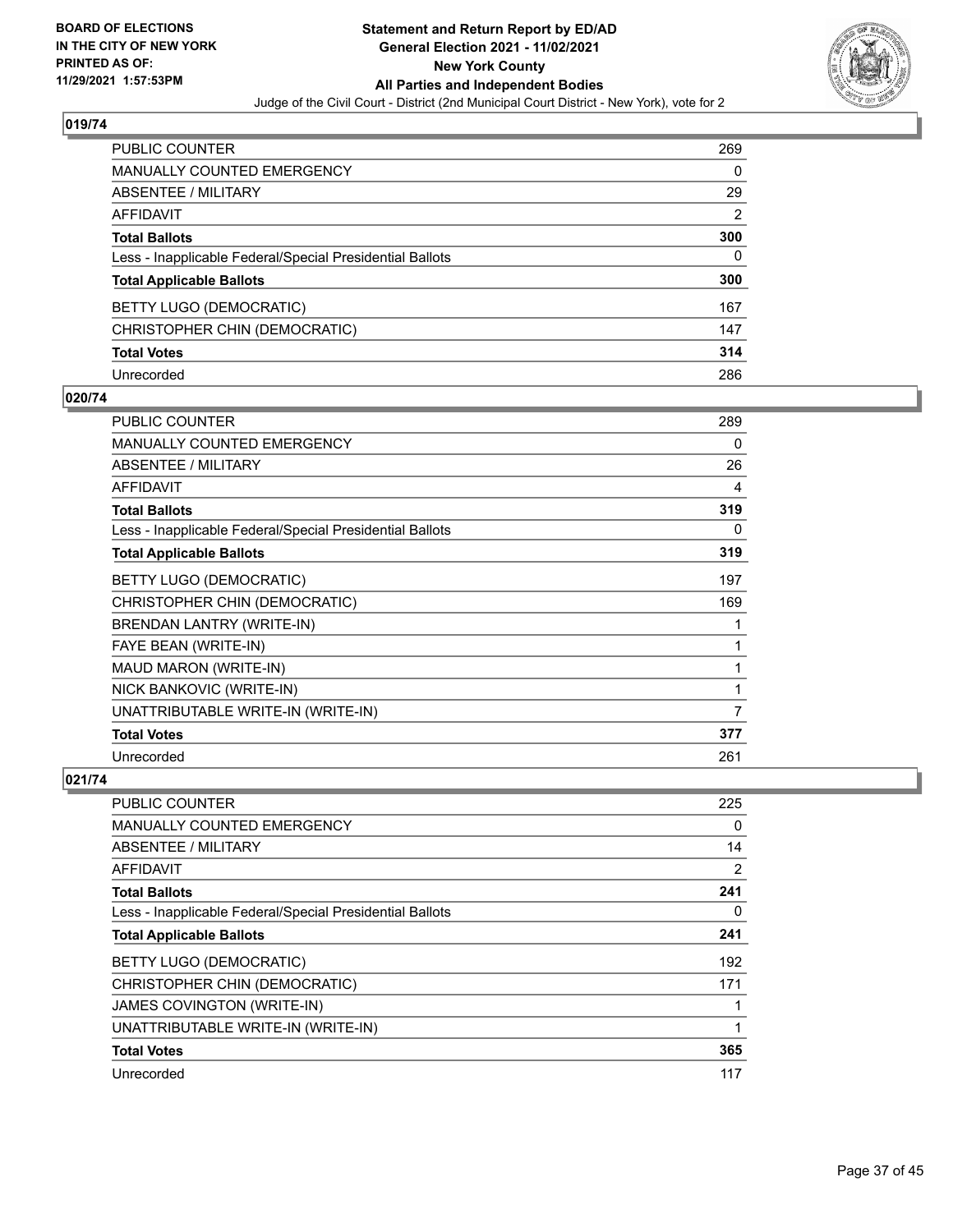

| <b>PUBLIC COUNTER</b>                                    | 197 |
|----------------------------------------------------------|-----|
| <b>MANUALLY COUNTED EMERGENCY</b>                        | 0   |
| ABSENTEE / MILITARY                                      | 21  |
| <b>AFFIDAVIT</b>                                         |     |
| <b>Total Ballots</b>                                     | 219 |
| Less - Inapplicable Federal/Special Presidential Ballots | 0   |
| <b>Total Applicable Ballots</b>                          | 219 |
| BETTY LUGO (DEMOCRATIC)                                  | 167 |
| CHRISTOPHER CHIN (DEMOCRATIC)                            | 139 |
| ADAM RICH (WRITE-IN)                                     |     |
| UNATTRIBUTABLE WRITE-IN (WRITE-IN)                       | 5   |
| <b>Total Votes</b>                                       | 312 |
| Unrecorded                                               | 126 |

## **023/74**

| <b>PUBLIC COUNTER</b>                                    | 195 |
|----------------------------------------------------------|-----|
| <b>MANUALLY COUNTED EMERGENCY</b>                        | 0   |
| ABSENTEE / MILITARY                                      | 15  |
| <b>AFFIDAVIT</b>                                         |     |
| <b>Total Ballots</b>                                     | 211 |
| Less - Inapplicable Federal/Special Presidential Ballots | 0   |
| <b>Total Applicable Ballots</b>                          | 211 |
| <b>BETTY LUGO (DEMOCRATIC)</b>                           | 164 |
| CHRISTOPHER CHIN (DEMOCRATIC)                            | 136 |
| THOMAS KENNIFF (WRITE-IN)                                |     |
| UNATTRIBUTABLE WRITE-IN (WRITE-IN)                       |     |
| <b>Total Votes</b>                                       | 302 |
| Unrecorded                                               | 120 |

| PUBLIC COUNTER                                           | 203 |
|----------------------------------------------------------|-----|
| MANUALLY COUNTED EMERGENCY                               | 0   |
| ABSENTEE / MILITARY                                      | 14  |
| AFFIDAVIT                                                | 3   |
| <b>Total Ballots</b>                                     | 220 |
| Less - Inapplicable Federal/Special Presidential Ballots | 0   |
| <b>Total Applicable Ballots</b>                          | 220 |
| BETTY LUGO (DEMOCRATIC)                                  | 169 |
| CHRISTOPHER CHIN (DEMOCRATIC)                            | 149 |
| LUCY BILLINGS (WRITE-IN)                                 |     |
| UNATTRIBUTABLE WRITE-IN (WRITE-IN)                       | 4   |
| <b>Total Votes</b>                                       | 323 |
| Unrecorded                                               | 117 |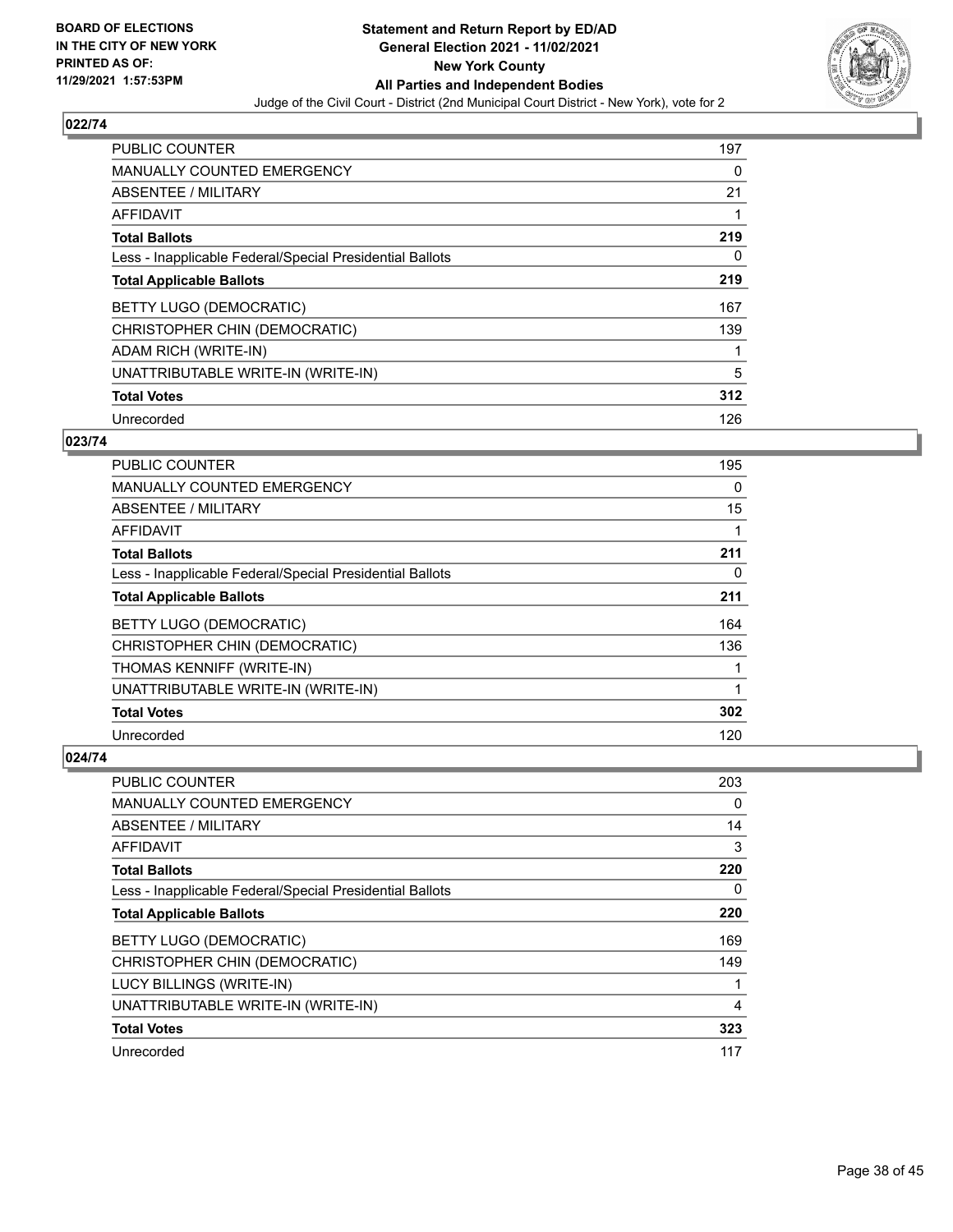

| PUBLIC COUNTER                                           | 139 |
|----------------------------------------------------------|-----|
| <b>MANUALLY COUNTED EMERGENCY</b>                        | 0   |
| ABSENTEE / MILITARY                                      | 7   |
| AFFIDAVIT                                                | 0   |
| <b>Total Ballots</b>                                     | 146 |
| Less - Inapplicable Federal/Special Presidential Ballots | 0   |
| <b>Total Applicable Ballots</b>                          | 146 |
| BETTY LUGO (DEMOCRATIC)                                  | 98  |
| CHRISTOPHER CHIN (DEMOCRATIC)                            | 79  |
| DOLORES PRIVILEGE (WRITE-IN)                             | 1   |
| RORY LANCMAN (WRITE-IN)                                  | 1   |
| SABALO UMEBOBECHE (WRITE-IN)                             | 1   |
| <b>Total Votes</b>                                       | 180 |
| Unrecorded                                               | 112 |

## **026/74**

| PUBLIC COUNTER                                           | 142 |
|----------------------------------------------------------|-----|
| <b>MANUALLY COUNTED EMERGENCY</b>                        | 0   |
| ABSENTEE / MILITARY                                      | 5   |
| AFFIDAVIT                                                | 1   |
| <b>Total Ballots</b>                                     | 148 |
| Less - Inapplicable Federal/Special Presidential Ballots | 0   |
| <b>Total Applicable Ballots</b>                          | 148 |
| BETTY LUGO (DEMOCRATIC)                                  | 91  |
| CHRISTOPHER CHIN (DEMOCRATIC)                            | 61  |
| KIM CHAMBERS ME (WRITE-IN)                               |     |
| UNATTRIBUTABLE WRITE-IN (WRITE-IN)                       | 1   |
| <b>Total Votes</b>                                       | 154 |
| Unrecorded                                               | 142 |

| PUBLIC COUNTER                                           | 135            |
|----------------------------------------------------------|----------------|
| <b>MANUALLY COUNTED EMERGENCY</b>                        | 0              |
| ABSENTEE / MILITARY                                      | 3              |
| <b>AFFIDAVIT</b>                                         | $\Omega$       |
| <b>Total Ballots</b>                                     | 138            |
| Less - Inapplicable Federal/Special Presidential Ballots | 0              |
| <b>Total Applicable Ballots</b>                          | 138            |
| <b>BETTY LUGO (DEMOCRATIC)</b>                           | 91             |
| CHRISTOPHER CHIN (DEMOCRATIC)                            | 57             |
| UNATTRIBUTABLE WRITE-IN (WRITE-IN)                       | $\overline{2}$ |
| <b>Total Votes</b>                                       | 150            |
| Unrecorded                                               | 126            |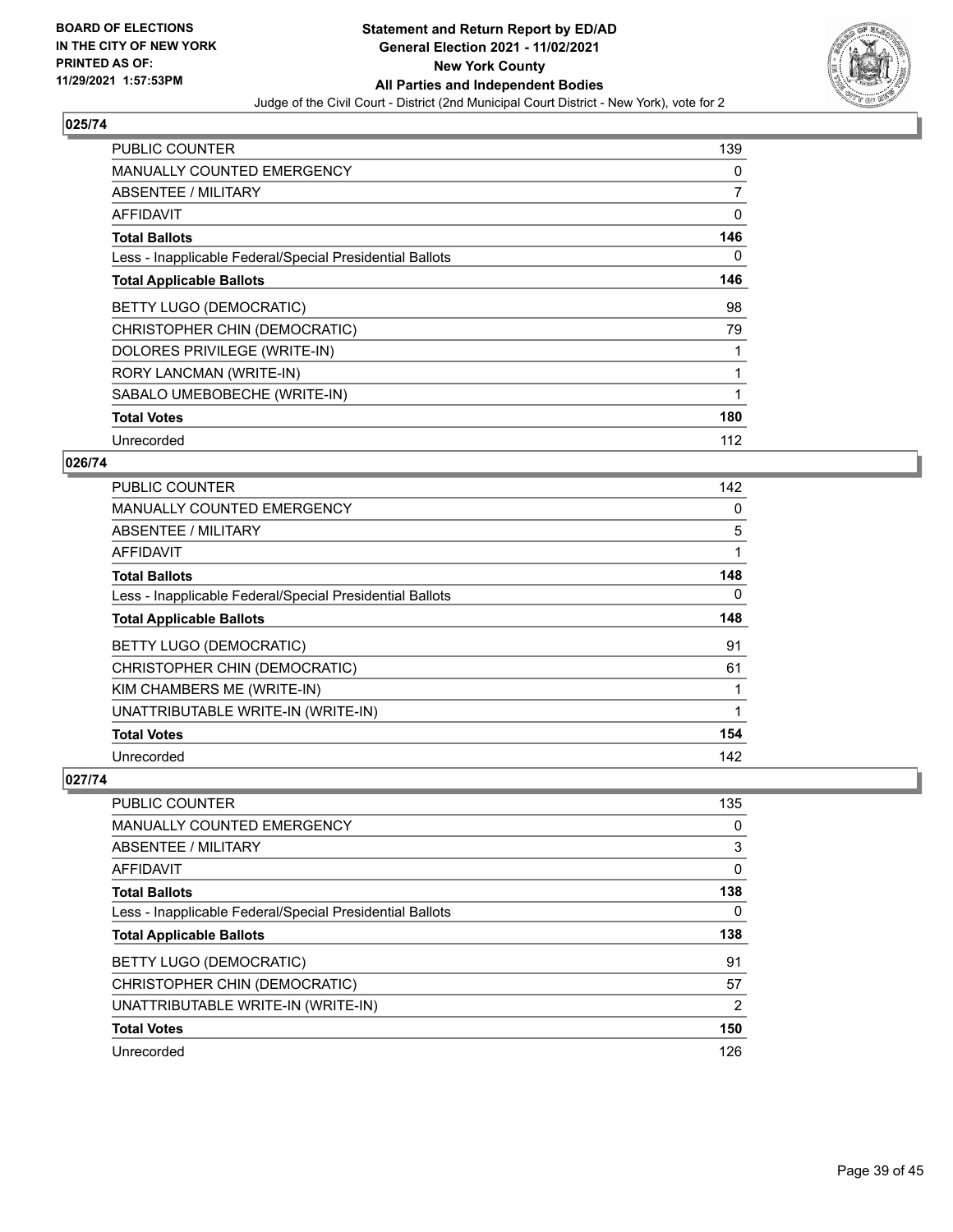

| PUBLIC COUNTER                                           | 91       |
|----------------------------------------------------------|----------|
| <b>MANUALLY COUNTED EMERGENCY</b>                        | 0        |
| ABSENTEE / MILITARY                                      | 9        |
| <b>AFFIDAVIT</b>                                         | $\Omega$ |
| <b>Total Ballots</b>                                     | 100      |
| Less - Inapplicable Federal/Special Presidential Ballots | 0        |
| <b>Total Applicable Ballots</b>                          | 100      |
| BETTY LUGO (DEMOCRATIC)                                  | 67       |
| CHRISTOPHER CHIN (DEMOCRATIC)                            | 34       |
| <b>Total Votes</b>                                       | 101      |
| Unrecorded                                               | 99       |

## **029/74**

| <b>PUBLIC COUNTER</b>                                    | 127 |
|----------------------------------------------------------|-----|
| <b>MANUALLY COUNTED EMERGENCY</b>                        | 0   |
| ABSENTEE / MILITARY                                      | 4   |
| AFFIDAVIT                                                | 0   |
| <b>Total Ballots</b>                                     | 131 |
| Less - Inapplicable Federal/Special Presidential Ballots | 0   |
| <b>Total Applicable Ballots</b>                          | 131 |
| BETTY LUGO (DEMOCRATIC)                                  | 90  |
| CHRISTOPHER CHIN (DEMOCRATIC)                            | 63  |
| <b>Total Votes</b>                                       | 153 |
| Unrecorded                                               | 109 |

| PUBLIC COUNTER                                           | 125      |
|----------------------------------------------------------|----------|
| MANUALLY COUNTED EMERGENCY                               | 0        |
| ABSENTEE / MILITARY                                      | 7        |
| AFFIDAVIT                                                | $\Omega$ |
| <b>Total Ballots</b>                                     | 132      |
| Less - Inapplicable Federal/Special Presidential Ballots | 0        |
| <b>Total Applicable Ballots</b>                          | 132      |
| BETTY LUGO (DEMOCRATIC)                                  | 93       |
| CHRISTOPHER CHIN (DEMOCRATIC)                            | 56       |
| <b>Total Votes</b>                                       | 149      |
| Unrecorded                                               | 115      |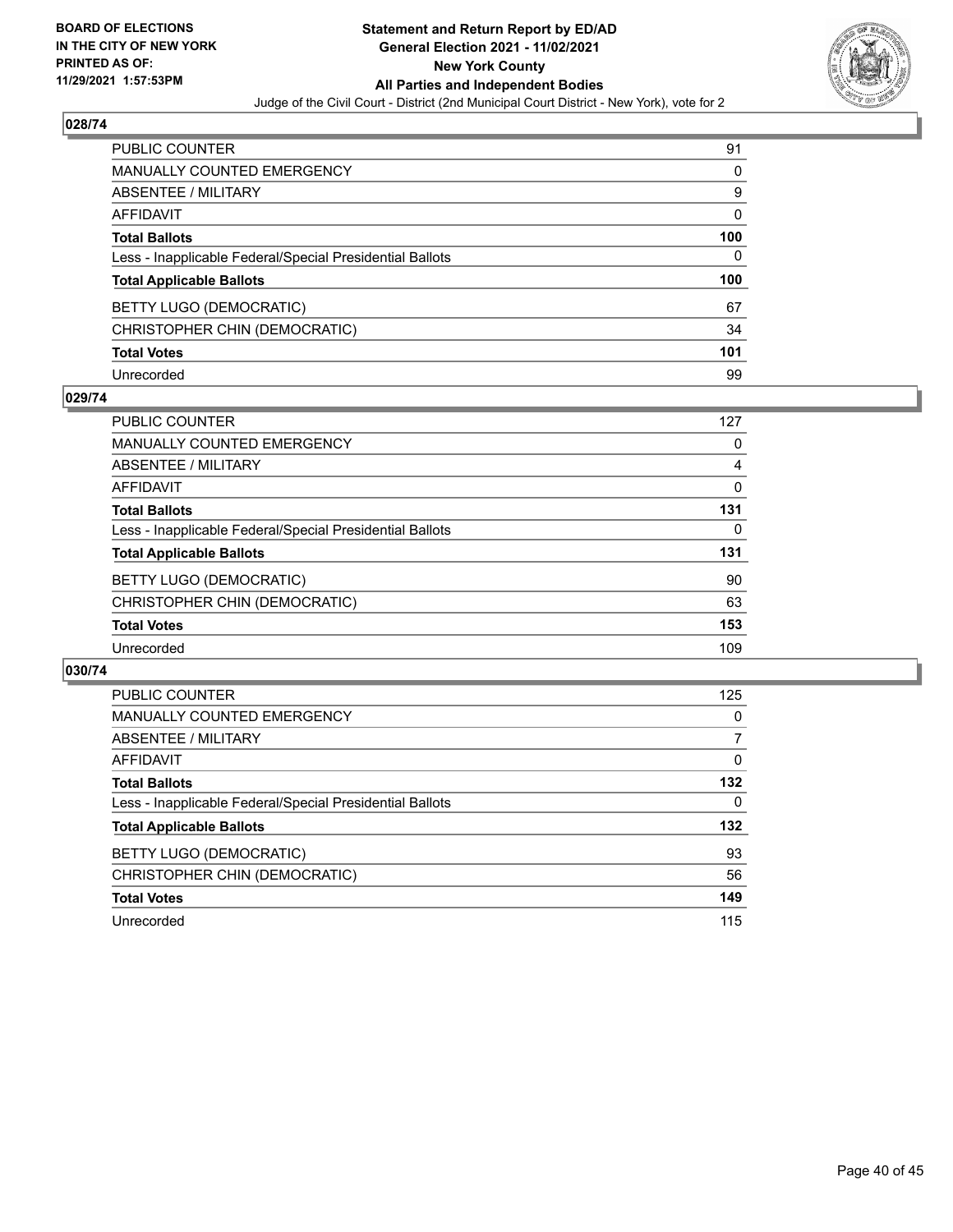

| PUBLIC COUNTER                                           | 307 |
|----------------------------------------------------------|-----|
| <b>MANUALLY COUNTED EMERGENCY</b>                        | 0   |
| ABSENTEE / MILITARY                                      | 16  |
| <b>AFFIDAVIT</b>                                         | 0   |
| <b>Total Ballots</b>                                     | 323 |
| Less - Inapplicable Federal/Special Presidential Ballots | 0   |
| <b>Total Applicable Ballots</b>                          | 323 |
| BETTY LUGO (DEMOCRATIC)                                  | 225 |
| CHRISTOPHER CHIN (DEMOCRATIC)                            | 153 |
| ROBERT KENNEDY (WRITE-IN)                                | 2   |
| UNATTRIBUTABLE WRITE-IN (WRITE-IN)                       | 1   |
| <b>Total Votes</b>                                       | 381 |
| Unrecorded                                               | 265 |

## **032/74**

| <b>PUBLIC COUNTER</b>                                    | 224      |
|----------------------------------------------------------|----------|
| MANUALLY COUNTED EMERGENCY                               | $\Omega$ |
| ABSENTEE / MILITARY                                      | 10       |
| <b>AFFIDAVIT</b>                                         | 3        |
| <b>Total Ballots</b>                                     | 237      |
| Less - Inapplicable Federal/Special Presidential Ballots | 0        |
| <b>Total Applicable Ballots</b>                          | 237      |
| BETTY LUGO (DEMOCRATIC)                                  | 177      |
| CHRISTOPHER CHIN (DEMOCRATIC)                            | 145      |
| ROSALINE ROGERS (WRITE-IN)                               |          |
| UNATTRIBUTABLE WRITE-IN (WRITE-IN)                       |          |
| <b>Total Votes</b>                                       | 324      |
| Unrecorded                                               | 150      |

| PUBLIC COUNTER                                           | 272 |
|----------------------------------------------------------|-----|
| <b>MANUALLY COUNTED EMERGENCY</b>                        | 0   |
| ABSENTEE / MILITARY                                      | 6   |
| AFFIDAVIT                                                |     |
| <b>Total Ballots</b>                                     | 285 |
| Less - Inapplicable Federal/Special Presidential Ballots | 0   |
| <b>Total Applicable Ballots</b>                          | 285 |
| BETTY LUGO (DEMOCRATIC)                                  | 231 |
| CHRISTOPHER CHIN (DEMOCRATIC)                            | 196 |
| ROBERTO ROSSI (WRITE-IN)                                 |     |
| UNATTRIBUTABLE WRITE-IN (WRITE-IN)                       | 2   |
| <b>Total Votes</b>                                       | 430 |
| Unrecorded                                               | 140 |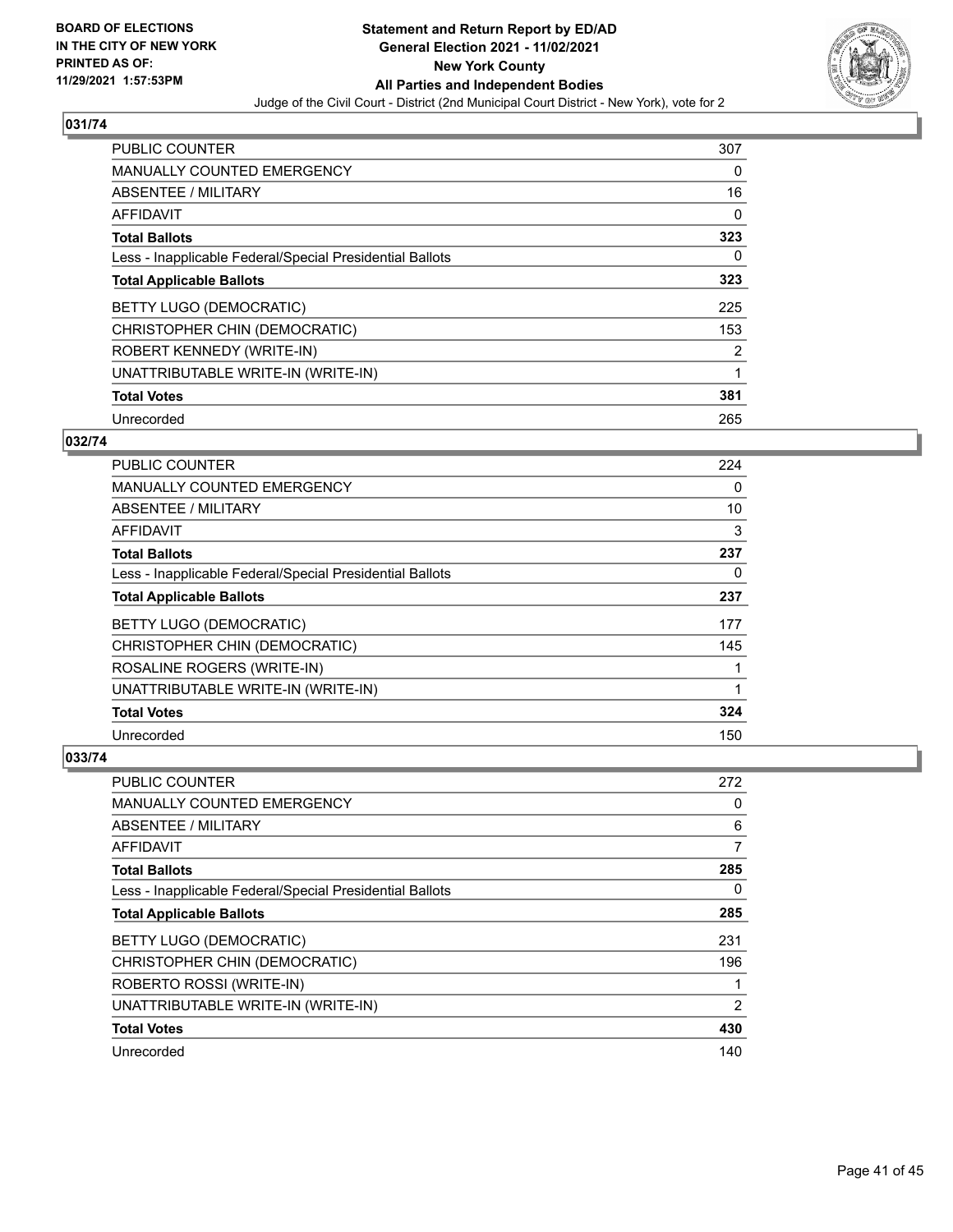

| PUBLIC COUNTER                                           | 237 |
|----------------------------------------------------------|-----|
| <b>MANUALLY COUNTED EMERGENCY</b>                        | 0   |
| ABSENTEE / MILITARY                                      | 21  |
| <b>AFFIDAVIT</b>                                         | 1   |
| <b>Total Ballots</b>                                     | 259 |
| Less - Inapplicable Federal/Special Presidential Ballots | 0   |
| <b>Total Applicable Ballots</b>                          | 259 |
| BETTY LUGO (DEMOCRATIC)                                  | 203 |
| CHRISTOPHER CHIN (DEMOCRATIC)                            | 171 |
| KENNETH SCHAEFFER (WRITE-IN)                             |     |
| LOUISE FARANKHAN (WRITE-IN)                              | 1   |
| NAT TURNER (WRITE-IN)                                    | 1   |
| RICHARD BAXT (WRITE-IN)                                  | 1   |
| UNATTRIBUTABLE WRITE-IN (WRITE-IN)                       | 1   |
| <b>Total Votes</b>                                       | 379 |
| Unrecorded                                               | 139 |

## **035/74**

| <b>PUBLIC COUNTER</b>                                    | 131 |
|----------------------------------------------------------|-----|
| MANUALLY COUNTED EMERGENCY                               | 0   |
| ABSENTEE / MILITARY                                      | 10  |
| AFFIDAVIT                                                |     |
| <b>Total Ballots</b>                                     | 142 |
| Less - Inapplicable Federal/Special Presidential Ballots | 0   |
| <b>Total Applicable Ballots</b>                          | 142 |
| <b>BETTY LUGO (DEMOCRATIC)</b>                           | 91  |
| CHRISTOPHER CHIN (DEMOCRATIC)                            | 71  |
| UNATTRIBUTABLE WRITE-IN (WRITE-IN)                       |     |
| <b>Total Votes</b>                                       | 163 |
| Unrecorded                                               | 121 |

| PUBLIC COUNTER                                           | 94  |
|----------------------------------------------------------|-----|
| <b>MANUALLY COUNTED EMERGENCY</b>                        | 0   |
| ABSENTEE / MILITARY                                      | 13  |
| AFFIDAVIT                                                | 0   |
| <b>Total Ballots</b>                                     | 107 |
| Less - Inapplicable Federal/Special Presidential Ballots | 0   |
| <b>Total Applicable Ballots</b>                          | 107 |
| <b>BETTY LUGO (DEMOCRATIC)</b>                           | 81  |
| CHRISTOPHER CHIN (DEMOCRATIC)                            | 73  |
| UNATTRIBUTABLE WRITE-IN (WRITE-IN)                       | 2   |
| <b>Total Votes</b>                                       | 156 |
| Unrecorded                                               | 58  |
|                                                          |     |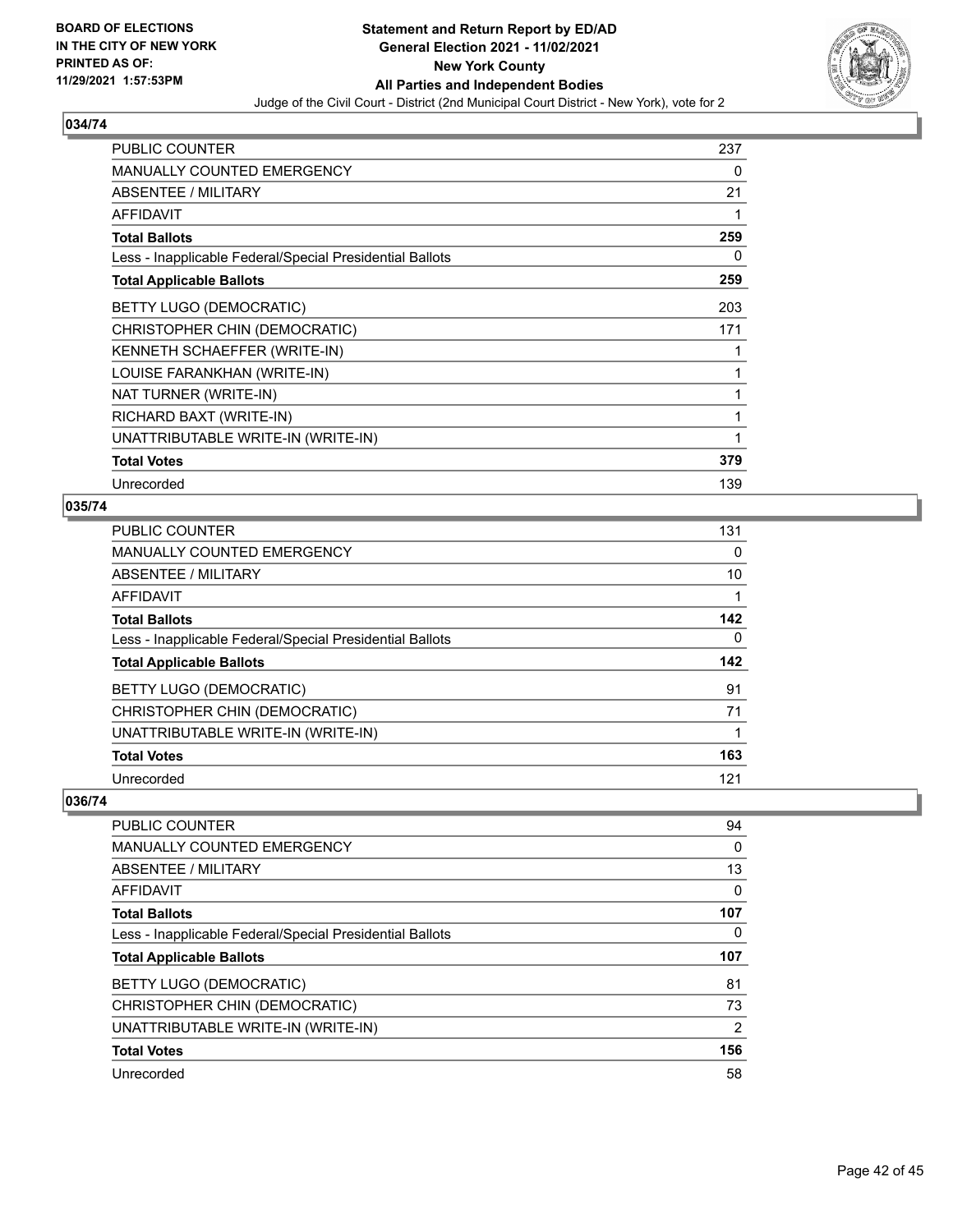

| <b>PUBLIC COUNTER</b>                                    | 109 |
|----------------------------------------------------------|-----|
| <b>MANUALLY COUNTED EMERGENCY</b>                        | 0   |
| <b>ABSENTEE / MILITARY</b>                               | 8   |
| AFFIDAVIT                                                | 1   |
| <b>Total Ballots</b>                                     | 118 |
| Less - Inapplicable Federal/Special Presidential Ballots | 0   |
| <b>Total Applicable Ballots</b>                          | 118 |
| BETTY LUGO (DEMOCRATIC)                                  | 94  |
| CHRISTOPHER CHIN (DEMOCRATIC)                            | 82  |
| PAUL DERIENZO (WRITE-IN)                                 | 1   |
| RON DESANTIS (WRITE-IN)                                  | 1   |
| TOM SELLECK (WRITE-IN)                                   | 1   |
| UNATTRIBUTABLE WRITE-IN (WRITE-IN)                       | 1   |
| <b>Total Votes</b>                                       | 180 |
| Unrecorded                                               | 56  |

#### **038/74**

| <b>PUBLIC COUNTER</b>                                    | 163 |
|----------------------------------------------------------|-----|
| <b>MANUALLY COUNTED EMERGENCY</b>                        | 0   |
| ABSENTEE / MILITARY                                      | 7   |
| AFFIDAVIT                                                |     |
| <b>Total Ballots</b>                                     | 171 |
| Less - Inapplicable Federal/Special Presidential Ballots | 0   |
| <b>Total Applicable Ballots</b>                          | 171 |
| BETTY LUGO (DEMOCRATIC)                                  | 117 |
| CHRISTOPHER CHIN (DEMOCRATIC)                            | 82  |
| KEVIN J. NELAN (WRITE-IN)                                |     |
| LORENZO LABOY (WRITE-IN)                                 |     |
| UNATTRIBUTABLE WRITE-IN (WRITE-IN)                       | 6   |
| <b>Total Votes</b>                                       | 207 |
| Unrecorded                                               | 135 |

| <b>PUBLIC COUNTER</b>                                    | 235 |
|----------------------------------------------------------|-----|
| MANUALLY COUNTED EMERGENCY                               | 0   |
| ABSENTEE / MILITARY                                      | 15  |
| AFFIDAVIT                                                |     |
| <b>Total Ballots</b>                                     | 251 |
| Less - Inapplicable Federal/Special Presidential Ballots | 0   |
| <b>Total Applicable Ballots</b>                          | 251 |
| BETTY LUGO (DEMOCRATIC)                                  | 193 |
| CHRISTOPHER CHIN (DEMOCRATIC)                            | 152 |
| <b>Total Votes</b>                                       | 345 |
| Unrecorded                                               | 157 |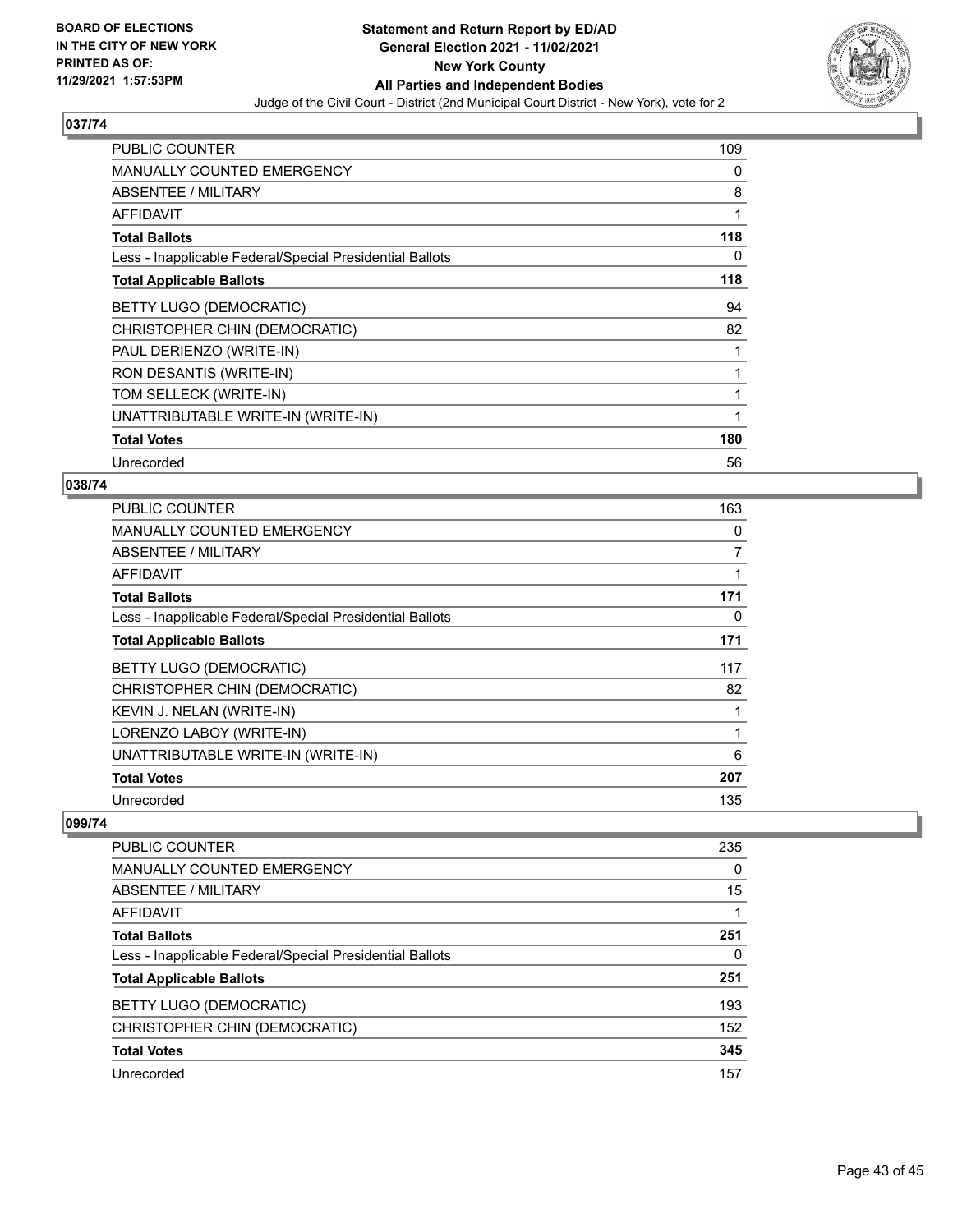

| <b>PUBLIC COUNTER</b>                                    | 197      |
|----------------------------------------------------------|----------|
| <b>MANUALLY COUNTED EMERGENCY</b>                        | 0        |
| ABSENTEE / MILITARY                                      | 18       |
| <b>AFFIDAVIT</b>                                         | 0        |
| <b>Total Ballots</b>                                     | 215      |
| Less - Inapplicable Federal/Special Presidential Ballots | $\Omega$ |
| <b>Total Applicable Ballots</b>                          | 215      |
| BETTY LUGO (DEMOCRATIC)                                  | 146      |
| CHRISTOPHER CHIN (DEMOCRATIC)                            | 148      |
| ALLIE RYAN (WRITE-IN)                                    |          |
| UNATTRIBUTABLE WRITE-IN (WRITE-IN)                       | 1        |
| <b>Total Votes</b>                                       | 296      |
| Unrecorded                                               | 134      |

## **105/74**

| <b>PUBLIC COUNTER</b>                                    | 273 |
|----------------------------------------------------------|-----|
| <b>MANUALLY COUNTED EMERGENCY</b>                        | 0   |
| ABSENTEE / MILITARY                                      | 10  |
| <b>AFFIDAVIT</b>                                         | 2   |
| <b>Total Ballots</b>                                     | 285 |
| Less - Inapplicable Federal/Special Presidential Ballots | 0   |
| <b>Total Applicable Ballots</b>                          | 285 |
| <b>BETTY LUGO (DEMOCRATIC)</b>                           | 224 |
| CHRISTOPHER CHIN (DEMOCRATIC)                            | 189 |
| DAVID WIZDA (WRITE-IN)                                   |     |
| UNATTRIBUTABLE WRITE-IN (WRITE-IN)                       | 2   |
| <b>Total Votes</b>                                       | 416 |
| Unrecorded                                               | 154 |

| PUBLIC COUNTER                                           | 150            |
|----------------------------------------------------------|----------------|
| MANUALLY COUNTED EMERGENCY                               | 0              |
| ABSENTEE / MILITARY                                      | 9              |
| AFFIDAVIT                                                | 3              |
| <b>Total Ballots</b>                                     | 162            |
| Less - Inapplicable Federal/Special Presidential Ballots | 0              |
| <b>Total Applicable Ballots</b>                          | 162            |
| BETTY LUGO (DEMOCRATIC)                                  | 126            |
| CHRISTOPHER CHIN (DEMOCRATIC)                            | 112            |
| SIOBHAN NEVILLE (WRITE-IN)                               |                |
| UNATTRIBUTABLE WRITE-IN (WRITE-IN)                       | $\overline{2}$ |
| <b>Total Votes</b>                                       | 241            |
| Unrecorded                                               | 83             |